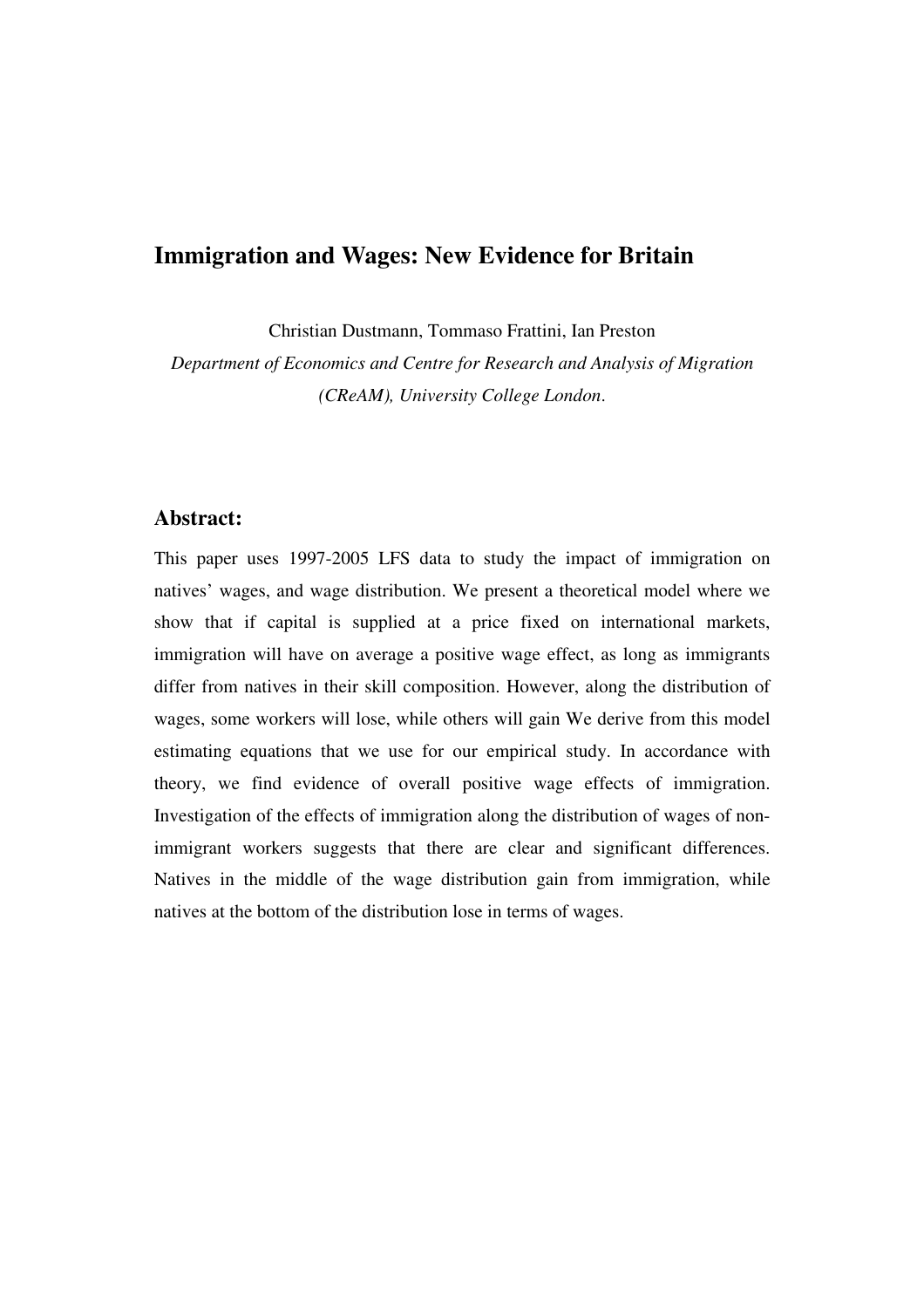In 2001, the last census year, 4.8m immigrants lived in the UK, which amounts to 8.47 percent of the total population, or 9.75 percent of the working age population. Since then, Britain has experienced a further increase in its foreign born population, and the share of foreign born in the total population in 2005 was 11.5 %.

There are concerns about the effect that this increase in foreign born individuals may have on wages and employment of native workers. Most of the empirical literature on immigration for the US establishes only small employment- and wage effects (see e.g. LaLonde and Topel 1991, Card 2001), although this view is not unanimous (see e.g. Borjas 2003). These findings for the US may not necessarily be transferable to the UK, as the skill structure of immigrants differs between the two countries. Recent work on the British labour market (Dustmann, Fabbri and Preston 2005) points to possible small negative employment effects, in particular for workers in medium skill categories, but no, or positive wage effects. In this paper, we provide new analysis of wage effects of immigration to Britain, using a wider framework of analysis and evaluation than in our earlier work, and concentrating on recent immigration to Britain. Furthermore, we will particularly focus on the effect of immigration on logs of native wages at different percentiles in the wage distribution.

The usual underlying theoretical framework for analysis of immigration on wages and employment is a simple one output economy, with capital and two types of labour (skilled and unskilled) as input factors (see e.g. Altonji and Card 1991). Simplification of this model by assuming that capital supply is perfectly elastic, so that the marginal product of capital is constant (see e.g. Borjas 1999), leads in effect to a simple framework, with only skilled and unskilled labour as inputs. This assumption is not unreasonable when studying small open economies, like Britain. In this setting, an increase in unskilled labour supply through immigration would lead to a decrease in wages of unskilled workers, and to an increase in wages of skilled workers. As the wages immigrants receive are equal to the marginal product of the last immigrant, this model generates a migration surplus, which is allocated to skilled workers. The size of this surplus depends on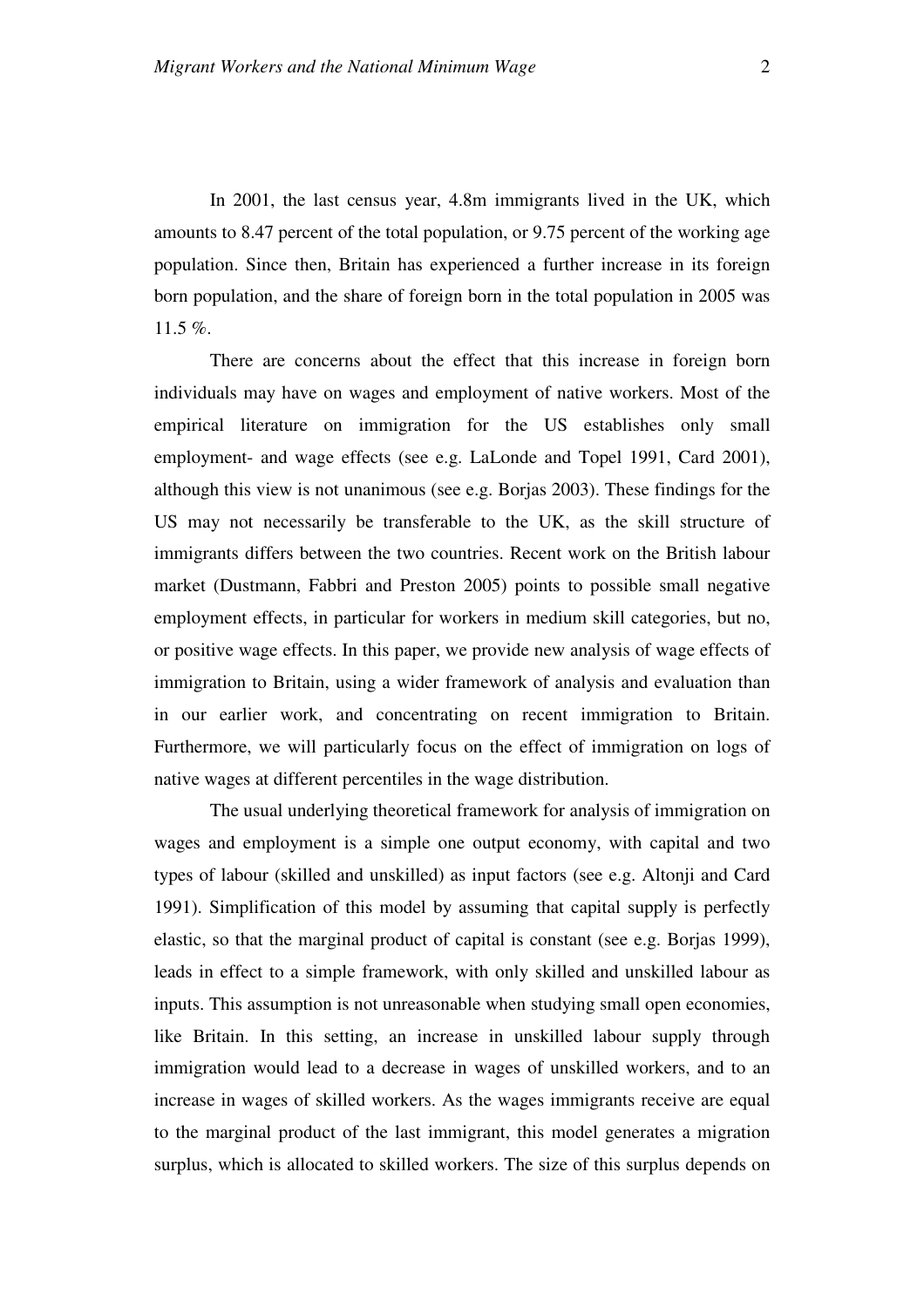elasticity of demand for unskilled labour, and the share of unskilled labour in national income. We show below that for any technology and production function, the surplus that goes to skilled workers through wage increases will always be at least as large as the loss unskilled workers experience through wage cuts. An immediate, but often overlooked consequence of this is that immigration can never, in such a setting, lead to a decrease in *average* wages, although it can decrease wages of particular skill groups.

A further and clearly acknowledged consequence of this simple model is that immigration only affects wages and employment, and only creates a surplus, if immigrants differ from native workers in their skill composition. If immigrants resemble native workers in terms of skill mix, immigration will not affect wages.

The empirical literature concerned with identifying the effects of immigration on wages and employment faces a number of tough challenges. The key issue is re-construction of the counterfactual outcome distribution for native workers that would be observed if immigration had not taken place. There are different approaches in the literature, all of them based on the idea to divide the national labour market into smaller labour markets which are differently exposed to immigration, and then comparing native outcomes across these markets, or cells.<sup>1</sup> The obvious problem is selection into cells that is correlated with outcomes – for instance, immigrants are likely to select into cells that are economically doing well. A further problem may be that individuals of native origin leave cells that have experienced in-migration. Both problems lead to underestimation of the impact of immigration. The first problem can be overcome by exploiting quasiexperimental situations where immigrants are exogenously allocated to regional labour markets (like Card 1990 and Glitz 2006), or instrumental variable techniques. To address the second problem, Borjas (2003) and Aydemir and Borjas (2006) define labour markets as skill-age groups at different points in time on a national level, and assume that workers in different education-age cells are imperfect substitutes.

In our empirical analysis, we draw on an approach that is natural in our setting by defining labour markets as regional units at different points in time.

 $\overline{a}$ 

<sup>&</sup>lt;sup>1</sup> Existing studies define labour markets in various ways, using for instance education-region-time cells, or education-age-region cells (Card 2001).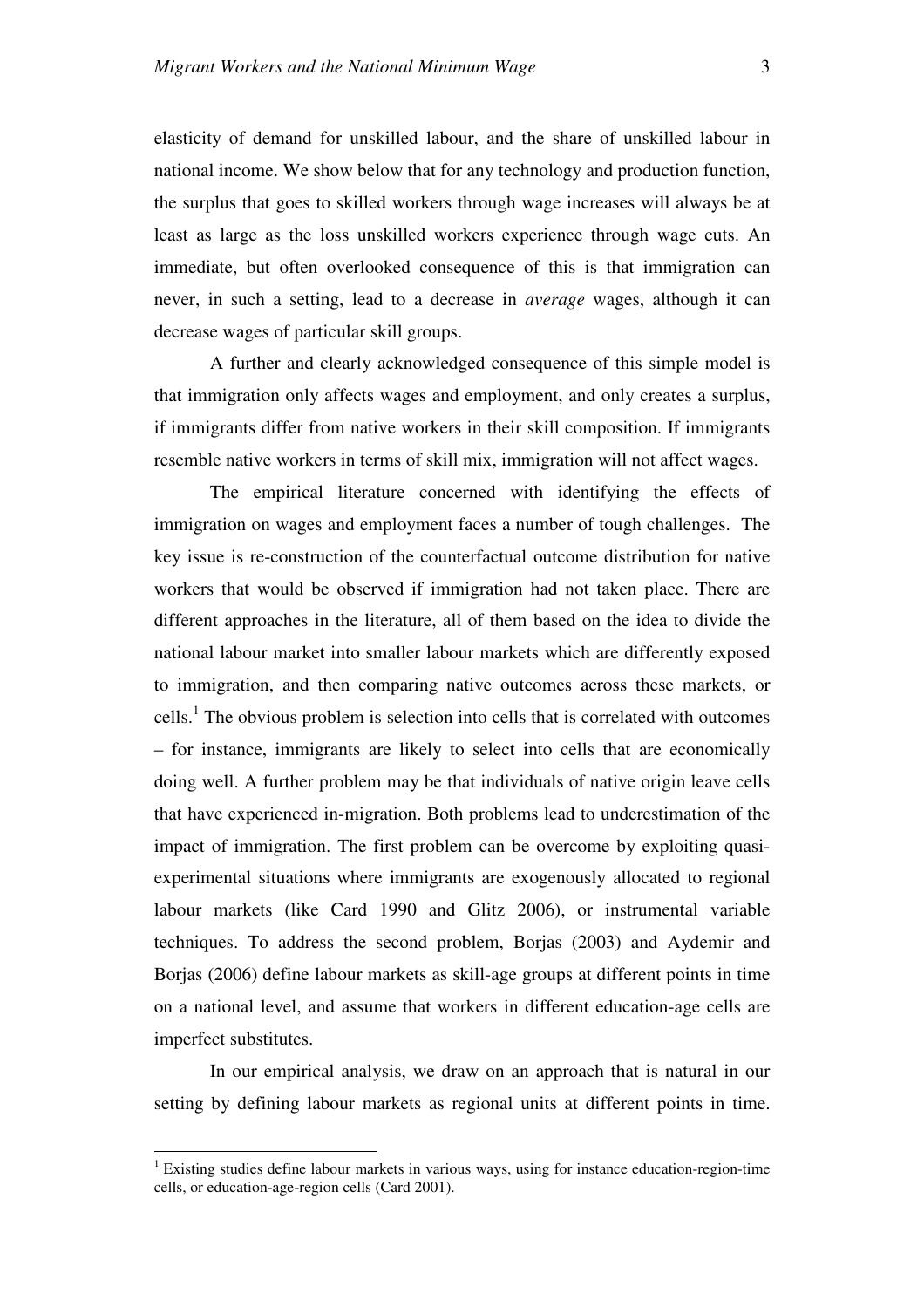Alternatively, and as a robustness check, we define labour markets as educationage groups at different points in time. For our first approach, we take account of non-random selection of immigrants into labour markets defined in this way by using IV type estimators.

We also point to the possible surplus that is generated through immigration. We embed our empirical findings into a simple theoretical model, where we set out with the assumption that capital is perfectly mobile, and that the price of capital is set on international markets. This seems to us a perfectly reasonable assumption, in particular for a small open economy like Britain. With capital being perfectly mobile, immigration must lead to overall average wage effects that are zero (in case immigrants resemble the native population in terms of skill structure), or positive (in case immigrants differ from natives in their skill allocation). In line with that, we do find positive overall wage effects of immigration for all the different estimation techniques and identification assumptions we use.

As the impact of immigration will not be equally distributed across the skill distribution, there will be some labour types who see their wages being decreased as well as others who experience wage increases. We find that, although the overall effect of migration on wages is positive, wages at the low end of the wage distribution decrease, while wages in the middle of the distribution increase.

### **1. Data and Descriptives**

#### *1.1 The Data*

The main dataset we use for our analysis is the UK Labour Force Survey (LFS). The LFS is a sample survey of households living at private addresses in Great Britain conducted by the Office for National Statistics (ONS). We restrict our analysis to Great Britain, and omit Northern Ireland.

The LFS was established in 1973, and was initially a biannual and then annual survey. Since 1992, the LFS has been a rotating quarterly panel. Each sampled address is interviewed for 5 consecutive times at 3 monthly intervals.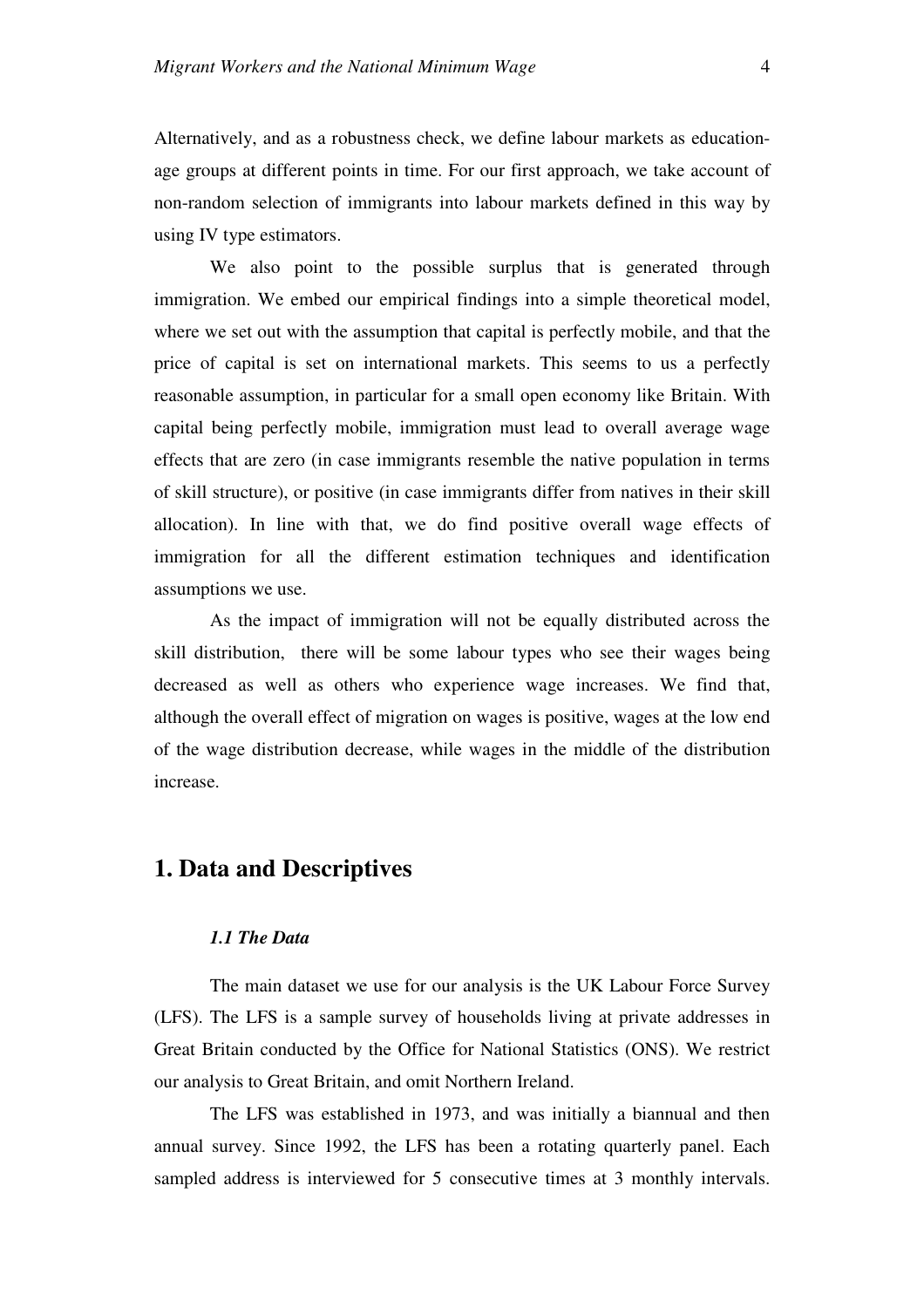The sample size is about 55,000 responding households in Great Britain every quarter, representing about 0.2% of the population.

The LFS collects information on respondents' personal circumstances and their labour market status during a reference period of one to four weeks immediately prior to the interview. From the 1992 -1993 winter quarter onwards the LFS contains information on gross weekly wages and on number of hours worked. Initially this information was asked only in the final wave, but from the 1997 spring quarter onwards questions on wages were asked during the first and the fifth interview. There is no information on wages of self employed individuals, therefore we cannot use this group for our analysis of wages. Spatial information is available at regional level, where region is determined according to usual residence. The LFS originally identifies 20 regions<sup>2</sup> in the UK. We unify Inner and Outer London into Greater London, and Strathclyde and the Rest of Scotland into Scotland, to create territorially homogeneous regions, and limit our analysis to Great Britain, dropping Northern Ireland. We have therefore 17 regions, and the usual average sample size is about 20,366. As the LFS is a nationally representative survey, there are a number of drawbacks when using it to study immigration. Since immigrant population in GB was less than 10% over most of the period considered, immigrants' sample size is quite small, especially when it is broken down in smaller subgroups by region, education, or occupation. To resolve this problem, we pool several years together for some parts of our analysis. We explain this in more detail below.

We combine information from the LFS with information from various years of the Population Census. The Census is a decennial survey of all people and households. The most recent Census was in 2001. Although providing information on issues like age, education, and employment status, the Census has no information on wages. Moreover comparability across Census years is not always possible, as variable classifications change quite often. This is for instance the case for occupation and education between the 1991 and 2001 Census. In our analysis below, we use information from the Census for looking at immigrants'

 2 Tyne & Wear, Rest of Northern Region, South Yorkshire, West Yorkshire, Rest of Yorkshire & Humberside, East Midlands, East Anglia, Inner London, Outer London, Rest of South East, South West, West Midlands (Metropolitan counties), Rest of West Midlands, Greater Manchester, Merseyside, Rest of North West, Wales, Strathclyde, Rest of Scotland, Northern Ireland.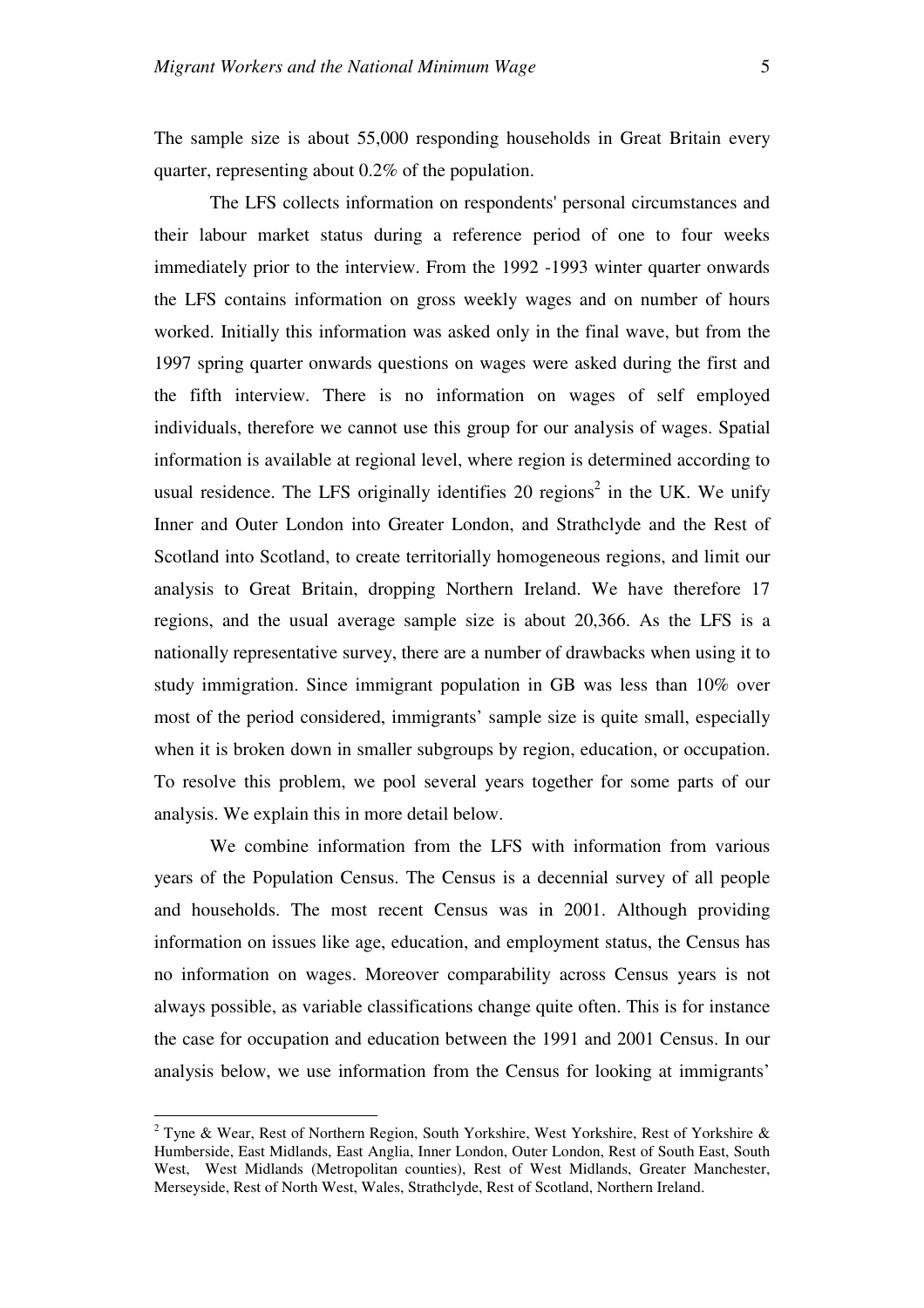geographical distribution in 1991 and 1981 in order to construct our instrumental variables.

#### *1.2 Descriptive Evidence*

In table 1.1 we present the total foreign born population in Britain, the percentage on the total population and the percent increase over each of four Census decades. The percentage of foreign born over the total population was 5.87% in 1971, and has constantly increased over the last thirty years. In 2001, it was 8.47%, but 9.75% of the working age population (as shown in table 1.2). The percentage of the foreign born on the working age (16-65) population increased by almost 2 percentage points to 11.5% in 2005. In our analysis we will always concentrate on working age population only.

[Table 1.1, 1.2 here]

Gender and Age Distribution

Table 1.3 reports the average age of the native working age population and of the foreign born population, where we distinguish for immigrants between recent immigrants (defined as those who arrived in the year of interview, or the year before), and immigrants who arrived at least 2 years earlier (old or resident immigrants). We also break down natives and immigrant population by gender. The average age of natives in 2005 was 40, as it was for resident immigrants. Between 1992 and 2005 the average age of the native population has increased by more than one year, while over the same period the average age of the resident immigrant population has stayed relatively constant. Recent immigrants on the other hand are remarkably younger than natives and old immigrants: their average age remained constant since 1992 at around 29, which is more than 10 years younger than resident immigrants or natives. This has important implications for the labour market segments these individuals are competing with. No significant differences seem to exist between the average age of men and women in any group.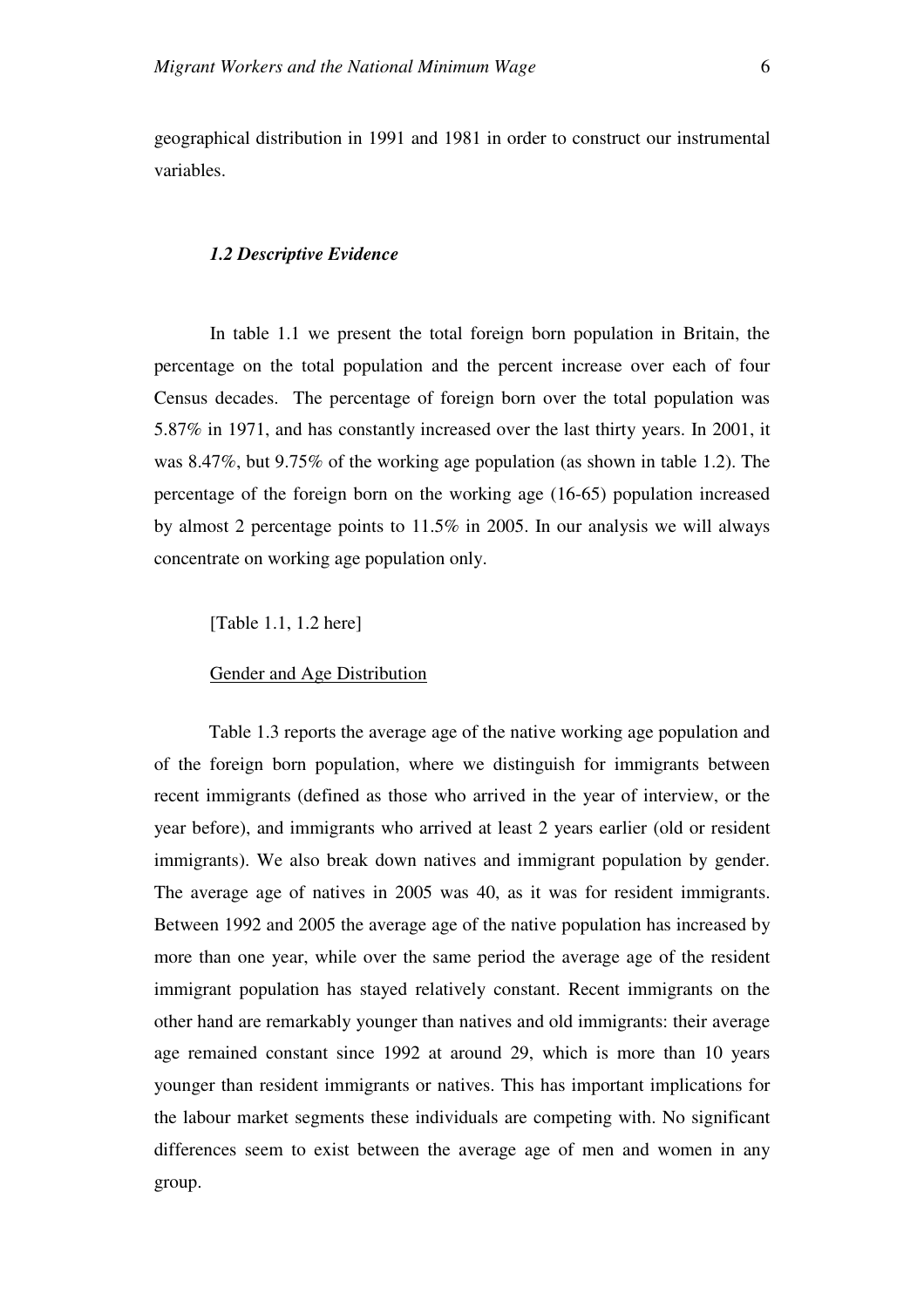#### [Table 1.3 here]

Table 1.4 shows the gender composition of natives, resident immigrants and recent immigrants. About 50.6% of the native born working age population were women in 2005, and about 52.4% of the resident foreign born, and 49.8% of the recent immigrants.

[Table 1.4 here]

Education

 $\overline{a}$ 

Immigration to Britain has always been relatively highly skilled (see e.g. Dustmann and Fabbri 2005 for evidence). This is in sharp contrast to other European continental countries, like Germany, or the US, where (more recent) immigration has been mostly low skilled.<sup>3</sup> Figure 1.1 illustrates this. The figure displays the overall share of immigrants on the British population, as well as the shares of immigrants on three education groups: low education, intermediate education, and high education. We define education using survey information on the age at which individuals left full time education. We code as low educated all individuals who left full time education at age 16 or earlier, as intermediately educated those who left full time education between the age of 17 and 20, and as highly educated those who left full time education after the age of  $21<sup>4</sup>$ 

The figure shows that the fraction of low educated individuals is consistently below the share of immigrants in the overall population, while the share of immigrants with intermediate or high educational level is consistently above the share of immigrants in the overall population. While the fraction of immigrants has increased over the period considered by about 3 percentage points, the fraction of low skilled immigrants in the population of low skilled individuals has increased by less, and the fraction of highly educated individuals has

 $3$  Dustmann, Glitz and Vogel (2006) provide a comparison between the immigrant populations in Germany and the UK, which shows sharp differences in educational attainments.

<sup>&</sup>lt;sup>4</sup> The LFS has two alternative measures for educational achievements, age at which individuals left full time education, and "highest qualification achieved". The problem with the latter measure is that it is defined on the British education system and classifies all foreign classifications as "other qualification" (see the discussion in the appendix of Manacorda et al. (2006)).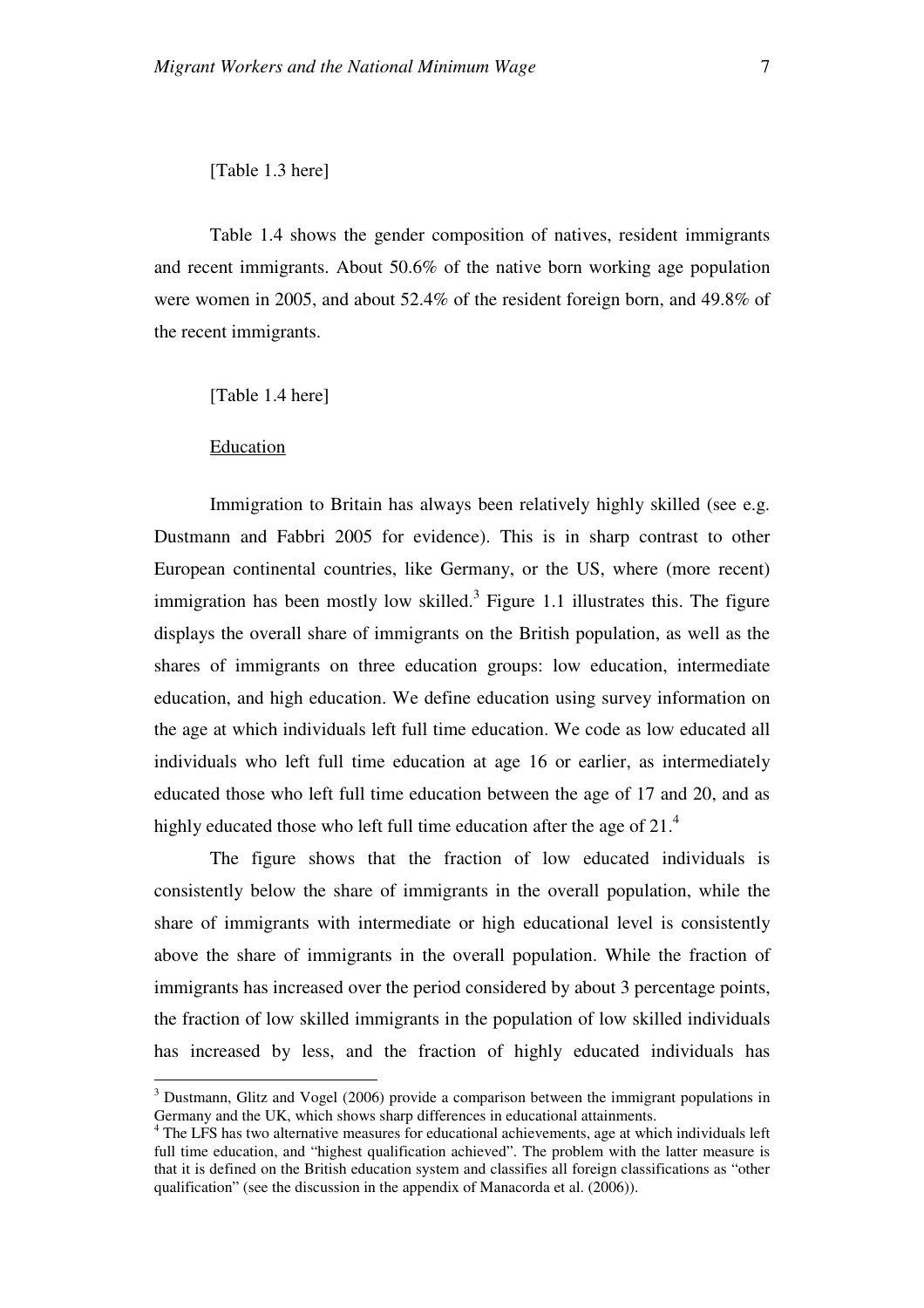increased by more. In 2005, more than one in five individuals classified as highly educated in Britain was foreign born, which compares with roughly one in ten in the overall population. On the other side, just over 5 percent of those who classify as low educated are foreign born.

In table 1.5 we display the fraction of natives and foreign born in each of the education categories. As the figure before, the table illustrates the dramatically higher fraction of immigrants in the highly educated category. For instance, while in 1992 22 percent of immigrants and 44 percent of recent immigrants were classified as highly educated, this was only the case for less than 10 percent of native born workers. In 2005, the fraction of highly educated natives has increased to 16.5 percent, while the fraction of highly educated immigrants has increased to 34.5 percent, driven by the inflow of highly educated immigrants throughout that period. On the other hand, the fraction of immigrants among the low skilled is systematically lower, with on average less than 15 percent of recent immigrants being low educated over the period since 1992.

From these figures we can conclude that immigrants in Britain have been consistently better educated than native born workers. There seems to be a continued tendency for immigration of better educated individuals: while 45 percent of recent immigrants to the UK in 2005 are classified as highly educated according to our classification, this is only the case for 34.5 percent of immigrants who have been in the country for more than two years, and for 16.5 percent of native born individuals.

#### [Table 1.5 here]

Table 1.6 breaks down education figures by gender for the year 2005. Men have the largest share of highly educated both among immigrants and natives, but native men tend to be concentrated either in the high or in the low category, while relatively more women have an intermediate education. Overall, the mean differences between the three groups we discussed above are similar for both men and women.

#### [Table 1.6 here]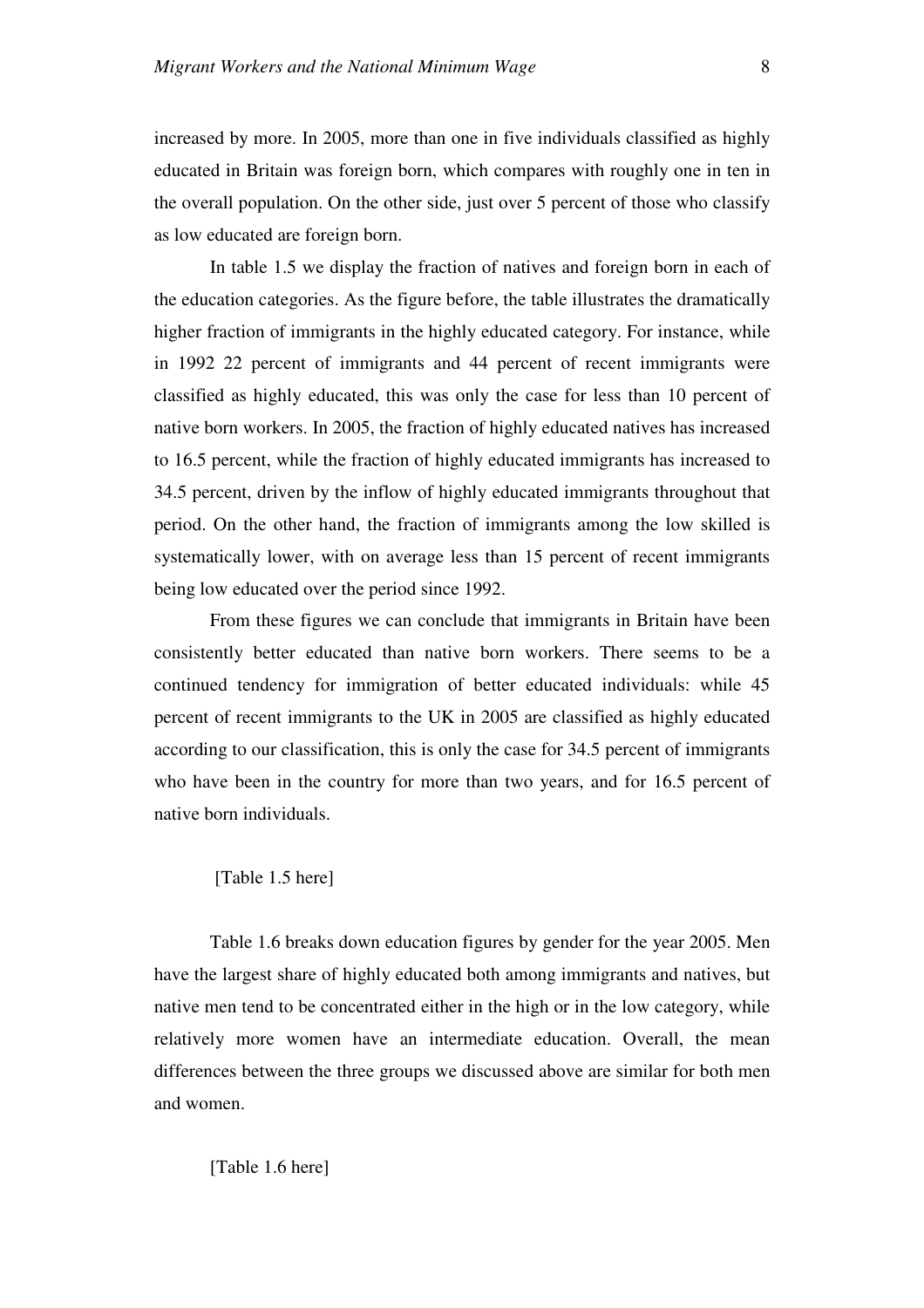#### **Occupation**

Although immigrants to the UK are relatively highly educated, their educational background may not necessarily allow them access to jobs that they would be able to obtain if their education had been received in the UK, as it may not be specific to the UK labour market. Furthermore, upon entry, immigrants may not be able to make use of their educational background to its full potential, as they may lack complementary skills like language, or they may have to search for their best job match (see Eckstein and Weiss 2004).

In Table 1.7 we display the occupational distribution of immigrants in 2004 and 2005, where we distinguish between 8 occupational categories. Categories are derived from the National Statistics Socio-Economic Classification (NS-SEC), used in the LFS since 2001. We aggregate these categories to match the previously used Socio-Economic Group Classification (SEG), which distinguishes between 16 categories.<sup>5</sup> Finally we have aggregated employers and managers of large and small establishments, self-employed and employed professionals, intermediate and junior non manual workers, skilled and semiskilled manual workers, and we have dropped members of the armed forces and agricultural workers.<sup>6</sup> The last column shows the average wage by occupation in the years considered, expressed in 2005 prices<sup>7</sup>. The numbers in the table show that managers and professionals have by far the highest average wages, while personal service workers and unskilled manual workers have the lowest. No information on wages is available in the LFS for own account workers.

#### [Table 1.7 here]

 $\overline{a}$ 

Again, we distinguish between recent immigrants, and immigrants who have been in the UK for at least 2 years. Although the educational attainment of

<sup>&</sup>lt;sup>5</sup> Employers and managers (large establishments.), Employers and managers (small establishments), Professional workers (self-employed), Professional workers (employees), Intermediate non-manual workers, Junior non-manual workers, Personal service workers, Foreman and supervisors (manual), Skilled manual workers, Semi-skilled manual workers, Unskilled manual workers, Own account workers, Farmers (employers & managers), Farmers (own account), Agricultural workers, Members of armed forces.

 $6$ Agricultural workers constitute less than 1 percent in the native born population, and about 0.2 percent in the immigrant population<br><sup>7</sup> We discount wages using the 2005

We discount wages using the 2005-based CPI.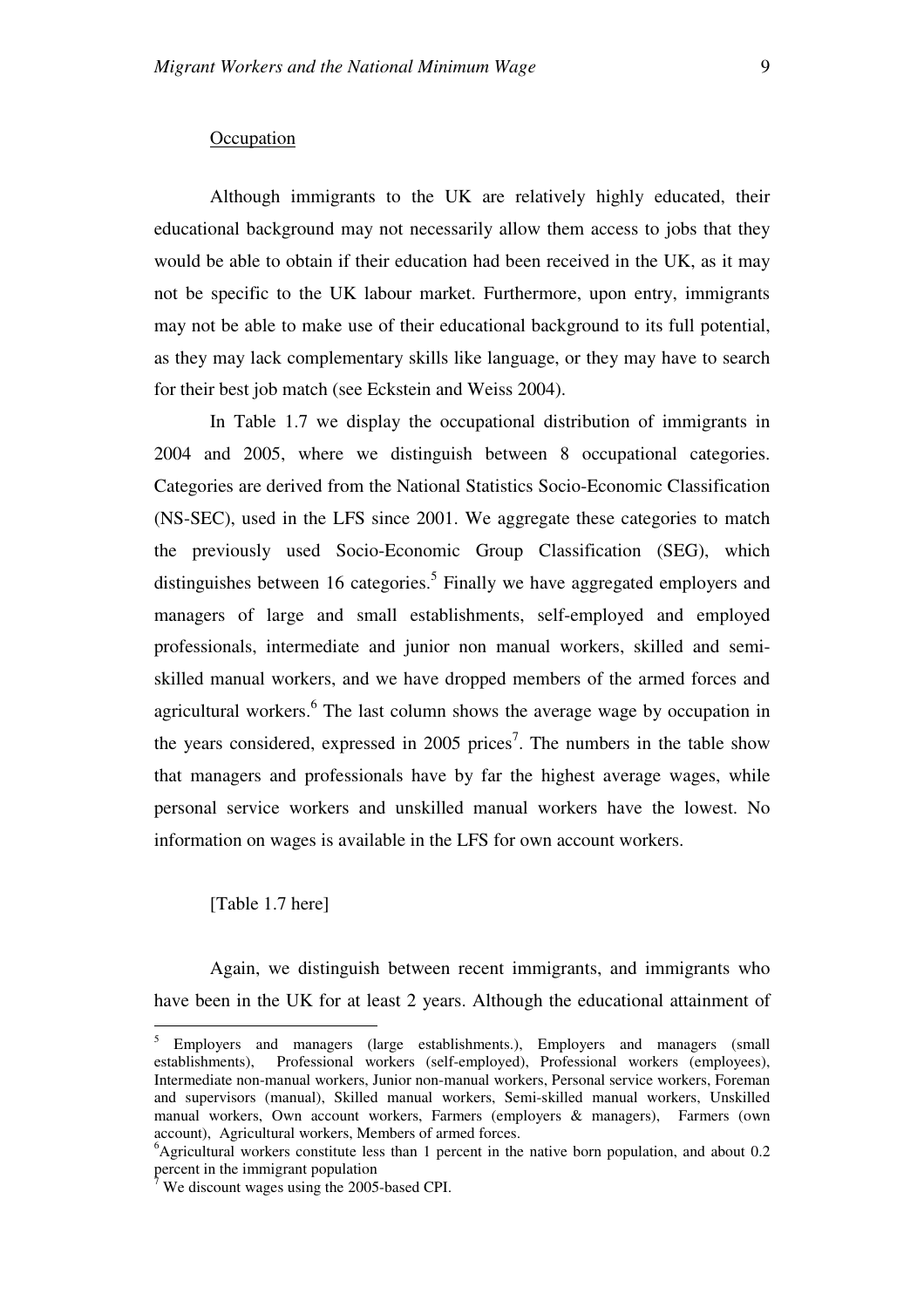immigrants is higher than that of native born workers, the occupational distribution of those who have been in the country for at least 2 years is remarkably similar. Recent immigrants, i.e. those who arrived within 2 years of the interview, although being much better educated than the overall immigrant population (see discussion above), tend to be less in white collar and managerial jobs, and more in manual jobs. This strongly suggests that new arrivals are unable to put their human capital into immediate use, and start lower down the occupational distribution. This is similar to results for Israel - see work by Eckstein and Weiss (2004). It also suggests that educational categorisation may not be a good measure when defining labour markets in which native born workers and immigrants compete. The numbers in that table seem to suggest that better educated new arrivals among the immigrant population compete with native workers much further down the occupational distribution.

Table 1.8 shows the occupational distribution, distinguishing between men and women. While men are more concentrated in white-collar high-pay occupations, such as professionals, and employers and managers, women are more concentrated in skilled and unskilled manual jobs. Women are disproportionately concentrated in intermediate non-manual occupations and in personal service works. Both male and female recent immigrants tend to have lower-paid jobs, compared to natives and previous immigrants. For instance 8.5% of recent immigrant men work in unskilled manual jobs, while this share is only 4.6% for natives and 1.9% for immigrants who have been in the country for at least 2 years. Similarly, 10 percent of recently arrived foreign born women work in personal services, while only less than 3 percent of native and older immigrant women are employed in this occupation group.

#### [Table 1.8 here]

In table 1.9 we break down the occupational distribution by educational attainment, again distinguishing between natives, recent immigrants, and immigrants who have been in the country for more than 2 years. The figures show that within each education group, immigrants are distributed more towards the lower end of the occupational distribution. This is particularly so for recent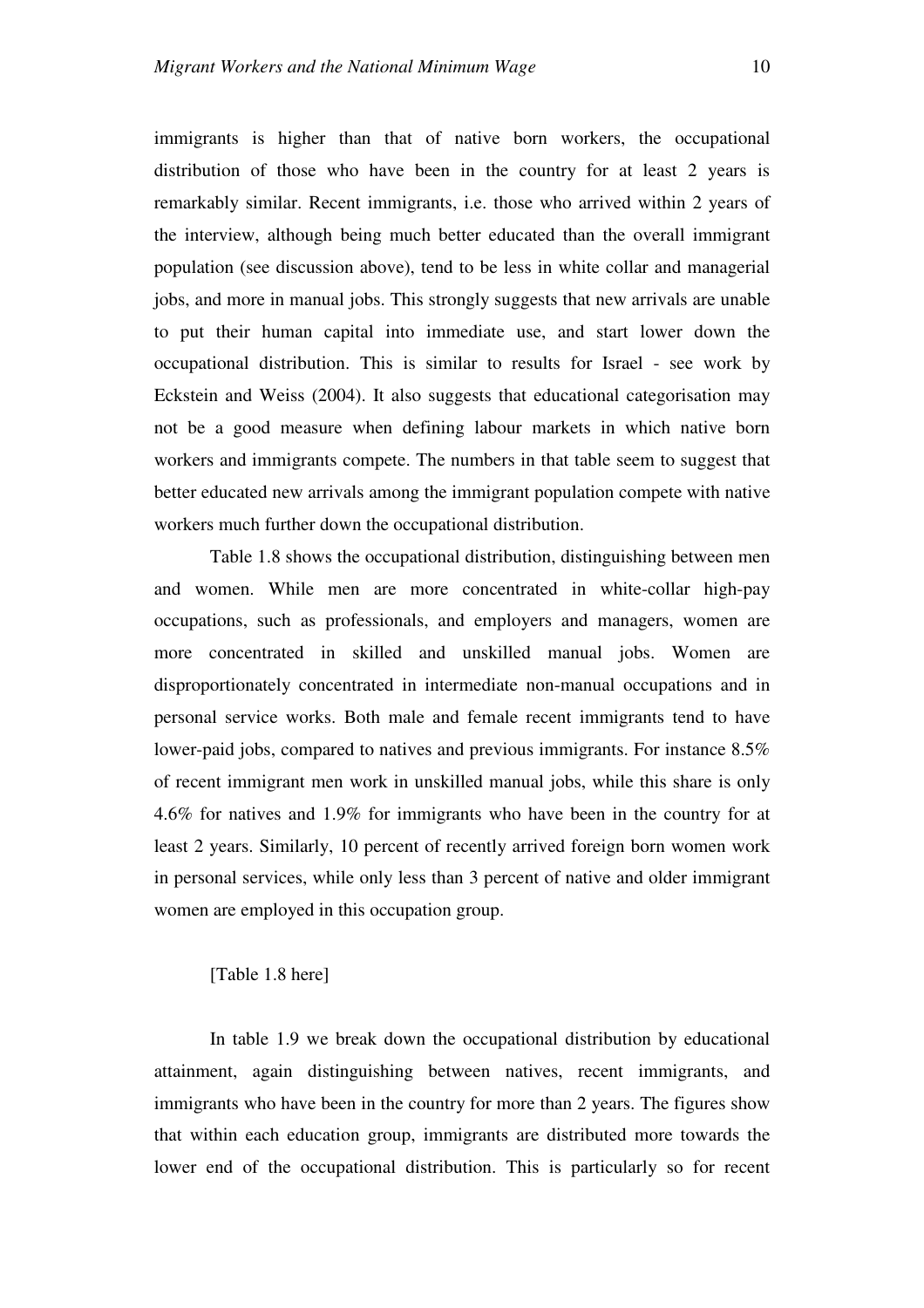arrivals. For instance, while among highly skilled natives, only 2.6 percent work as skilled, semi-skilled or unskilled manual workers, this number is 7.6 percent for immigrants who have been in the country for at least two years, and 17 percent for highly educated recent immigrants. On the other hand, while 38 percent of native born workers who are highly educated are employers, managers or professionals, this number is only 30 percent for recent immigrants.

[Table 1.9 here]

In table 1.10 we provide more detail about the occupational distribution of immigrants in relation to their years of residence in the UK. We compare immigrants who have been in the UK for less than two years, 2 to 4 years, 4 to 6 years, and 6 to 10 years. The figures in the table show clearly an upward movement of immigrants along the occupational distribution with years of residence in UK. The share of the immigrant population in each of the three lowest paid job decreases over time. While 7.4% of the most recent immigrants are personal service workers, this number is 3.8% for immigrants who have been in the UK for 2 to 4 years, and 2.4% for those who have been in the UK for 4 to 6 years. Similarly 8.3% of immigrants who have been in the UK for less than two years are unskilled manual workers, while this is the case for only 5.7% of those with 2 to 4 years of residence, and 4.8% of those with 4 to 6 years of residence. On the other hand, the share of immigrant employers or managers is 9% among those with up to two years of residence, but it then increases to almost 13% among immigrants with 6 to 10 years of residence.

[Table 1.10 here]

All this suggests that recent immigrants tend to compete with native workers who are further down the occupational distribution than their educational background would suggest. At least at the beginning of their immigration history, there seems to be substantial occupational downgrading among immigrants. This suggests caution in interpreting the recent rise in the share of high and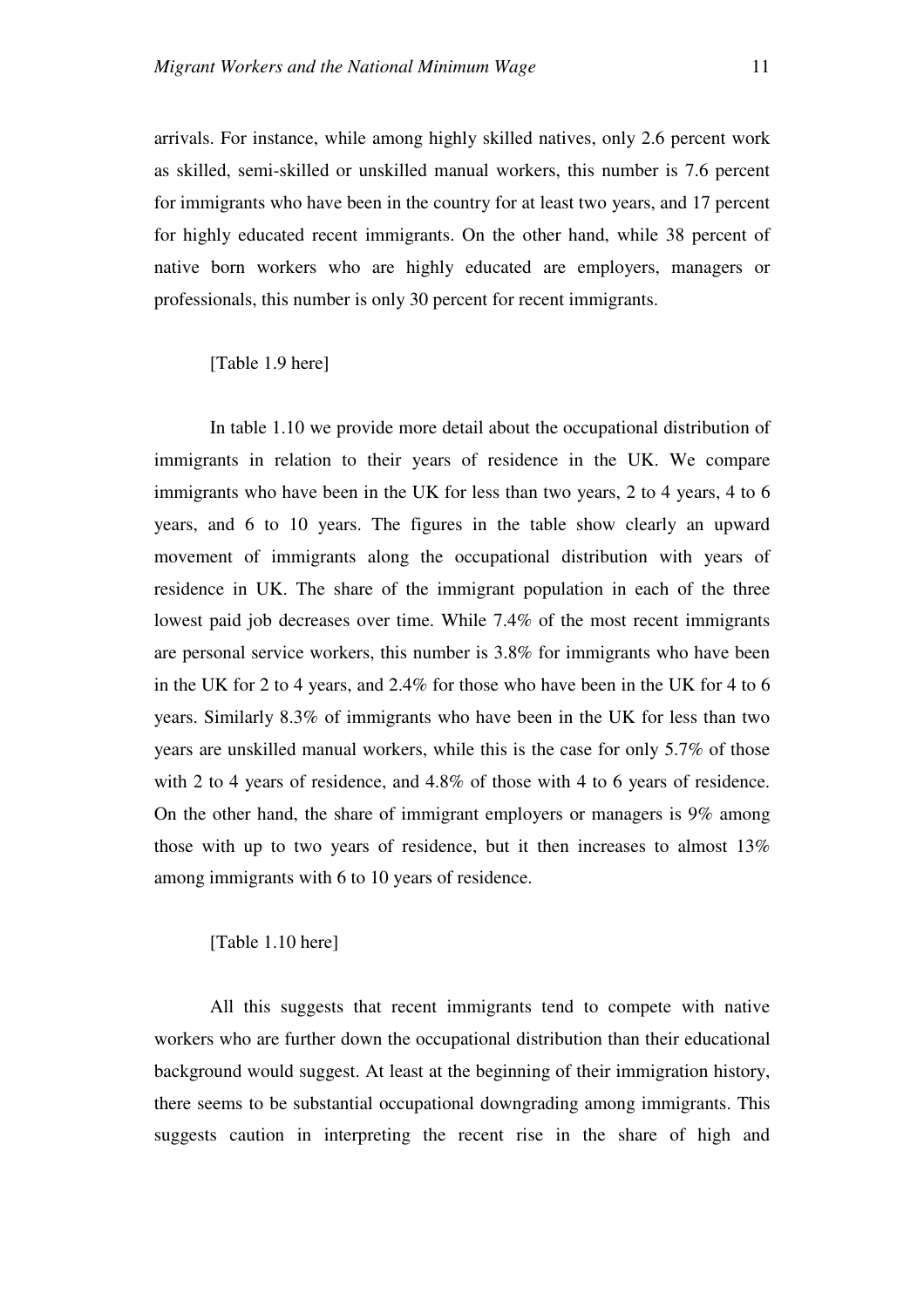intermediately educated immigrants (see figure 3.1) as an increase in labour market competition for high and intermediately educated natives

#### Industry Distribution

Table 1.11 shows the distribution of immigrants and natives across industries. Industries are classified according to the Standard Industrial Classification 1992 (SIC 92). The original SIC92 contains 17 industry categories<sup>8</sup>, but we reduce them to 13 categories by grouping together agriculture, fishing, mining, and extra-territorial organizations in the residual "other" category. Again, we distinguish between "recent" immigrants and "old" immigrants.

#### [Table 1.11 here]

 $\overline{a}$ 

The industry distribution of old immigrants and natives is fairly similar. Natives are relatively more represented in manufacturing and construction, while immigrants are more represented in hotels and restaurants and in health and social work.

However, differences are more pronounced when we compare new immigrants with immigrants who have been in the UK for at least two years, and with native workers. For instance while the share of older immigrants in manufacturing has almost halved between 1992-1993 and 2004-2005, with a similar trend for natives, the share of recent immigrants in manufacturing has remained almost constant between 1992-1993 and 2004-2005. Also, the share of recent immigrants working in hotels and restaurants has increased over time from 9.4 to 12.7 percent, while the share of immigrants with more than two years of residence and of natives in that sector has remained constant. Finally, the share of recent immigrants working in private households is substantially larger than the corresponding share of old immigrants (although the striking figure for 1992-1993

<sup>&</sup>lt;sup>8</sup> Agriculture, hunting and forestry; Fishing; Mining, quarrying; Manufacturing; Electricity, gas & water supply; Construction; Wholesale, retail & motor trade; Hotels & restaurants; Transport, storage & communication; Financial intermediation; Real estate, renting & business activities: Public administration & defence; Education; Health & social work; Other community, social & personal; Private households with employed persons; Extra-territorial organisations & bodies.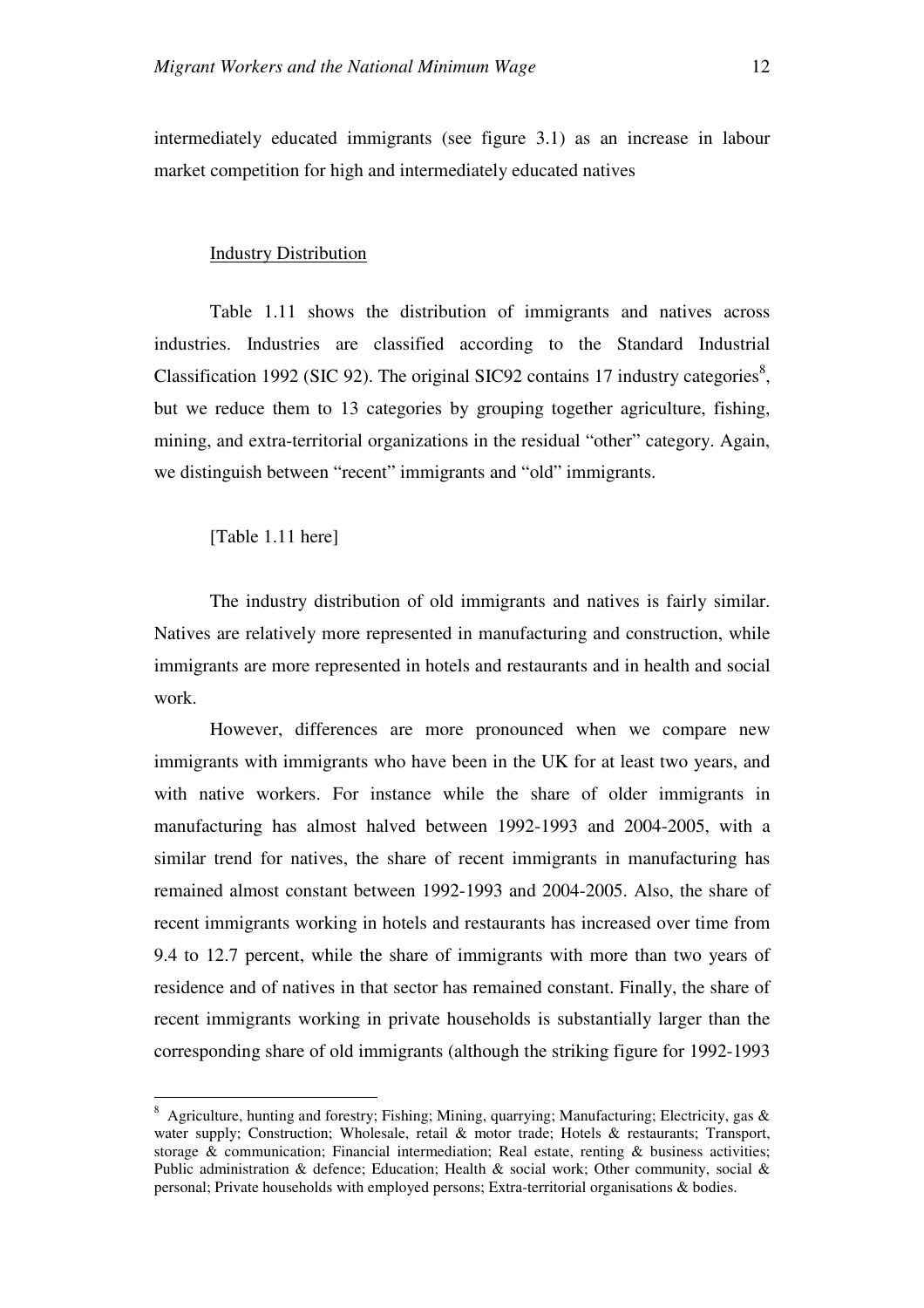could be due to the small sample size). It is worth noting that hotels and restaurants and work in private households are the two industries with the lowest average pay.

#### Low-Pay

Table 1.12 reports for natives, old immigrants, and recent immigrants the ratio of individuals with an hourly wage below the  $10<sup>th</sup>$  percentile (calculated on the whole regional population) in each industry to the total number of individuals of that group that work in that industry. We pool years 2001-2005 to increase the number of observations in each cell, but consider the year-specific  $10<sup>th</sup>$  wage percentile. We do not consider own account workers, as we do not have information on their wages. Across all industries 10.2% of natives, 8.8% of older migrants and 16.9% of recent immigrants have a wage below the  $10<sup>th</sup>$  percentile, but this share differs dramatically across industries. In general old immigrants are the group with lowest share of individuals below the  $10<sup>th</sup>$  percentile. The only exception is in manufacturing, where 5.3% of natives and 7.6% of old immigrants earn less than the  $10<sup>th</sup>$  percentile. On the other hand, in most industries the group with the highest percentage of individuals below the  $10<sup>th</sup>$  percentile is that of recent immigrants. The sector with the largest difference in the share of low paid individuals between recent immigrants and the rest of immigrants and natives is that of work in private households: almost 88% of recent immigrants working in private households receive a wage below the  $10<sup>th</sup>$  percentile, while this is the case for 37% of resident immigrants and 21.5% of natives. In another typically lowpay sector, hotels and restaurants, the percentage of natives and recent immigrants earning less than the  $10^{th}$  percentile is very similar, respectively 36.7% and 33.9%. Notice however that, as we have shown in table 1.11, the fraction of recent immigrants in this sector is almost three times larger than the fraction of natives.

Overall, table 1.12 shows that recent immigrants not only tend to cluster in low-pay sectors, but also within sectors there is a tendency for recent immigrants to be generally paid less than natives and older immigrants.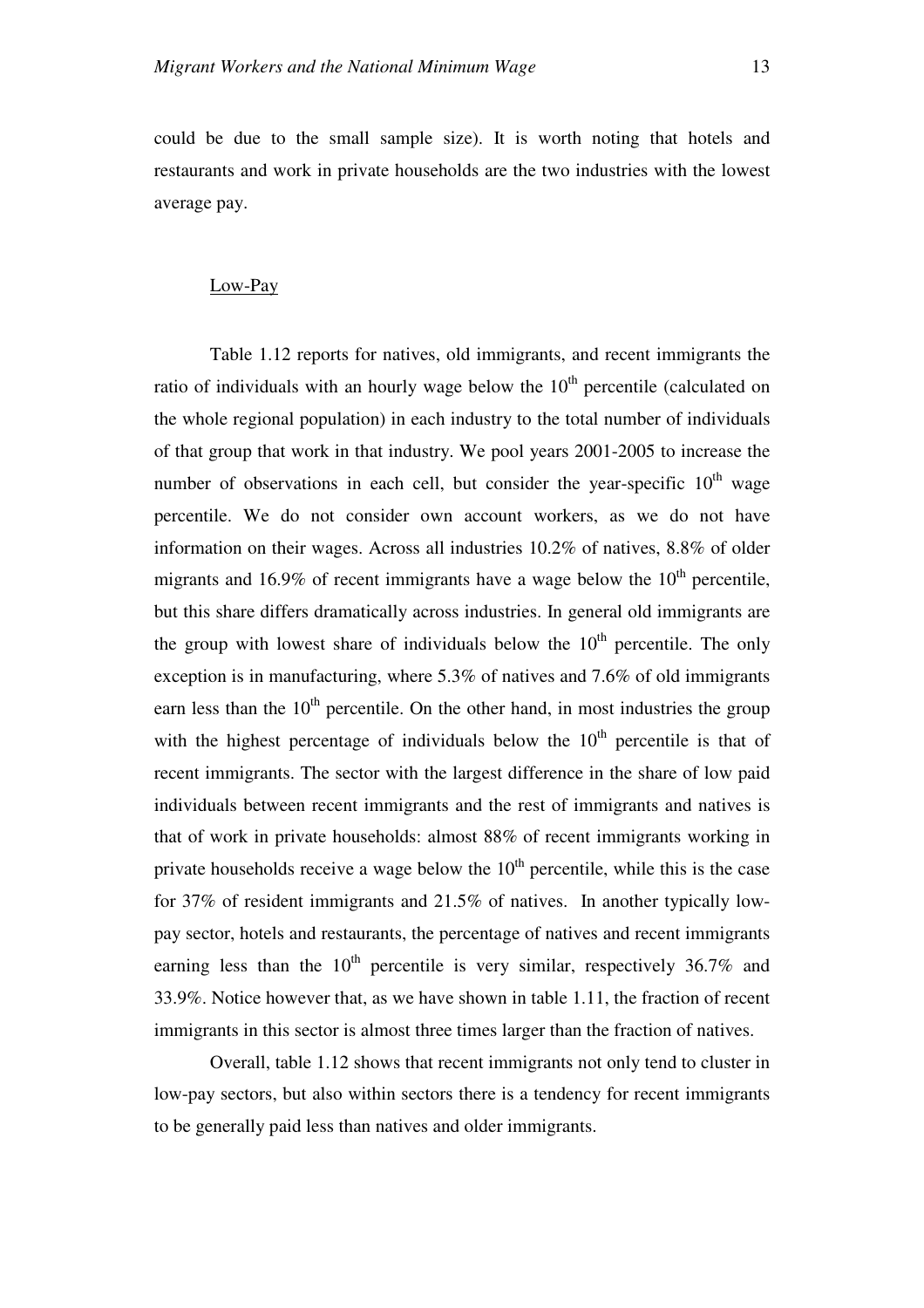[Table 1.12 here]

#### Area of Origin

Table 1.13 reports the areas of origin of all immigrants. It also reports the areas of origin of all immigrants with a wage below the tenth percentile and of immigrants with high education. As before, we distinguish between recent and old immigrants. The East Europe category is interesting. Eastern Europeans are a very recent group in the UK: in 2001-2002 only 5.3 percent of resident immigrants were Eastern European, but 11.5 percent of new arrivals. Moreover, Eastern European immigrants in 2001 who have been in the UK for 2 years or more account for less than 5% of low-wage immigrants; however, among the recent immigrants, almost 29% of the low-wage ones are from Eastern Europe. The inflow from Eastern Europe has increased in recent years. In 2004-2005 24% of recent immigrants were Eastern Europeans, and they constituted more than 41% of low-wage recent immigrants. Recent Eastern European immigrants are overrepresented in the low-wage group, and under-represented in the high education group: in 2004-2005 19% of highly educated recent immigrants were Eastern European, but they were 24% of all recent immigrants. On the other hand, older Eastern European immigrants were generally more highly educated: they were 7.5% of old immigrants with high education, but 6.5% of all old immigrants.

[Table 1.13 here]

#### Employment and Activity Rates

Table 1.14 shows the employment and activity rates for natives, as well as recent and old immigrants. 73% of working age natives are employed, compared to 60% of recent immigrants and 65% of those who have been in the UK for more than two years. The labour market participation of natives is higher than that of immigrants: 23% are inactive, compared to more than 30% of immigrants. The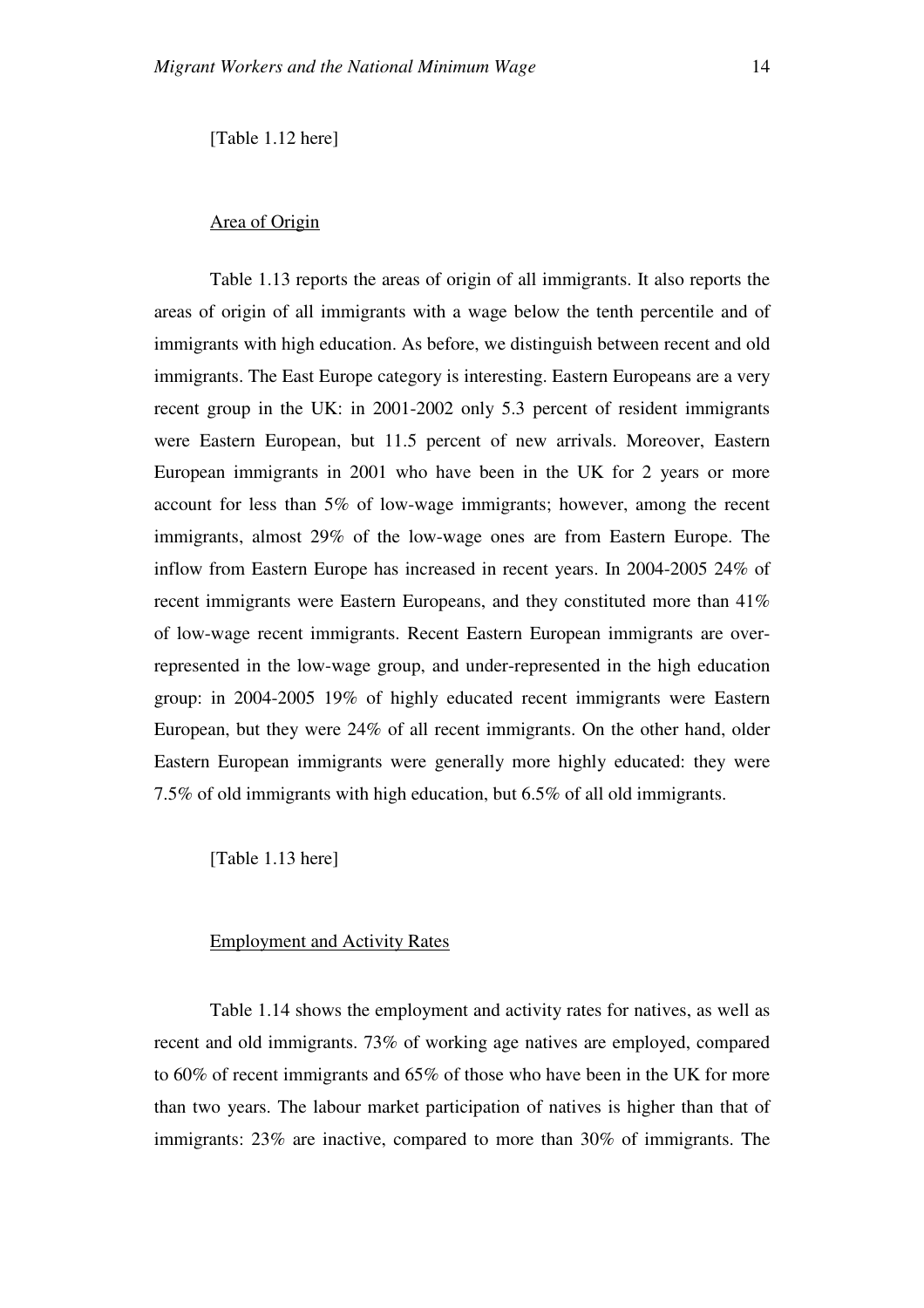employment rate of recent immigrants is slightly lower than that of older immigrants, as expected, but not dramatically so.

[Table 1.14 here]

In table 1.15 we further break down the employment and activity rates by gender. The employment rate of men is higher than the employment rate of women, and so is men's labour market participation for both natives and immigrants. For both men and women, immigrants have a higher proportion of unemployed and inactive individuals.

[Table 1.15 here]

#### Region of Residence

Table 1.16 shows the region of usual residence of immigrants and natives in 1992 and 2005. The regional categorisation in this table is the same as the one we use for some of our estimators below. The numbers show that foreign born individuals are disproportionately concentrated in Greater London: over 40% of all immigrants live here, whereas less than 10% of natives do. The distribution of immigrants and natives has remained relatively constant over time.

[Table 1.16 here]

#### Discussion

The numbers in the tables in this section suggest that recent immigrants have jobs that do not correspond to their educational attainments. However, over time immigrants improve their position in the labour market, and this process is relatively rapid. This has a number of implications for our analysis below. First, when investigating the effect of changes of the immigrant population in some predefined labour market on the change in economic outcomes of natives, it seems to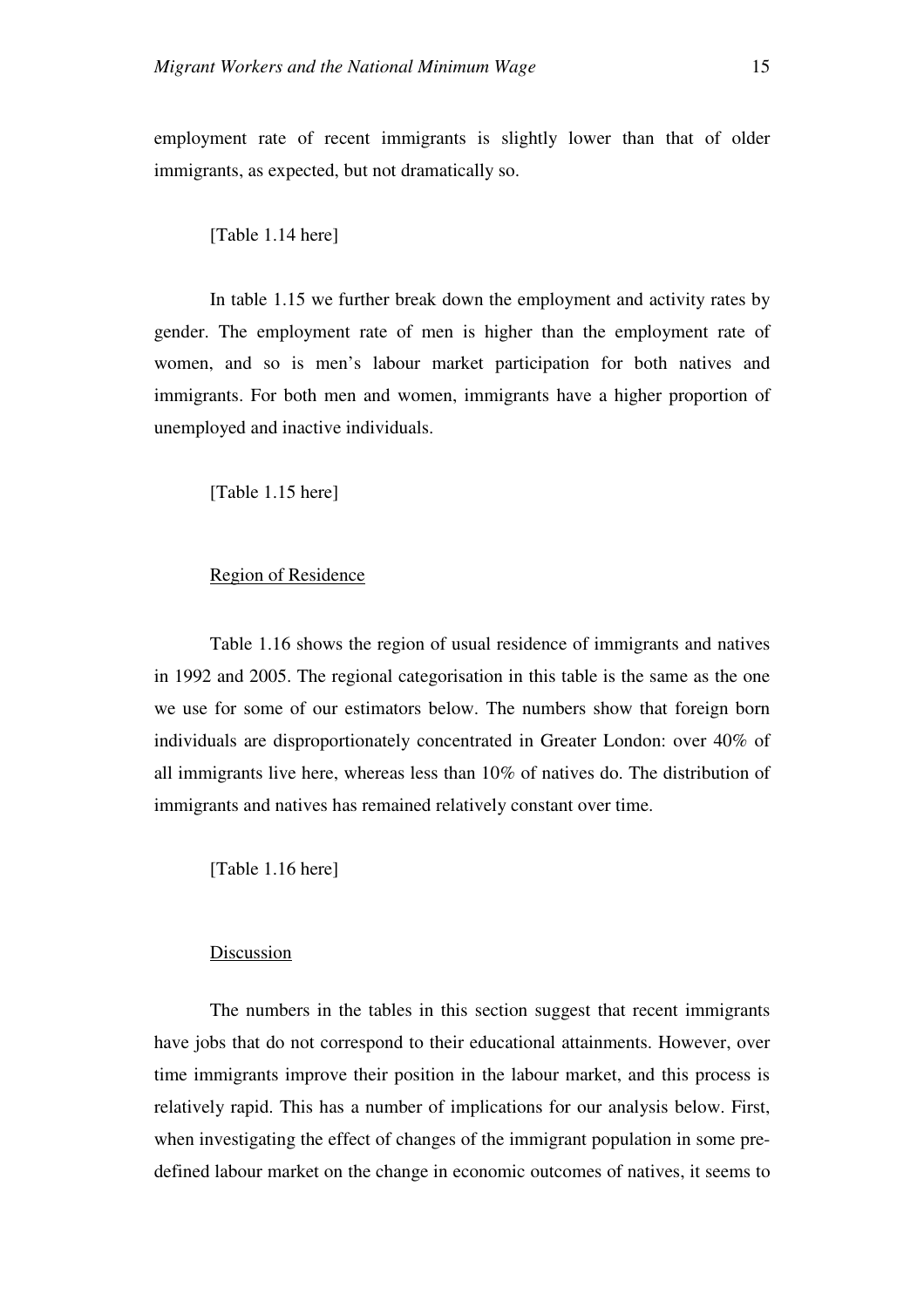matter how widely we define the time period over which we draw comparison. As immigrants move across the occupational distribution after entry, they are likely to compete with different native groups just after arrival than after say 2-3 years. This is a process that is not unusual in the migration literature: immigrants lack upon arrival the information as well as key skills (like language) that are required to put their human capital into productive use. During the first years in the UK, they acquire these skills as well as information and gradually move to better jobs.

Second, it seems equally important to emphasise that any analysis of the impact of immigration on native labour market outcome can only be related to a particular immigration inflow, as immigrant composition changes over time, thus implying different competitive pressure on natives across the native skill- or wage distribution.

For the analysis we provide below, this has important consequences, as immigrants despite being better educated, are more likely to put pressure on native workers as well as resident immigrants at the low end of the wage distribution.

It seems important at this stage to emphasise that our interpretation above is based on the assumption that all migrations are permanent, or that return migration is not selective across the skill distribution. If immigrants return and if return is selective, then this may partly be responsible for the changes in the occupational distribution of recent and older immigrants (see Dustmann and Weiss 2006 for evidence). However, as we use for our analysis yearly changes in the foreign born population, these out-migrations do not matter for the immediate competitive pressure immigrants impose on the native born population.

## **2. Analysis**

We now set out the overall theoretical and empirical framework on which our analysis of the effects of immigration on native outcomes is based. We start off with the theory. Here we discuss first the overall effect we should expect immigrants to have on the wages of the non-immigrant (or resident) population. Our analysis is based on standard economic theory, where as a starting point an equilibrium is considered where all workers are fully employed. In our model, we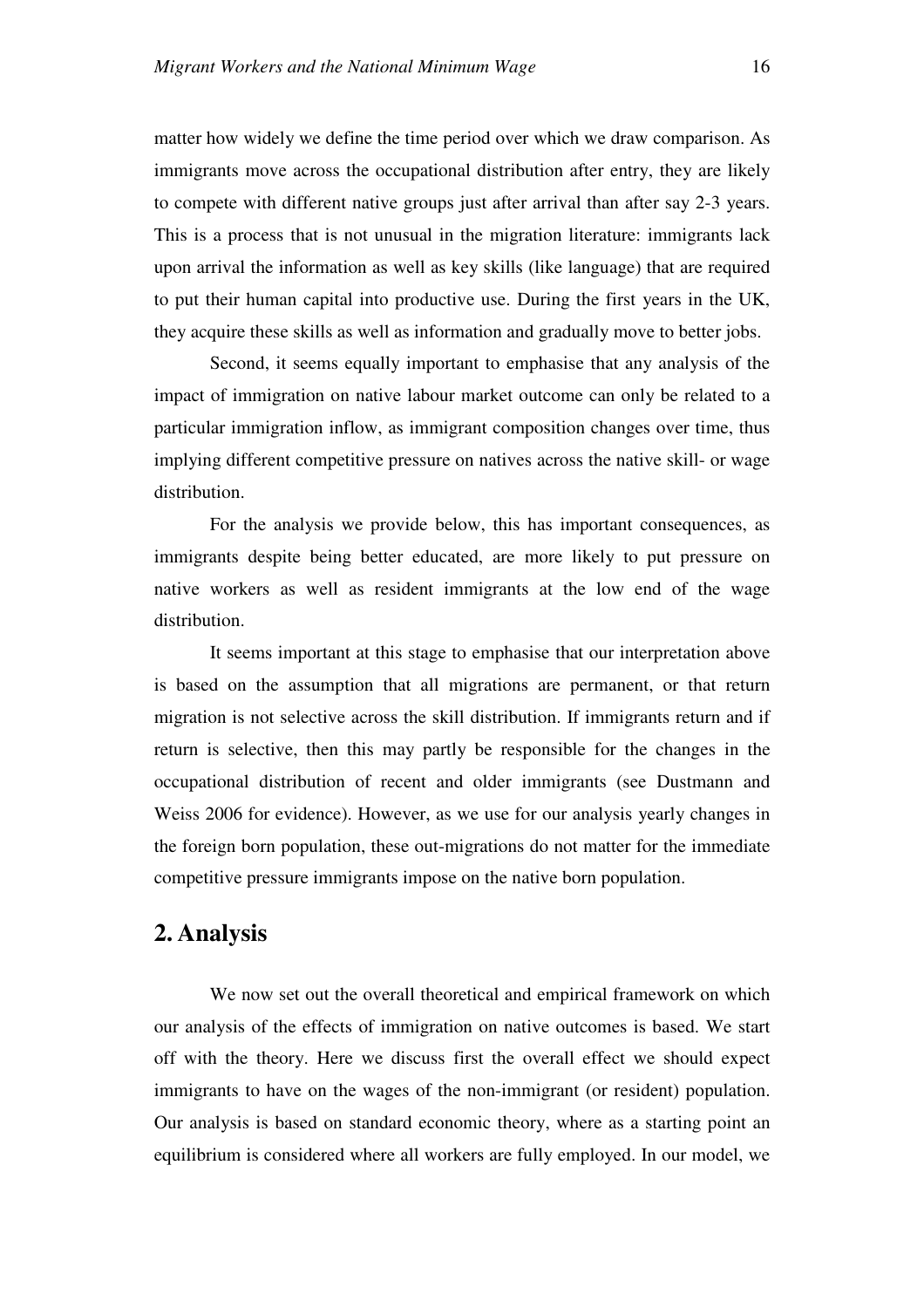do not restrict the number of industries that may produce different products, and we allow for any number of labour input types. Typically a type of labour input would be classified as a particular skill group, which could for instance be an ageeducation cell. We also allow for any number of capital inputs into production. Within this simple model we study the effect of labour migration which may be of any skill type and of any size.

Making the assumption that capital is available in unlimited supply at world market prices, which seems not unreasonable for a small open economy like the UK, we show that an increase in immigration of any skill mix, if it has wage effects, will always lead to an *increase* of average wages in the economy. This is the *immigration surplus* which in the absence of capital rigidities will be allocated to non-immigrant wage earners.

Although on average immigration will increase the non-immigrant wage, immigration *decreases* wages of workers with whom they are most directly in competition. As a consequence, it seems to us that the appropriate way to study the effect of immigration on wages is to consider wage effects along the wage distribution. We provide the theoretical argument by setting out a simpler model, confining the number of output goods to just one, and assuming a CES production technology, where we consider a large number of skill types. This model shows the implications immigration has for the wage structure of native workers, and suggests distributional implications.

A natural way of implementing this model is to define labour markets as regional areas at a particular point in time, the so-called *spatial correlation approach*. We derive estimation equations using that type of variation from our model, and we describe the empirical implementation. As this approach has been frequently criticised in the literature as not taking account of an important adjustment mechanism of native workers to immigration (by emigrating away from an area that has been exposed to immigration), we also use as a robustness check an alternative approach, which is based on age-education groups on national level, and which we explain in detail.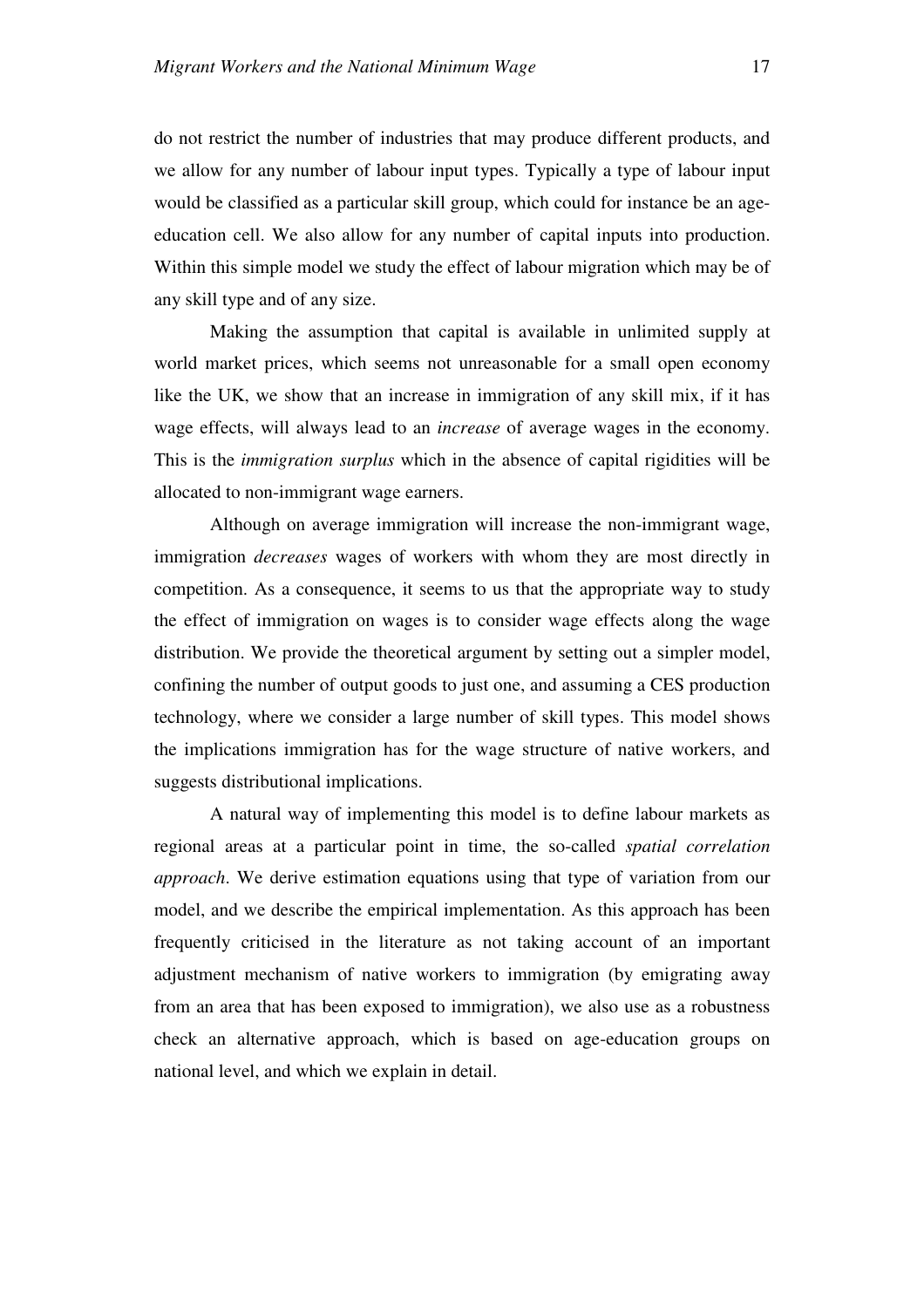We start with as general a setting as possible. Suppose the economy consists of many firms producing many outputs using many inputs. Specifically, suppose the  $i^{\text{th}}$  firm produces outputs  $y_i$  using capital inputs  $k_i$  and labour inputs *li* , where each of these can be a vector of any length, according to technological restrictions specifying that the output plan  $(y_i, k_i, l_i)$  lies in some technology set. We assume technology obeys constant returns to scale, outputs are sold at fixed world prices *p* and capital inputs are elastically supplied at world capital prices *r*. Wages are denoted *w*.

Individual firms maximise profits taking prices as given which is well known to lead to outcomes equivalent to maximisation of economy-wide profit *p·y-r·k-w·l* at the given prices where  $y = \sum_i y_i$ ,  $k = \sum_i k_i$  and  $l = \sum_i l_i$ . Equilibrium profits of zero are assured by the assumption of free entry but follow also from the assumption of constant returns to scale.

Wages are determined to equate aggregate demand for labour *l* to supply *n*. Before immigration  $n=n^0$  where  $n^0$  is native labour and after immigration  $n=n^l=n^0+m$  where *m* is immigrant labour.

Let  $y^0$  and  $k^0$  be the equilibrium outputs and capital inputs and  $w^0$  be the equilibrium wages before immigration and let  $y<sup>1</sup>$  and  $k<sup>1</sup>$  be the equilibrium outputs and capital inputs and  $w<sup>1</sup>$  be the equilibrium wages after immigration.

By the assumption that profits are maximised at zero before and after immigration

$$
0 = p \cdot y^0 - r \cdot k^0 - w^0 \cdot n^0 \geq p \cdot y^1 - r \cdot k^1 - w^0 \cdot n^1 \tag{1}
$$

and

$$
0 = p \cdot y^l - r \cdot k^l - w^l \cdot n^l \geq p \cdot y^0 - r \cdot k^0 - w^l \cdot n^0. \tag{2}
$$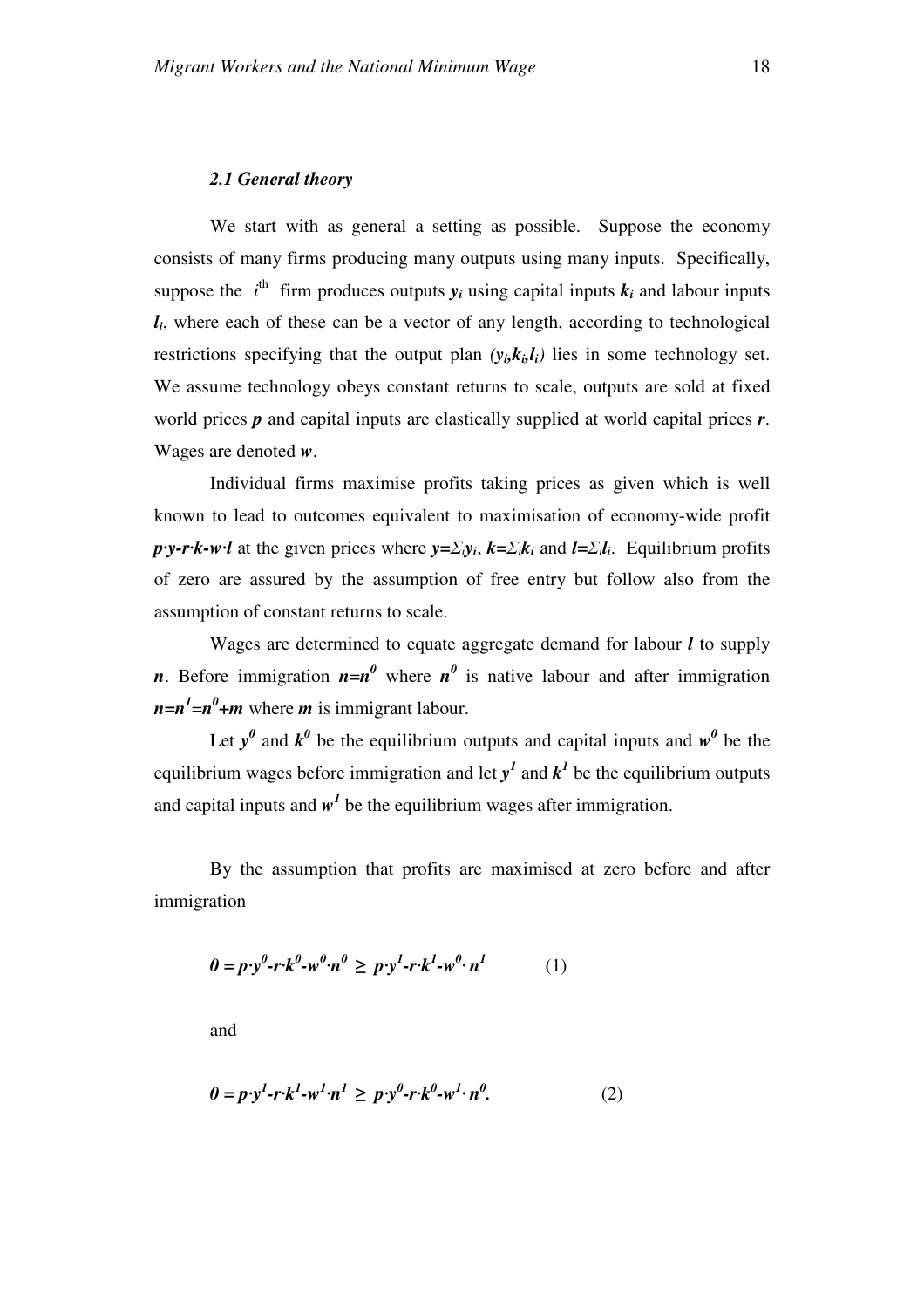Hence, by subtraction of the rightmost expression in (2) from the leftmost expression in (1)

$$
\Delta w \cdot n^0 \ge 0 \tag{3}
$$

which is to say the average wage of natives must rise. This is the immigration surplus. It arises because demand curves for labour cannot slope up and immigrants are therefore paid no more than the value of their addition to output. Given that profits are zero, the resulting surplus is returned to existing factors and, given perfectly elastic supply of capital, payments to existing labour must rise.<sup>9</sup>

Furthermore, by subtraction of the leftmost expression in (2) from the rightmost expression in (1)

$$
\Delta w \cdot n^l \le 0. \tag{4}
$$

Note here that if  $n^l$  is proportional to  $n^0$ , so that immigrant skill composition is the same as that in the existing population, then (3) and (4) can both be true only if ∆*w=0* so there are necessarily no changes to equilibrium wages (and consequently also no surplus).

This is not the only case in which wage changes are zero. If the number of output types produced is the same as the number of labour types before and after immigration then immigration should also lead to no change in equilibrium wages (see Leamer and Levinsohn 1994).

Further, by subtraction of (3) from (4) ,

 $\Delta w \cdot m \le 0$  (5)

 $\overline{a}$ 

<sup>&</sup>lt;sup>9</sup> If capital is less than perfectly elastically supplied then some of the surplus may go to capital and it can be said only that existing inputs as a whole gain.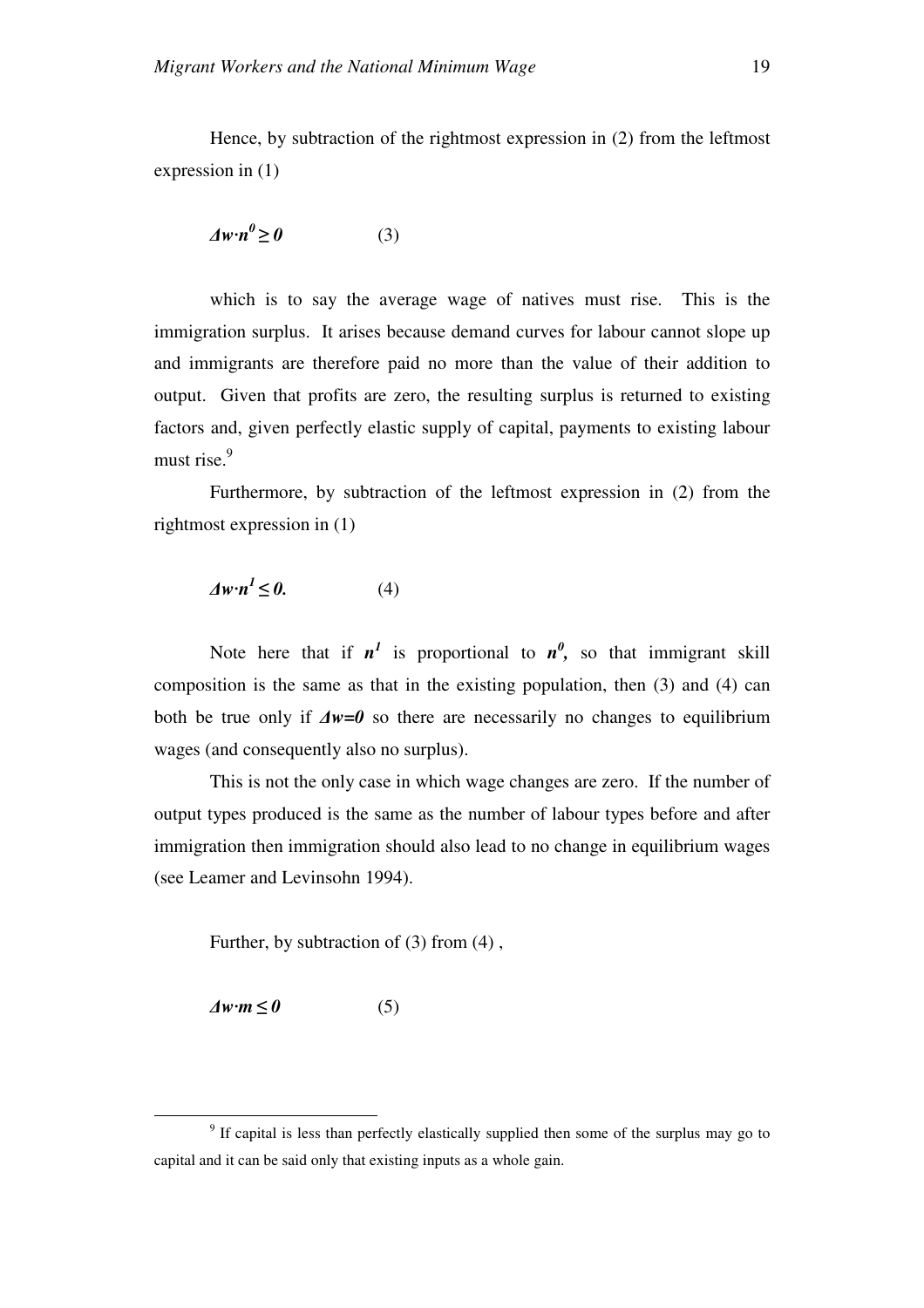Hence, given  $m>0$ , if wages do change then equilibrium wages must fall for some types. The inequality in (5) shows the sense in which these falls must tend to be greater where immigration is most intense.

#### *2.2 CES production*

To arrive at an empirically applicable specification we now consider a particular technology. Let the number of output types be reduced to one, denoted *y*, but continue to allow for a number of labour types, *i=1,…,L*. Let the output be traded on world markets at a fixed price *p* which we normalise to equal 1.

We adopt a CES production function whereby if labour supplied by the *i*th type is  $l_i$  then

$$
y = \left[\sum_{i} \alpha_{i} l_{i}^{\ \sigma}\right]^{1/\sigma}
$$

where  $\sigma \leq 1$  determines the elasticity of substitution and  $\alpha_i$  determines productivity of the *i*th type<sup>10</sup>. We assume without loss of generality, a numbering of labour types such that  $\alpha_i > \alpha_j$  for  $i > j$ .

Firms can employ either native labour  $l_i^N$  or immigrant labour  $l_i^l$  of each type *i* and we assume that native and immigrant labour of the same type are both perfect substitutes and equally productive

$$
l_i = l_i^N + l_i^I.
$$

 $\overline{a}$ 

Hence native and immigrant labour of the same type will be paid the same wage in equilibrium.

First order conditions for cost-minimising input choice imply  $w_i$ , the wage of the *i*th type, is proportional to

 $10$  Note that we impose constant returns to scale in labour inputs alone. We can regard this as a production function in which we have substituted out capital inputs, chosen optimally as a function of labour inputs and fixed capital prices.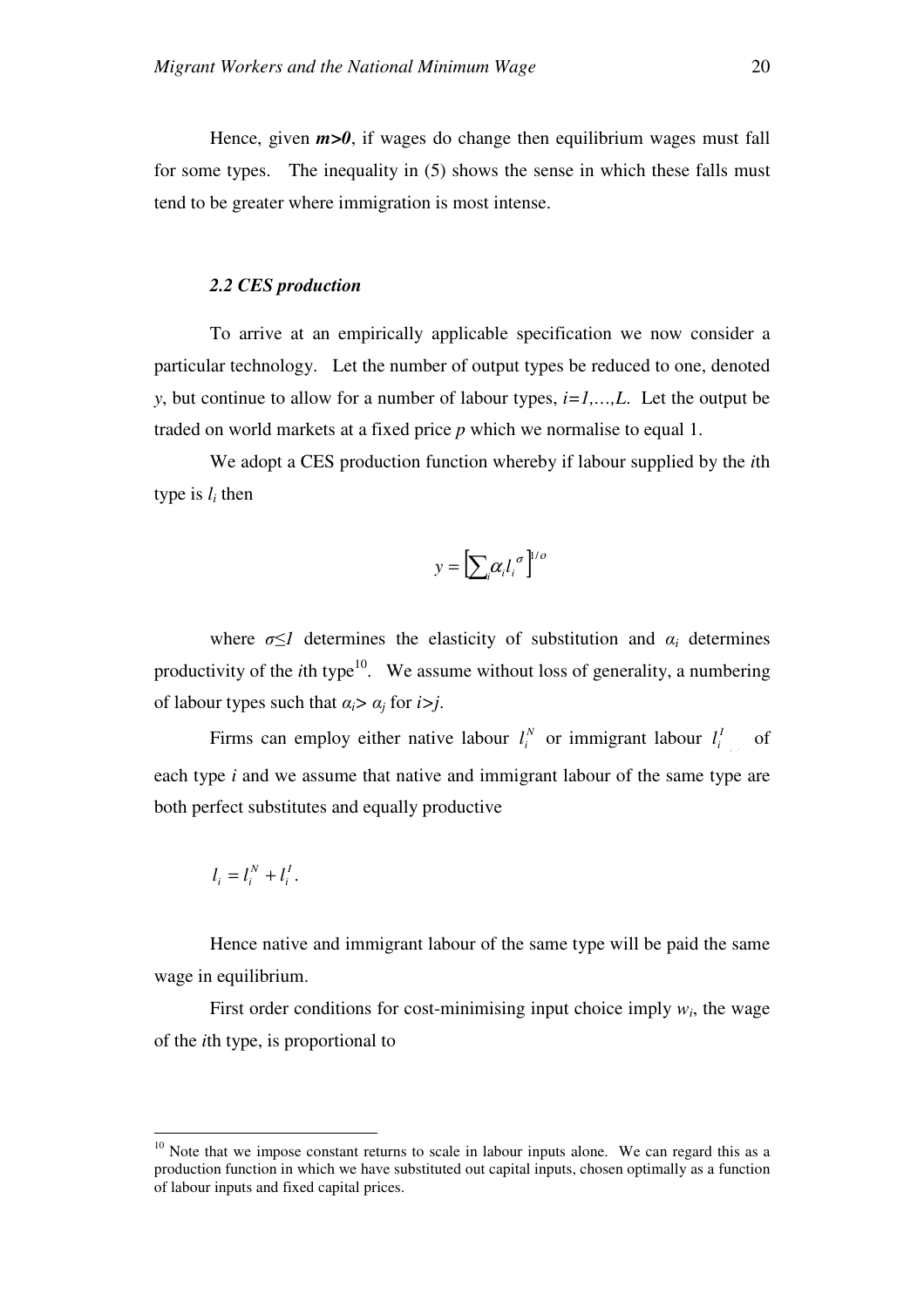$$
\alpha_il_i^{\,\,\sigma\!-\!1}\!\left[\!\sum_i\!\alpha_il_i^{\,\,\sigma}\right]^{_{(1/O)}-1}
$$

and the unit cost is

$$
c = \left[\sum_i w_i^{\sigma/(\sigma-1)} \alpha_i^{-1/(\sigma-1)}\right]^{\sigma-1)/o}
$$

We assume that equilibrium is characterized by two things. Firstly the markets for each labour type clear<sup>11</sup> so that  $l_i = n_i$  for all *i*, where  $n_i$  is the supply of labour of the *i*th type. The labour supply is made up of natives and immigrants, so that  $n_i = n_i^N + n_i^I$ *N*  $n_i = n_i^N + n_i^I$  where  $n_i^N$  and  $n_i^I$  are the supply of immigrant and native labour respectively. We assume for the moment that supply is perfectly inelastic.

We let  $\pi_i^N = n_i^N / \sum_j n_j^N$ *j N i*  $\pi_i^N = n_i^N / \sum_j n_j^N$  and  $\pi_i^I = n_i^I / \sum_j n_j^I$ *j I i*  $\pi_i^I = n_i^I / \sum_i n_i^I$  denote the distribution of total native and immigrant labour supply across types and  $m = \sum_j n_j^2 / \sum_j n_j^N$  $j^{\prime \prime}$  $j^{\prime \prime}$  $\sum_j^{\prime \prime}$  $j^{\prime \prime}$  $m = \sum_i n_i^I / \sum_i n_i$ denote the ratio of immigrants to natives.

Secondly, profits are zero in equilibrium so *c=*1.

Solving the implied system gives expressions for equilibrium wages of all types

$$
\ln w_i = \ln \alpha_i + (\sigma - 1) \ln n_i + \left(\frac{1}{\sigma} - 1\right) \ln \left[\sum_j \alpha_j n_j^{\sigma}\right]
$$

Then

 $\overline{a}$ 

$$
\ln w_i^0 \approx A_i + (\sigma - 1) \Big[ \ln \pi_i^N - \sum_j \omega_j \ln \pi_j^N \Big]
$$

<sup>&</sup>lt;sup>11</sup> We assume the existence of an equilibrium in which wages  $w_i$  are ordered across types similarly to productivity  $\alpha_i$ . It is possible that if low skilled types were in sufficiently short supply the wages required to equate their supply and demand would exceed wages of the high skilled. If the high skilled are able to do low skilled jobs then clearly this would not be an equilibrium. Strictly, the appropriate equilibrium condition would require that for each skill type the demand for those with skills no lower than that type should be no less than the supply of those with skills no lower than that type. We assume away this complexity.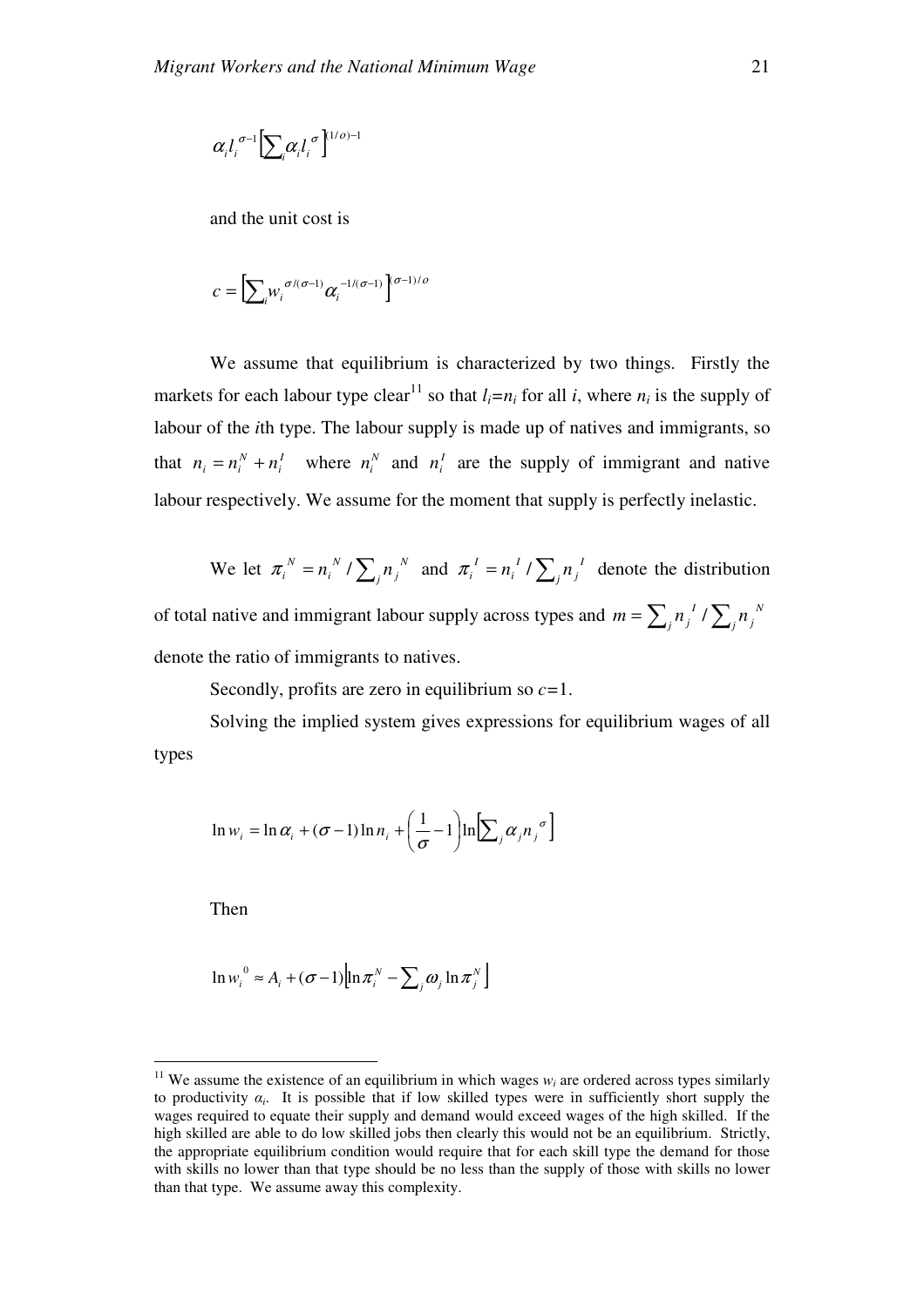And

$$
\ln w_i^1 \approx A_i + (\sigma - 1) \Big[ \ln \pi_i^N - \sum_j \omega_j \ln \pi_j^N \Big] + (\sigma - 1) \Big[ \frac{\pi_i^1}{\pi_i^N} - \sum_j \omega_j \frac{\pi_j^1}{\pi_j^N} \Big] m \qquad (6)
$$

where

$$
A_i = \ln \alpha_i + (\frac{1}{\sigma} - 1) \sum_j \omega_j \ln \alpha_j
$$

and

$$
\omega_i = \frac{\alpha_i n_i^{\sigma}}{\sum_j \alpha_j n_j^{\sigma}}.
$$

In the absence of immigration the log of the wage of any skill type can be related approximately linearly to the logs of the native skill group shares  $\pi_i^N$  with coefficients reflecting the elasticity of substitution and equilibrium factor shares  $\omega_i$ .

That wage is decreased by immigration if and only if the intensity of immigration at that point in the distribution of types exceeds an appropriate weighted average of immigration intensity across the whole distribution. Note that if the distribution of skill types in the immigrant inflow exactly matches that in the native labour force,  $\pi_i^I = \pi_i^N$  for all *i*, then the effect on wages is zero, as earlier proved more generally. Otherwise the coefficient from a regression of

In  $w_i^1$  on the immigrant native ratio *m* should be proportional to  $\frac{\pi_i^1}{\pi_i^N} - \sum_j \omega_j \frac{\pi_j}{\pi_j^N}$ *I j N*  $\Delta_i$ <sup> $\omega_j$ </sup> *i I i* π π ω π  $\frac{\pi_i}{N} - \sum_i \omega_i \frac{\pi_j}{N}$ .

This is clearly not a deep structural parameter but a reflection of the composition of the immigrant inflow over the period of the data.

The overall average wage effect of immigration is found by averaging the implied effect on levels of wages and is zero to first order. Extending the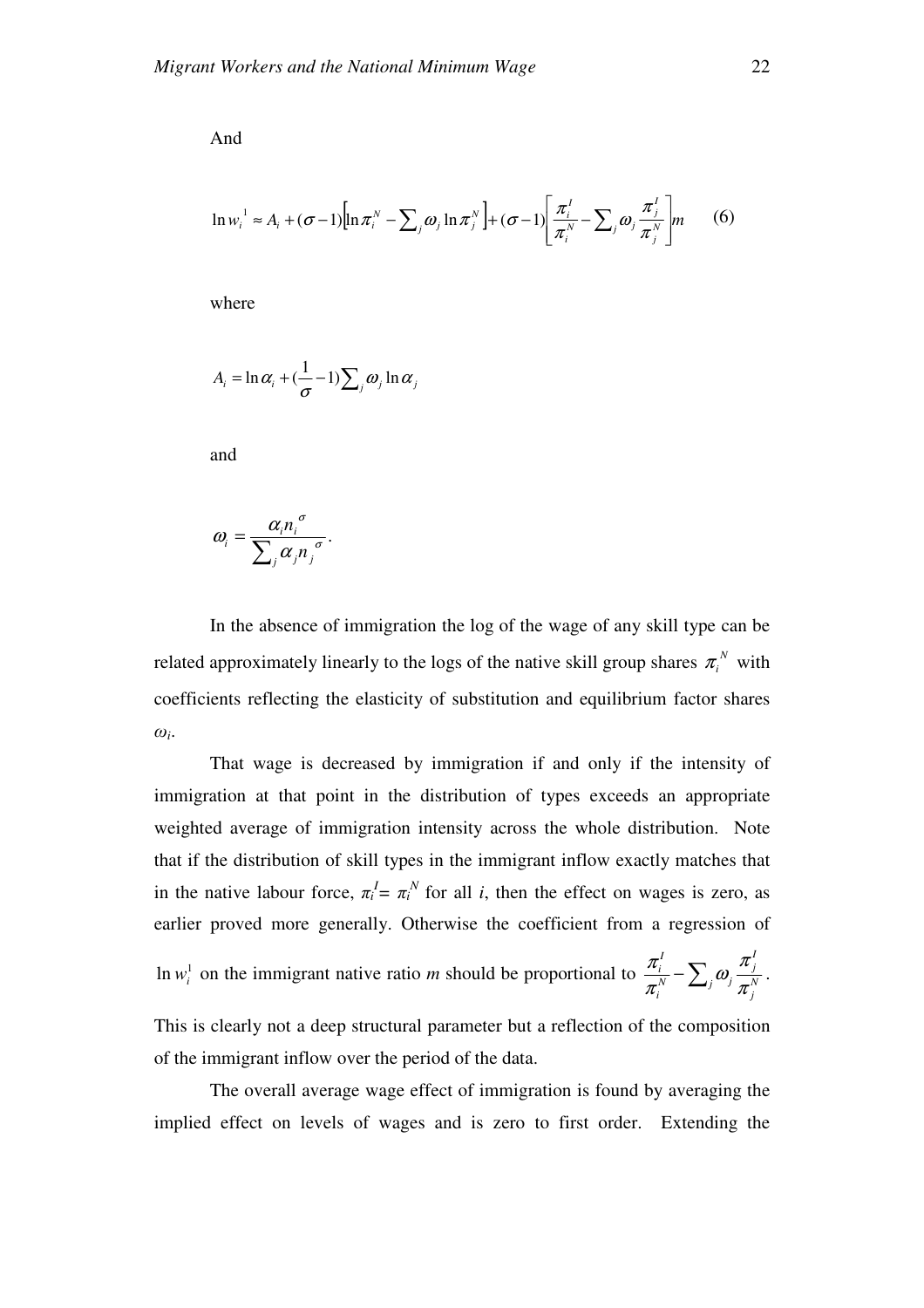approximation to higher order terms would show that the second order effect is necessarily positive as established earlier in a much more general setting.

These observations can be translated into observations about wage quantiles. Let  $\iota(p)$  denote the smallest *i* such that  $\sum$ ≤ ≥ *j i*  $\pi_i^N \ge 100p$ . Then  $w_{i(p)}$  is the *p*th wage percentile, expressions for which follow from the discussion above. Furthermore, interquantile wage gaps take a particularly simple form

$$
\ln w_{t(p)}^1 - \ln w_{t(q)}^1 \approx [A_{t(p)} - A_{t(q)}] + (\sigma - 1)[\ln \pi_{t(p)}^N - \ln \pi_{t(q)}^N] + (\sigma - 1)[\frac{\pi_{t(p)}^1}{\pi_{t(p)}^N} - \frac{\pi_{t(q)}^1}{\pi_{t(q)}^N}]m
$$

so the effect of immigration on interquantile wage gaps is determined simply by relative intensity of immigration at the two points.

We can extend the above model to allow for elastic labour force participation by allowing labour supply in each type to depend upon the wage,  $n_i = f_i(w_i)$ . Not only demand but also supply of each labour type now depend upon the wage paid and, for example, equilibrium wage falls may lead to withdrawal of participation and therefore increasing unemployment for the labour types affected. The overall effect on employment will depend upon the distribution of participation elasticities across labour types. If responsiveness of participation at the top end is low but higher at low wages then it is quite plausible that immigration which depresses wages at the lower end of the distribution will lead to increasing average native unemployment even though, as argued above, average mean wage must rise.

Finally we might want to extend the model to allow for more than one type of output to be produced. In such a setting then output substitution towards goods which are produced relatively intensively with labour types predominating in the immigrant inflow will offset resulting wage pressures. For example, low skilled immigration, if it depresses low skilled wages, will increase the profitability of sectors using low skilled labour intensively. Expansion of production in those sectors will bid back up wages of low skilled labour somewhat. Indeed if there are as many output types as labour types and immigration does not change the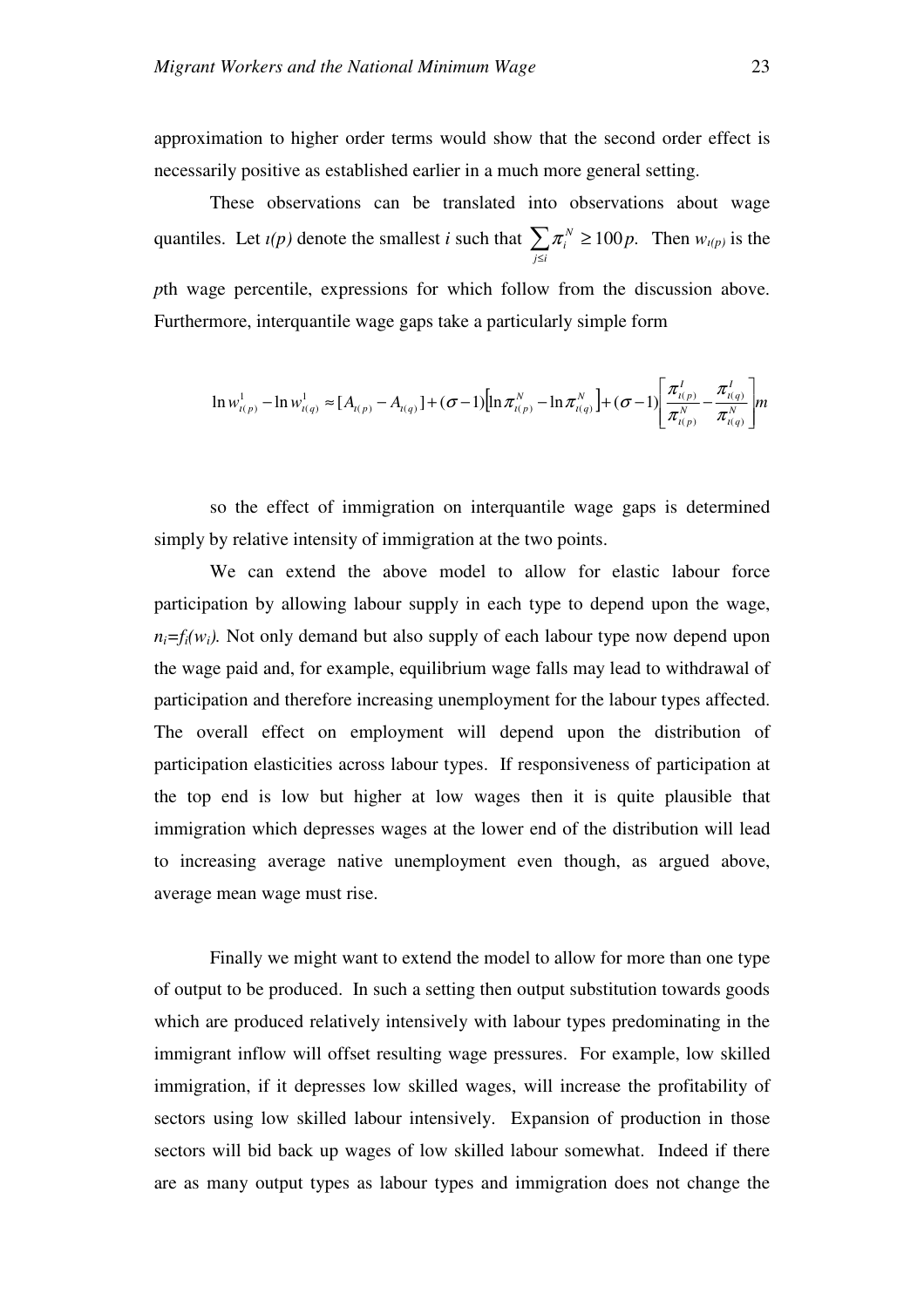number of goods produced in equilibrium (see Leamer and Levinsohn 1994) then this will continue until the economy re-equilibriates in the long run at the initial wage levels in order to restore zero profit in each industry. This extreme but not obviously unrealistic possibility shows that it should not be presumed that equilibrium wages need be affected at all by immigration. The question of whether they are affected needs therefore to be resolved empirically.

#### *2.3 Estimation*

A major challenge in the literature on the impact of immigration on economic outcomes of native born workers is identification of wage- or employment effects. We observe economic outcomes of native born workers after migration has taken place. The missing counterfactual is their outcome distribution had migration not taken place. It is this counterfactual situation that has to be re-constructed.

The basic idea to address this issue is to divide the economy into different labour markets, which experience different intensities of immigrant inflows. Labour markets may be defined as spatial units at different points in time (see e.g. Altonji and Card 1991), but also as occupation or education groups across spatial units (see e.g. Card 2001), occupation groups at different points in time (e.g. Friedberg 2001), or education- age groups at different points in time (e.g Borjas 2003). The key underlying assumption in all these studies is that immigrants and natives are perfect substitutes within these labour markets (see Ottaviano and Peri 2006 and Manacorda et al. 2006 for approaches that relax that assumption). If immigrants were randomly allocated to labour markets defined in any of these ways, then comparison of wages or employment of native workers before and after immigration, and across labour markets with high and low immigration intensity, would result in an estimate of the effect of immigration. The problem is that immigrants tend not to allocate themselves randomly to labour markets of any sort or definition.

The literature has taken different directions to resolving this. One approach is using quasi-experimental data. The classical example is Card's (1990) work on the Miami boatlift. Other examples include exploitation of random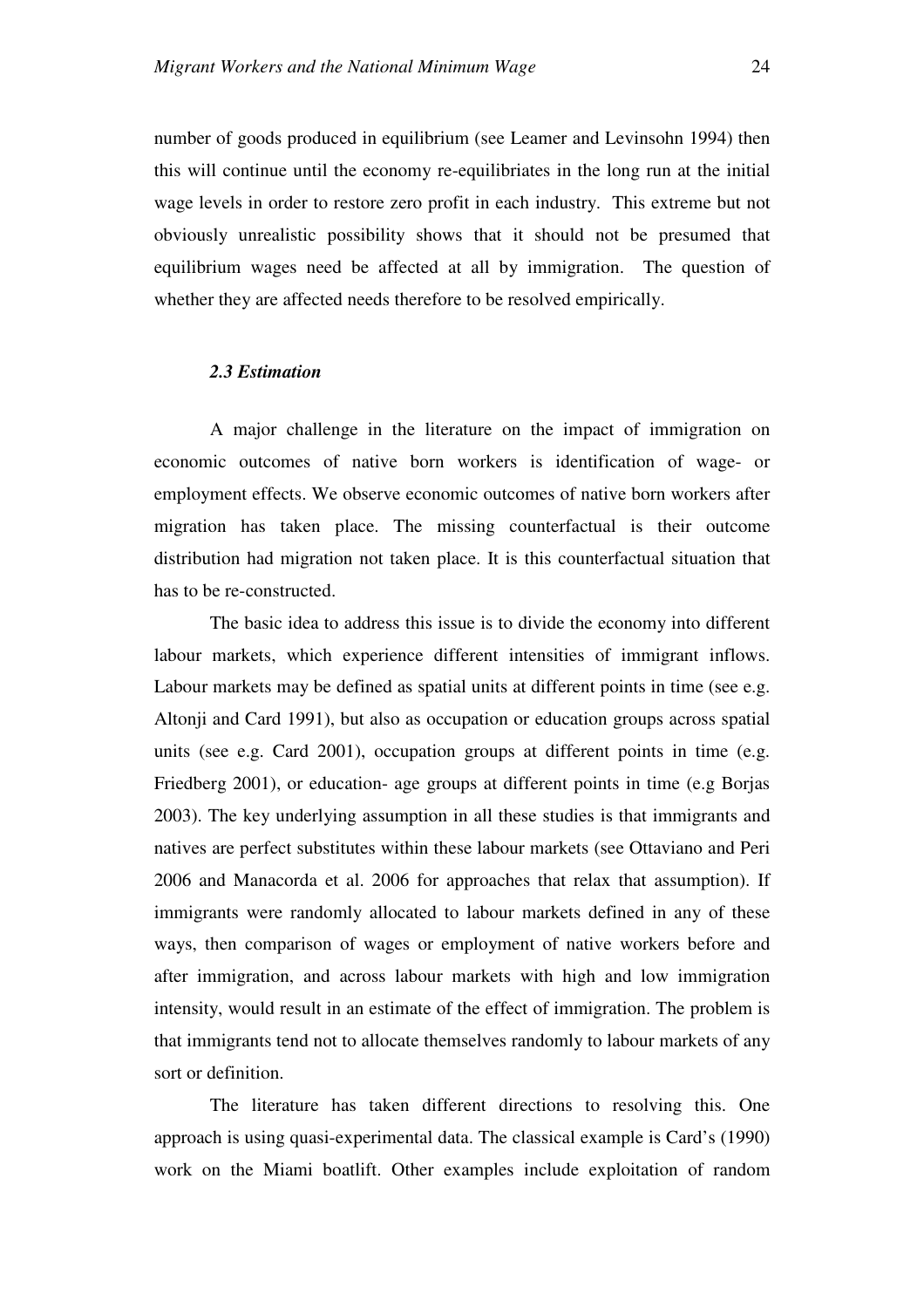allocation schemes of immigrants (see e.g. Glitz 2006, Piil Damm 2005). Another approach is an IV type approach, by using variation that is correlated with immigrant allocation to labour markets, but not correlated with temporary shocks that allocate immigrants into particular markets. Such instruments, when defining labour markets on regional level, could be previous immigrant settlement patterns (see Bartel 1989), or information on previous occupational allocation when using labour markets defined by occupation and possibly time (see Friedberg 2001).

A remaining problem is that immigrants may lead to native workers moving out of labour markets that experience in-migration. This is particularly problematic for approaches that use spatial units or occupations to define labour markets. One way to solve this problem is to define labour markets using characteristics that can not be changed easily by individuals (like age and education) and to avoid using spatial variation. Borjas (2003) and Aydemir and Borjas (2006) follow this approach.

For Britain, we do not have any quasi-experimental allocation of immigrants into labour markets, however defined. We therefore rely on approaches that either use IV type methods, or approaches that define labour markets on national level. We define labour markets in two different ways. First, we use variation across spatial units and across time (often referred to as the spatial correlation approach). The ensuing estimation equations follow straightforwardly from the theoretical model we have set up above. This approach may still lead to an overly optimistic picture of immigration on native outcomes if natives leave labour markets that experienced in-migration, although the relatively large regional definitions we use in our analysis make it more likely that any movements if they then occur will be internalised (see Borjas et al. 1997 for a similar argument). To address this, and check robustness of our overall results, we also report results using variation across skill cells, defined on national level as age-education groups, following Borjas (2003) and Aydemir and Borjas (2006). As immigrants to Britain may select into age-education cells that are experiencing positive shocks, estimates should be considered as upper bounds.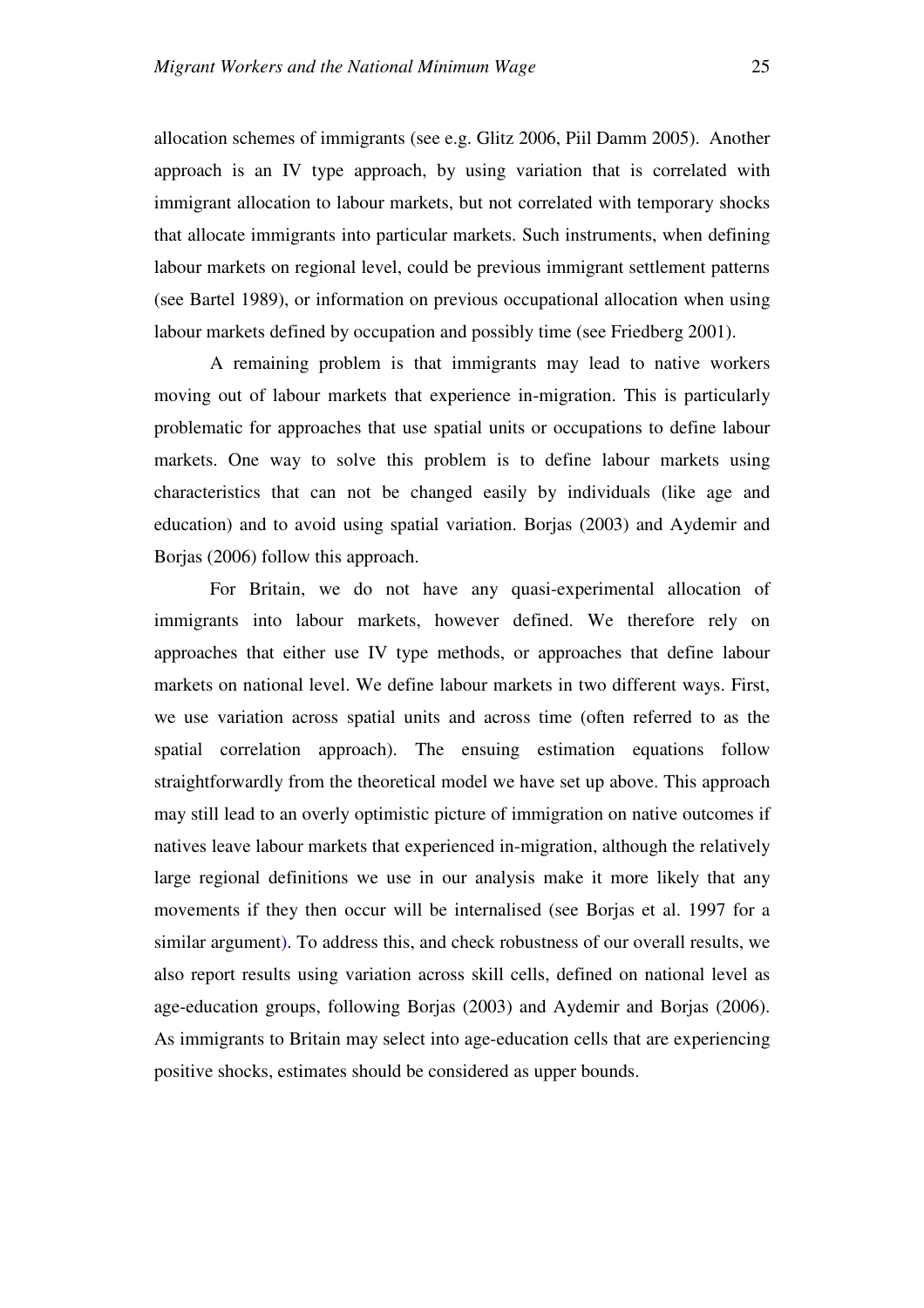#### *2.4 Estimators*

#### Using spatial variation over time

The typical equation for estimation has a form similar to (6), where a particular outcome, say  $y_{it}$  – in that case the log of a particular wage ln  $w_{it}$  – is related linearly to the immigrant native ratio  $m_{it}$  and other controls  $X_{it}$  with time and market effects.More specifically, our first estimator, using spatial variation over time, has the following form:<sup>12</sup>

$$
y_{it} = \beta m_{it} + \gamma X_{it} + \theta_t + \phi_i + u_{it} \tag{7}
$$

where  $y_{it}$  is the labour market outcome of interest for natives in region *i* at time *t* (such as the average wage or a particular quantile of the wage distribution),  $m_{it}$  is the ratio of immigrants to natives in region *i* at time *t*,  $X_{it}$  is a vector of control variables,  $\theta$ <sub>*t*</sub> are time-specific fixed effects,  $\phi$ <sub>*i*</sub> are region-specific fixed effects.

We estimate the model in (7) in differences, therefore eliminating regionspecific fixed effects:

$$
\Delta y_{it} = \beta \Delta m_{it} + \gamma \Delta X_{it} + \Delta \theta_t + \Delta u_{it} \qquad (7\text{-a})
$$

 We construct an instrument for the *changes* in immigration ratios over time, which we explain in more detail below.

A potential problem for studies based on regional labour markets is the possibility that natives respond to in-migration by leaving particular regions. In this case, the potentially adverse impact of immigration on the local labour market would be dispersed to the rest of the economy, leading to an overly optimistic assessment of immigration. This problem is particularly serious when defining labour markets as small spatial units (see Borjas et al. 1997), and less important

 $\overline{a}$  $12$  See Dustmann, Fabbri and Preston (2005) for a derivation of this estimator from a theoretical model.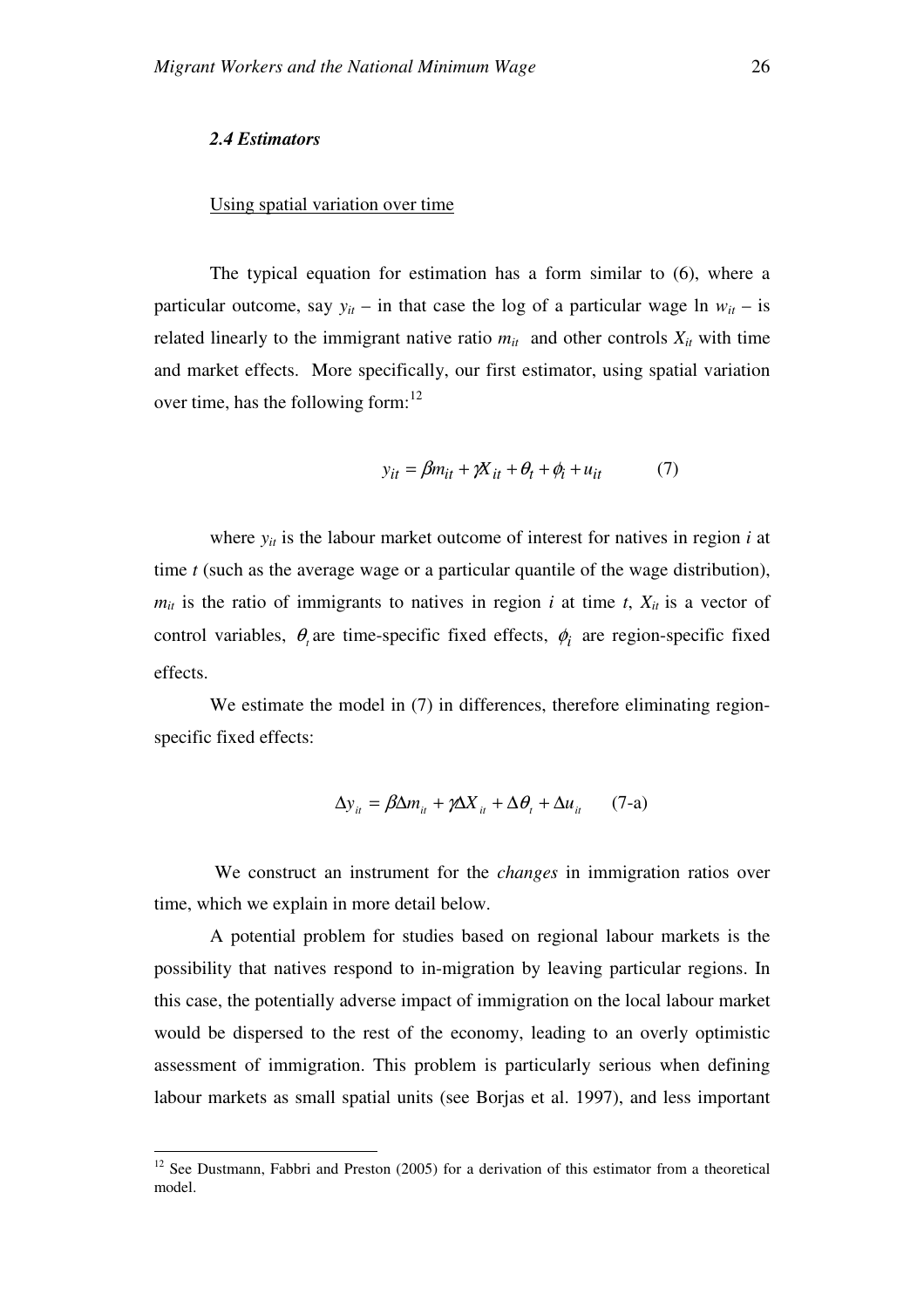when using larger spatial units. To an extent we can control for this by including functions of native skill group proportions,  $\ln \pi_i^N$ , among the controls  $X_i$  but this is not an ideal solution since there are obvious concerns about whether such proportions ought themselves to be regarded as endogenous in such a setting and there are less obvious instruments to deal with the issue.

In the case just discussed, and as we explain further below, we use regions as local labour markets, which are sufficiently large to eliminate this problem. Nevertheless, and following Borjas (2003), we also follow here an alternative approach, which considers the labour market on a national basis, but identifies the effect of immigration by dividing the labour markets across skill groups on a national basis. This depends on the argument that individuals are not perfect substitutes across age groups within the same skill groups (see Card and Lemieux 2001), and, as the other approaches, that immigrants and natives are perfect substitutes within age-education cells. As this approach does define skill cells on a national level, and uses "fixed" (at least in the short run) classifications for defining labour markets, it is not vulnerable to the out-migration problem. However, it requires pre-allocation of immigrants to particular skill groups within which they are assumed to compete with natives, on the basis of pre-determined characteristics, like education and age. As our discussion in the descriptive section has shown, that may be quite problematic for new immigrants (and these are the ones who create the variation we use for estimation), as they downgrade substantially. This should be kept in mind when we discuss our results.

The regression equation in this case is as follows:

$$
y_{ijt} = \beta m_{ijt} + \theta_i + \zeta_j + \xi_t + (\theta_i \times \zeta_j) + (\theta_i \times \xi_t) + (\zeta_j \times \xi_t) + u_{ijt}
$$
 (8)

where  $y_{ijt}$  is the mean value of the labour market outcome of interest for individuals with education  $i$  and potential work experience  $j$  in period  $t$ ;  $m_{ijt}$  is the ratio of immigrants to natives with education *i* and experience *j* period *t*;  $\theta_i$  is a vector of education fixed effects,  $\zeta_j$  is a vector of experience fixed effects, and  $\xi_t$  is a vector of time fixed effects.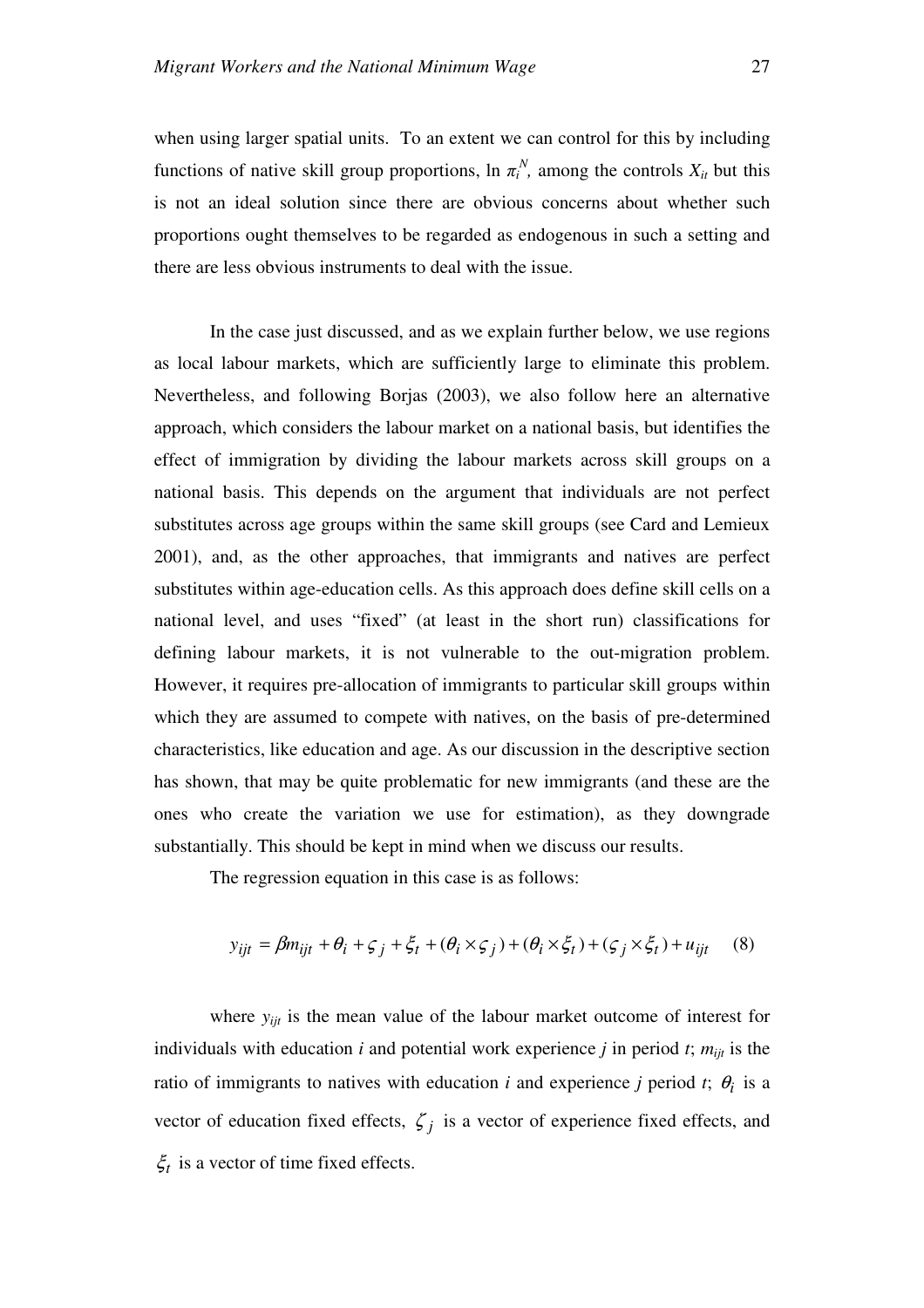We also estimate equation (8) in first differences, eliminating education and experience fixed effects:

$$
\Delta y_{ijt} = \beta \Delta m_{ijt} + \Delta \xi_t + \Delta (\theta_i \times \xi_t) + \Delta (\xi_j \times \xi_t) + \Delta u_{ijt}
$$
 (8-a)

#### *2.5 Identification*

As we discuss above, a potential problem is the endogenous allocation of immigrants into particular labour markets. One solution is to use instrumental variables estimation. For our first approach which involves estimation of equation (7), we use settlement pattern of previous immigrants as instrument. This instrument has been used in various studies in this literature, following Altonji and Card (1991). The instrument is motivated by a study of Bartel (1989) who shows that settlement patterns of previous immigrants are a main determinant of immigrants' location choices. When estimating (7) we use years 1997-2005, and we compute the ratio of immigrants to natives for each year in each of the 17 regions. We estimate equation (7) in differences, which eliminates region specific permanent effects that are correlated with immigrant settlement patterns and economic conditions alike. Still, if temporary shocks determine immigrant inflows, the estimator is likely to be biased. We therefore instrument the *change* in this ratio using two alternative but closely related instruments: the 1991 ratio of immigrants to natives for each of these regions, from the Census of Population, and four period lags of the ratio of immigrants to natives in each region from the LFS. These instruments are valid under the assumption that economic shocks are not too persistent over time.

Both instrumental variables are strongly correlated to the ratio of immigrants to natives. In figure 2.1, we plot the immigrants-natives ratio in 1991 against the change in the immigrants-natives ratio in the years 1997-2005, by region and year. The graph shows a strong correlation between the two variables. The regression of the change in the immigrant-native ratio on the 1991 ratio and time dummies gives a coefficient of 0.06 with a t-statistic of 7.72 and an  $R^2$  of 38.5%. Similar results are obtained for the fourth lag of the immigrant-natives ratio. A regression of the endogenous variable on this instrument and on time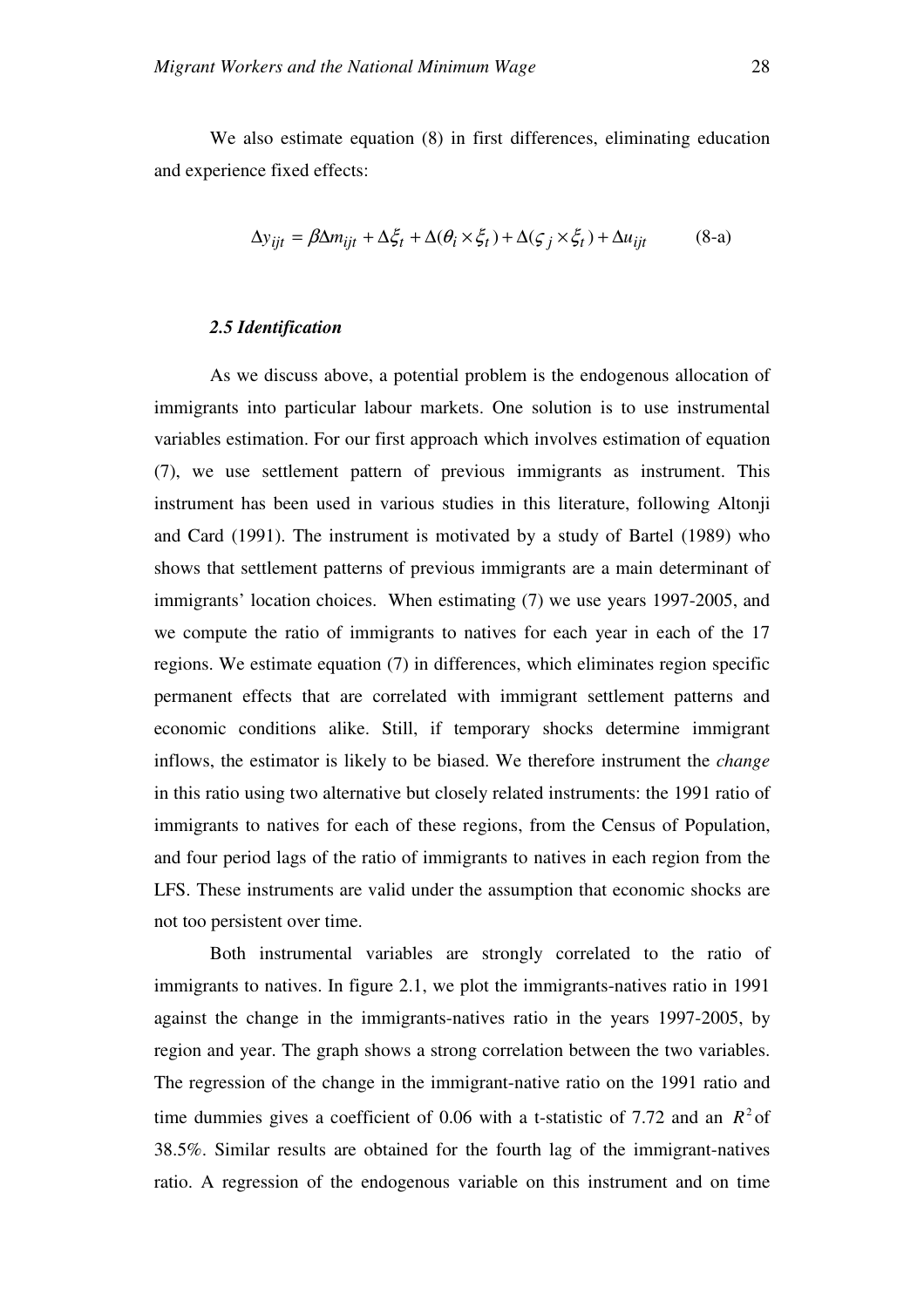dummies gives a coefficient of 0.043, with a t-statistic of 7.76 and an  $R^2$  of 38.7%. Figure 2.2 shows graphically the correlation between the fourth lag of the immigrants-natives ratio and the change in the immigrants natives ratio.

We have also conducted some robustness checks by using alternative instruments. Firstly, we use similar instruments to those described above: further lags of the ratio of immigrants to natives (going back to the 14th lag) and the 1981 immigrants-natives ratio. Then we construct a series of instruments based on the predicted inflow of immigrants in each region. Initially we use the difference in the immigrants-natives ratio between 1981 and 1991 as a predictor of the annual immigrant inflow in each region. Then we take explicitly into account the area of origin of immigrants and design a variable which predicts the total immigrant inflow in each region in every year, net of contemporary demand shocks. In order to do so we divide immigrants into  $15$  areas of origin<sup>13</sup> and calculate the number of immigrants from area *c* who entered the UK in every year. We then allocate every group of immigrants across regions according to the location of previous immigrants from the same area. If we define  $M_{ct}$  as the number of new immigrants from area *c* in year *t*, and *ci*  $\lambda_{ci} = \frac{M_{ci}}{M_{ci}}$  as the fraction of immigrants

*c*  $c_i = \frac{1}{M}$ from area *c* in region *i* in a base period,  $\lambda_{ci} M_{ct}$  is then the predicted number of new immigrants from area *c* in region *i* in year *t*. As base periods, we experiment with different years: 1981, 1985, and 1991, using data from the LFS and for 1991 also using data from the Census. Finally, we sum over all origin groups to obtain a predicted total immigrant inflow into region *i* which is "cleansed" of local demand shocks:  $\sum_{c} \lambda_{ci} M_{ct}$ .

As we show later, results with these alternative instrumental variables are very similar to those obtained with the instruments described above.

#### *2.6 Measurement error*

 $\overline{a}$ 

As we explained in section 1.1 the LFS is a nationally representative survey, and since immigrant population was less than 10% of the total population

<sup>&</sup>lt;sup>13</sup> Irish Republic, Old Commonwealth, Eastern Africa (New Commonwealth, NC), Other Africa (NC), Caribbean (NC), Bangladesh, India, Pakistan, South East Asia (NC), Cyprus, Other New Commonwealth, European Community (1992 members), Other Europe, China, Rest of the World.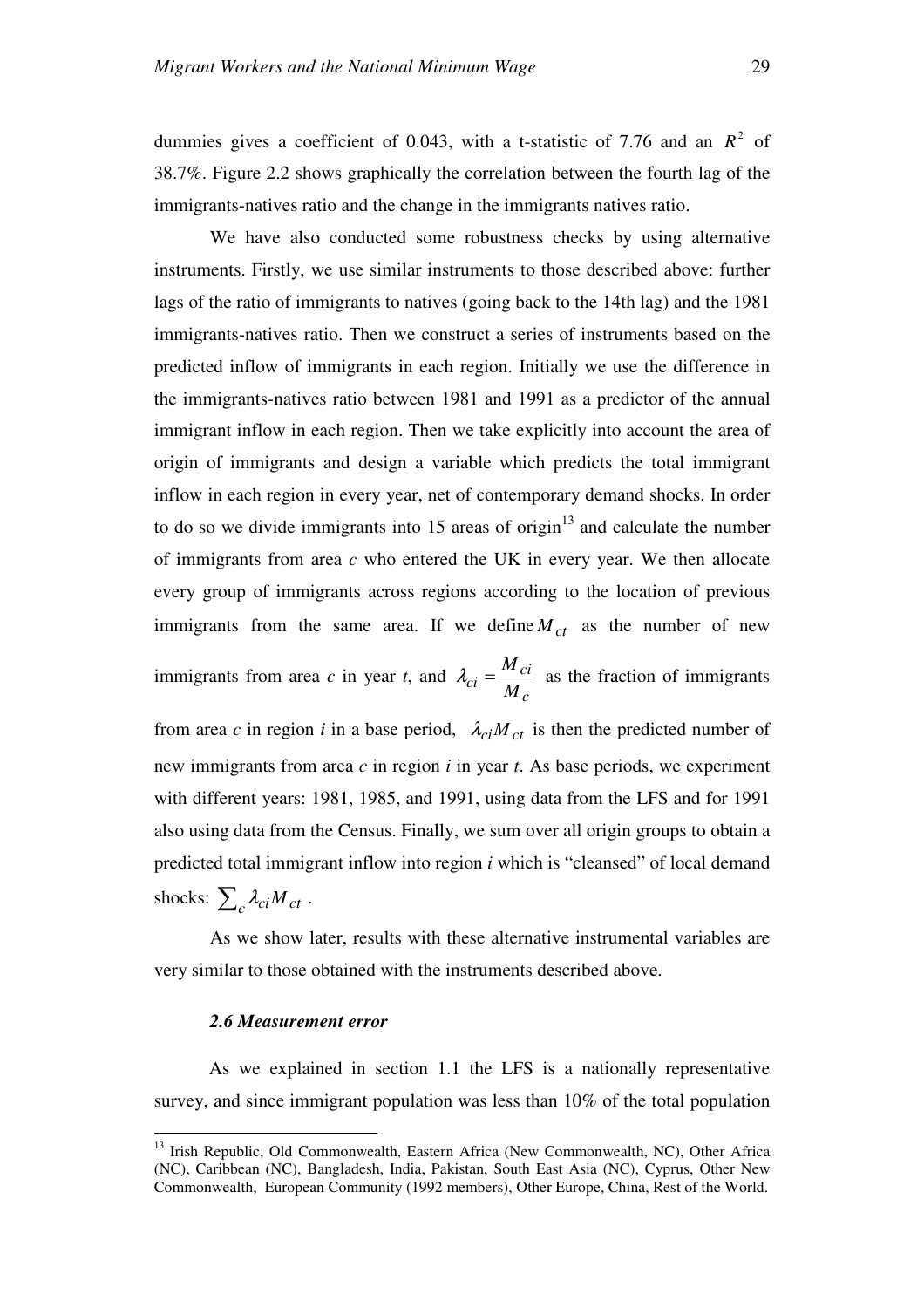for most of the years we consider, the number of observations for immigrants may be quite small. Therefore measures of regional immigrant concentration may suffer from measurement error due to small sample size. Moreover we estimate our equations in first differences. This tends to amplify the impact of measurement error. The consequence of measurement error on the estimation is the so called "attenuation bias": the estimated coefficient tends to underestimate the magnitude of the effect of the regressor on the dependent variable. A solution to this problem is again the use of instrumental variables that are correlated to the variable measured with error, but not correlated to the source of the error. The same instruments we use to correct for endogeneity are therefore also suitable to correct for measurement error.

A further source of worry in our estimates is the possibility of measurement error in the wage variable. The LFS variable on the average gross hourly pay (hourpay) is a derived variable, obtained by dividing the gross weekly pay by the numbers of hours worked including overtime. Therefore errors in the measurement of either of the three original variables may result in measurement error of the hourly pay (see Dickens and Manning 2002 for a discussion). In all years we have a sizeable number of observations below £1 per hour (in 2005 terms): they are 76 in 2005, and 355 in 1997 for instance. In 2005, 10 of the individuals earning less than £1 per hour were employers or managers, and  $5$ professionals. In 1997, 44 were employers or mangers, and 12 professionals. On the other hand, measurement error at the top may also be a problem: about 20 individuals every year report an hourly wage above £100 per hour, with some reporting figures above £400, as in the case of an intermediate non manual worker earning £533 in 2004.

This measurement error is of a totally different type than the measurement error in the immigrant concentration variable, and needs therefore to be dealt with in a different way. In our analysis on the impact of immigration on wages we use some alternative measures of average pay by region to try to limit the extent of measurement error in this variable, as we explain in the next section.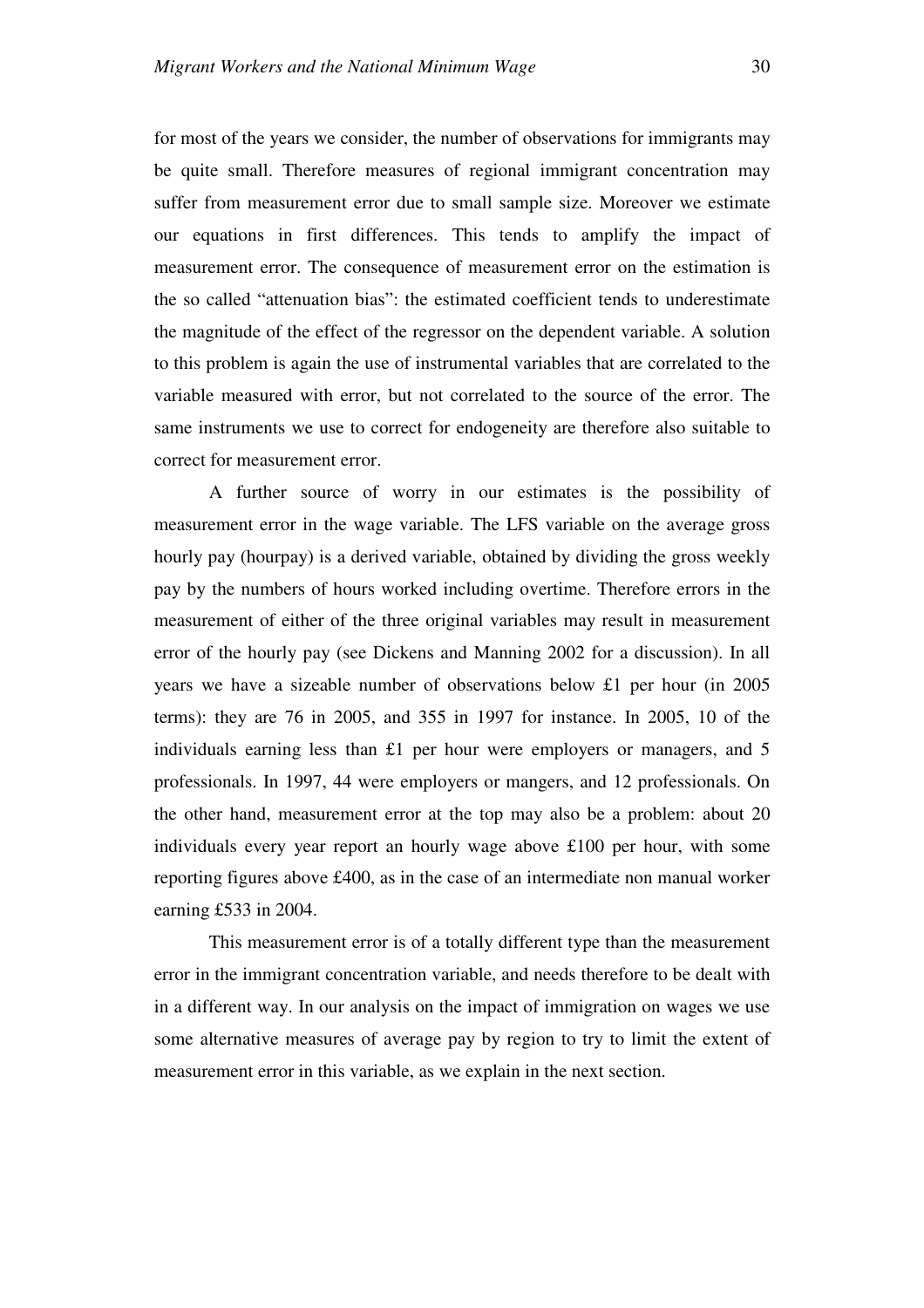## **3. Estimation**

#### *3.1 Sample and data for analysis*

We perform our analysis using data from the LFS. We present results with the two different approaches explained before: the spatial correlation approach, and the skill cell correlation approach. We prefer the spatial correlation approach because it avoids classifying immigrants in skill cells which, as we show in section 2, can be quite misleading.

For the spatial correlation approach we use years from 1997 to 2005 and we use four different measures of average wages to test the robustness of the results to measurement error. First we use the simple average regional wage. Then we compute a robust regional average by trimming in every region and year the wage distribution of natives at the region- and year- specific  $1<sup>st</sup>$  and 99<sup>th</sup> percentile. This measure reduces the impact of outliers on our averages by considering only central observations in the wage distribution. Across all regions and year the average value of the first percentile is £1.6 per hour, while the minimum is £0.13 and the maximum £2.8. The average  $99<sup>th</sup>$  percentile is £31.23 per hour, the lowest is £19.56 and the highest is £51.72.

We also calculated a wage index constructed as the weighted sum of the average wages in each education group, defined as above in terms of the years of education (see discussion in section 3.2). The educational composition of the native population is kept constant by choosing as weights the share of each education group in the native population in a base year (which we choose to be 1998). By holding constant the skill composition of the assessed population, this measure is isolated from the effects of changing native skill composition. The theoretical results of earlier sections show that wage changes should raise average wages in a population with skill composition as at the time of immigration and this measure comes closest to capturing that.

Finally, we also use a robust version of this index based on wages in the trimmed sample. The robust index is constructed using robust average wages for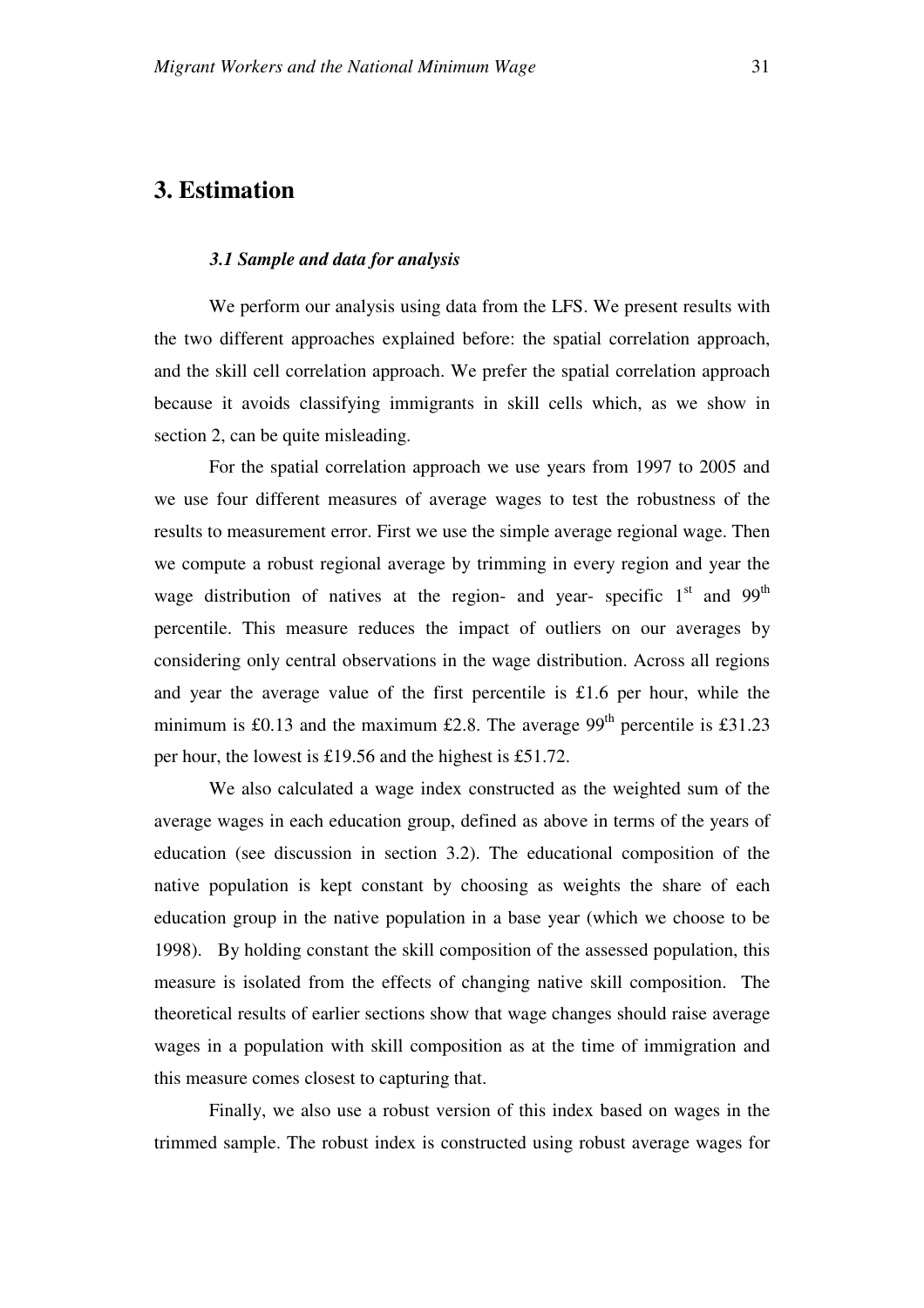each education group, where the average wages by education group are computed on the same trimmed sample as above.

In table 3.1 we report mean and standard deviations of all the variables we use.

[Table 3.1 here]

#### *3.2 Immigration and Average Wages*

The first set of results we present uses variation across regions and over time to identify the effects of immigration on wages. In table 3.2, we present results from estimating equation (7) for men and women together in differences (columns 1 and 2), and from IV estimation, using alternatively previous settlement patterns from the 1991 census (columns 3 and 4) and 4-period lags of the regressor (columns 5 and 6). Estimation is based on yearly data for the years 1997-2005 and for 17 regions. This has been the period with the largest inflow of immigrants: As table 3.2 shows, the percentage of the foreign born in the working age population increased from 8.7 percent in 1997 to 11.5 percent in 2005. Wages are expressed in 2005 real terms. The first row reports the estimated coefficient of a regression on the log of average wages in each region and year. The second row uses a robust version of the average wage as described above. The third row reports results for regressions using the wage index as dependent variable, and the fourth row the robust version of the index where average wages by education group are computed on the trimmed sample.

#### [Table 3.2 here]

Specifications in columns 1, 3 and 5 regress the change in log average wages on the change in the ratio of immigrants to natives and on year dummies only. Specifications 2, 4 and 6 control in addition for the average age of natives and immigrants in the region, and for natives' education. As educational measures we use the logarithm of the ratio of natives in each education group to natives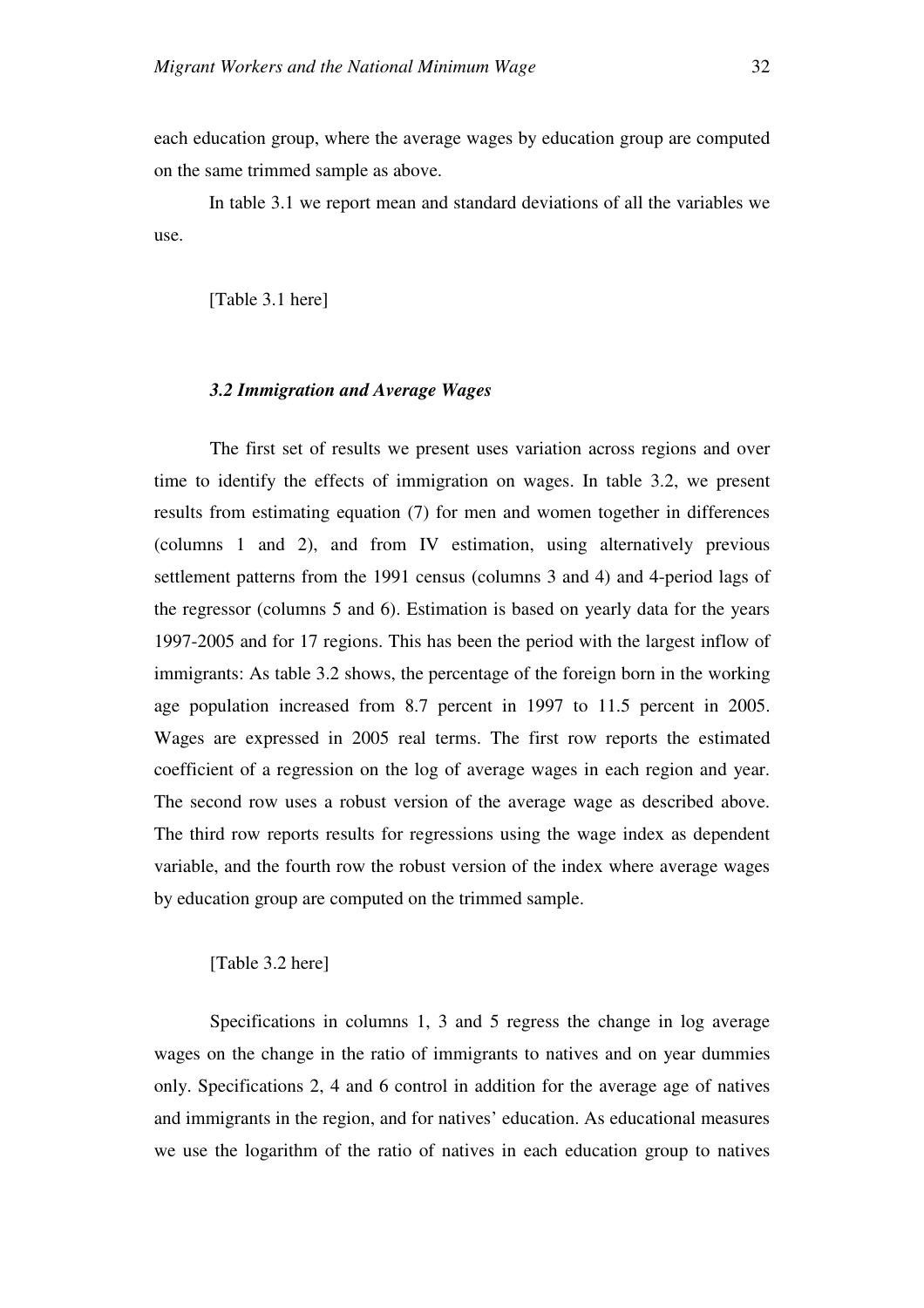with no qualifications. This second specification eliminates to some extent variation across regions in native skill composition.

Results are consistent across all specifications, and show a positive impact of immigration on natives' average wages. In both OLS differences regressions, the coefficient on the ratio of immigrants to natives is positive and significant, and slightly decreasing when we condition on natives' skill and age composition. The estimates based on the robust wage measures are slightly smaller.

Coefficient estimates based on IV regressions are reported in columns 3 to 6. We should expect the coefficients to be smaller as immigrants location choice may be correlated with temporary labour market shocks. On the other hand, the concentration measures we use are likely to suffer from measurement error due to small sample sizes, which is accentuated in differences, and will lead to a downward bias. In fact, the coefficient estimates we obtain using IV are larger than those we get in the simple OLS regression, which may suggest that measurement error dominates the selective migration choices of immigrants. Results are remarkably stable and consistent across the different specifications.<sup>14</sup> The coefficients indicate that an increase in the foreign population of the size of 1% of the native population would lead to an increase of about 0.4% in *average* natives' wages. This qualitative result is in line with our model above.

In table 3.3 we report results from regression of average wage (column 1) and robust average wage (column 2) on the ratio of immigrants to natives and year dummies only, where we experimented all the instrumental variables we have described in section 2.4.

#### [Table 3.3 here]

 $\overline{a}$ 

The first five rows use different lags of the ratio of immigrants to natives as IV. Rows six to eight use respectively the immigrants-natives ratio in 1991, in 1981, and the change in this ratio between the two years, taken from the Census.

<sup>&</sup>lt;sup>14</sup> It is worthwhile to note that the standard errors of the IV estimator are smaller than the standard errors of the OLS estimator in differences. The reason is that standard errors are calculated on the assumption of lack of serial correlation in the residuals of the levels equation so that the differenced equation is assumed to have residuals with a specific pattern of first order serial correlation. OLS is not efficient given such serial correlation, even under exogeneity of the regressors, and IV may accordingly give lower standard errors**.**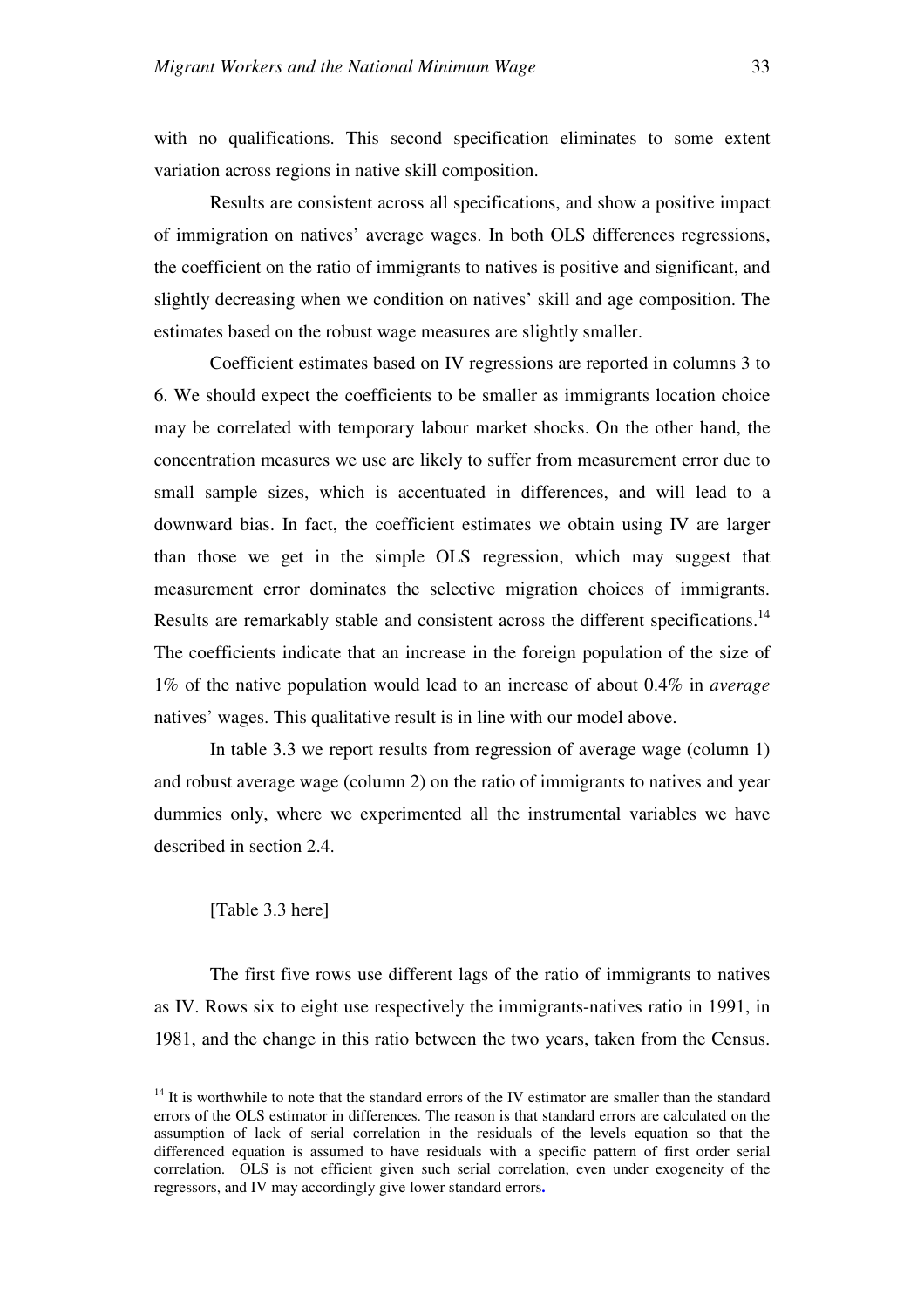Finally, rows nine to twelve use the predicted inflows of immigrants in each region, calculated as described in 2.4 taking into account the ethnic composition of the inflows. Each of these final rows is different in either the base year or the data source chosen to construct the variable  $\lambda_{ci}$ , the share of immigrants from area *c* predicted to settle in region *i*: we use either the 1991 Census (row nine) or the 1991, 1985, and 1981 LFS (in row 10, 11, and 12 respectively). Results using different instrumental variables are very similar, which reassures us that our estimates are not driven by the choice of a specific instrument.

We now split the labour market along various dimensions to investigate which groups are affected by immigration. In Table 3.4, we present results for different education groups, following the classification we have introduced above. Estimation is based on equation (7).

[Table 3.4 here]

Again we have used two different measures of average wages: the simple average and the robust measure obtained from the trimmed wage distribution. Although all specifications give positive coefficients, the estimated coefficients are different across the two measures, with the robust wage measure resulting in smaller coefficient estimate throughout.

The IV results suggest a positive effect on wages for all education groups, although the effect on high and low educated is not significant when we use the robust measure. The size of the coefficients also varies between the two measures. However, in both cases the coefficient for highly educated is larger than that for the intermediately and low skilled.

The impact of immigration may also be different for wages of men and women. Table 3.5 reports results of separate regressions on log average wages of men and women.

[Table 3.5 here]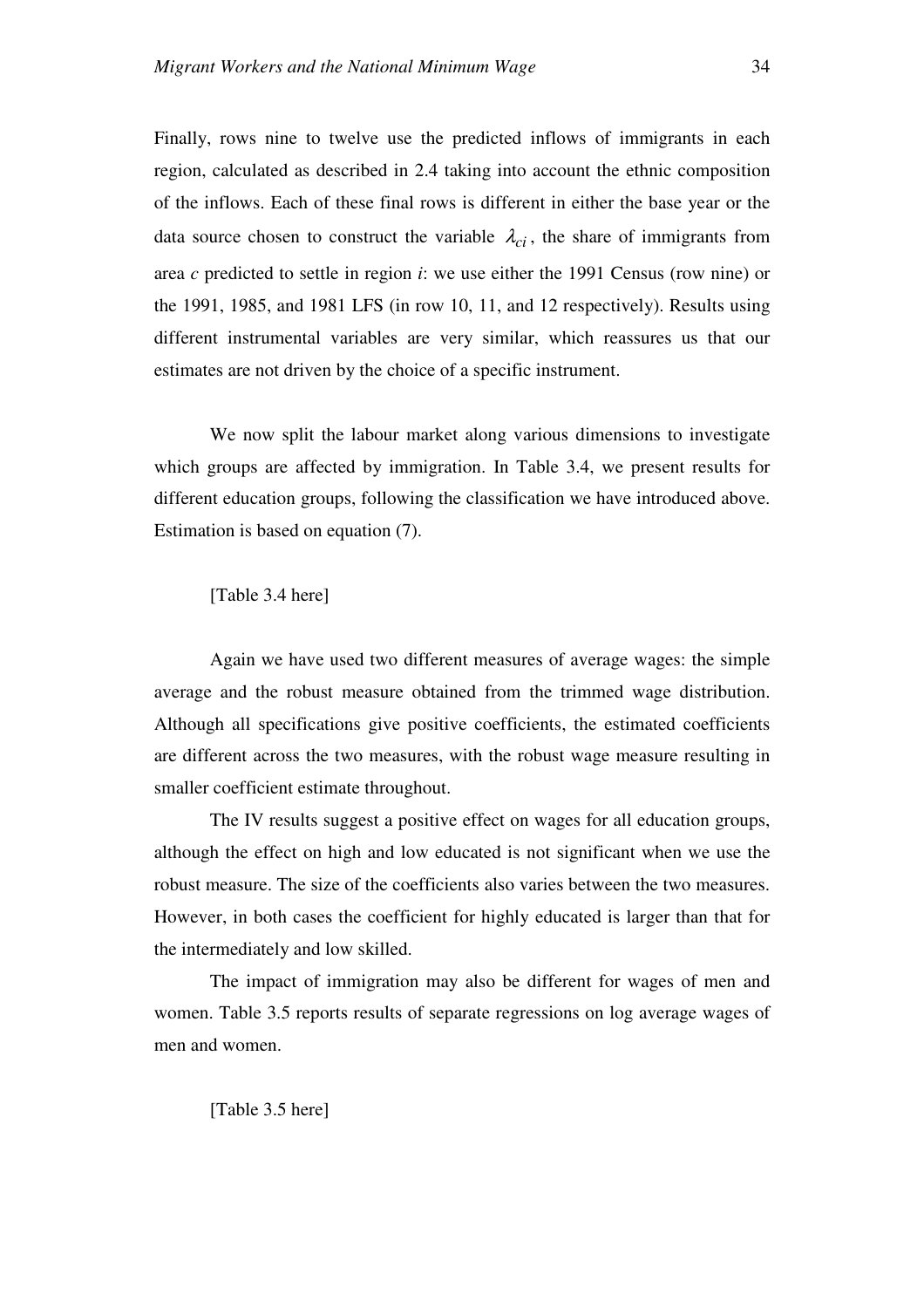Results vary quite considerably between genders. The estimated IV coefficient for native men is positive and significant, suggesting that an inflow of immigrants of the size of 1% of the native population would increase native men's wages by about 0.6%. The robust measure is slightly smaller in magnitude. On the other hand the size of the estimated coefficients for women is smaller and significant only when we consider the robust average.

In table 3.6 we look at the effect of immigration on the average wages of resident immigrants (those who have been in the UK for at least two years). Coefficients are not dissimilar to those we find for natives, but they are all insignificant, which may be related to the relatively small sample size we have available to construct the wage measures.

[Table 3.6 here]

#### *3.3 Effects along the wage distribution*

Our results above seem to suggest that immigration to Britain over the last decade has had a positive effect on average wages of native born workers. This is in line with our theoretical exposition, and suggests that immigrants differ in their skill composition from natives, and therefore induce an overall surplus. But exactly where along the distribution do immigrants compete with native workers? The numbers on educational achievements of immigrants, and in particular recent immigrants, suggest that immigrants are well educated and have higher educational attainments than native workers. On the other side, when investigating the jobs and occupations immigrants attain just after arrival (and these are the inflows we consider in our analysis), it seems that they put pressure rather on the lower part of the labour market.

A classification along educational lines may not be too appropriate, as immigrants compete with natives across different education groups, as table 3.8 suggests. A division along the wage distribution may be more suitable. In order to investigate that, we analyse now the impact of immigration across the wage distribution. The dependent variable we use is the appropriate sample wage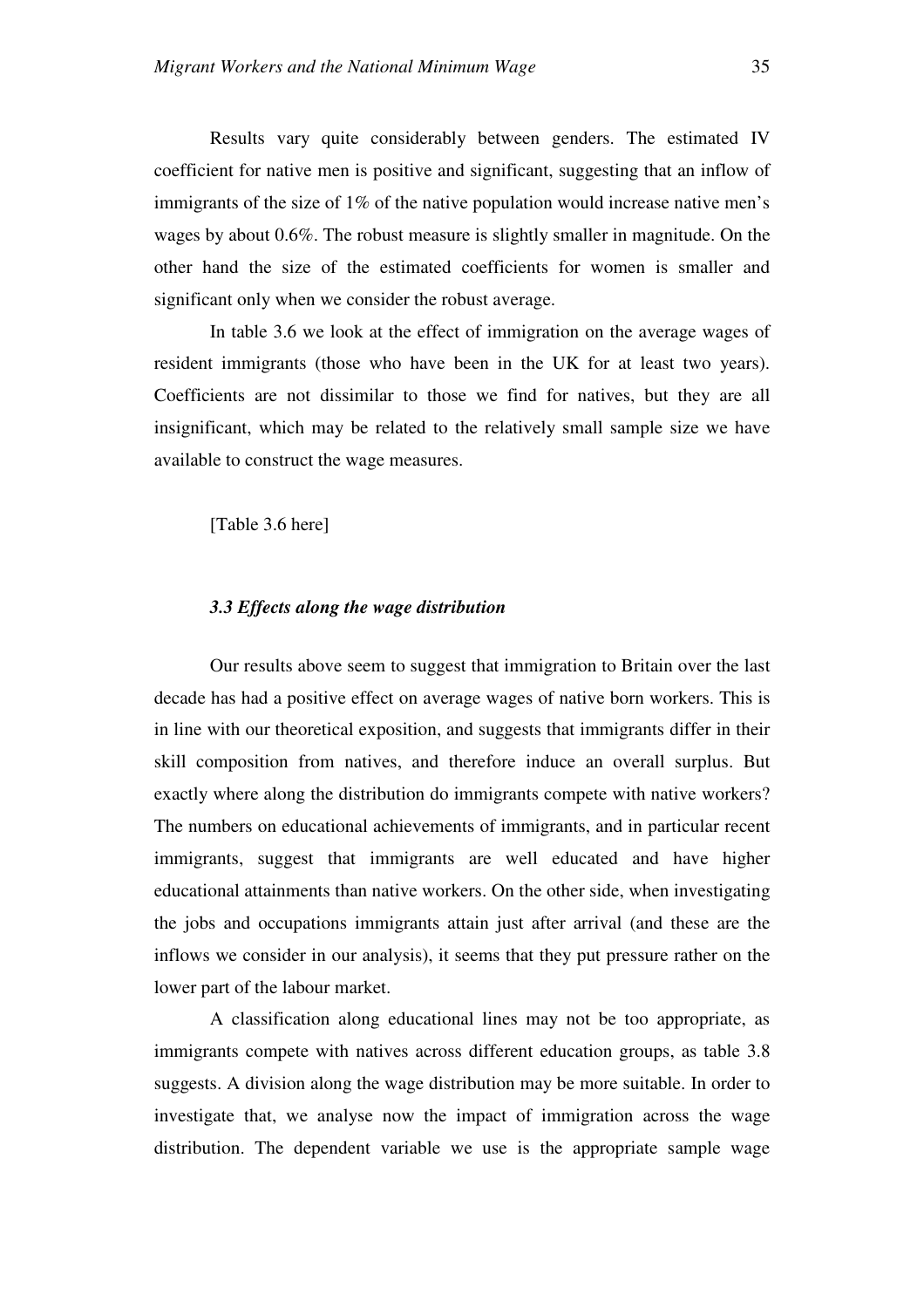[Table 3.7 here]

Columns 1 and 2 report the OLS results, while columns 3 to 6 show the IV results, with the two different instruments. The regression results show a sizeable negative impact of immigration on the lower wage quantiles. According to IV estimates in column 4, which use the 1991 settlement patterns of immigrants as instrument and includes all controls, the impact of an inflow of immigrants of the size of 1% of the native population would lead to a 0.6% decrease in the  $5<sup>th</sup>$  wage percentile and a  $0.4\%$  decrease in the  $10<sup>th</sup>$  wage percentile; on the other side, it would lead to an almost 0.7% increase in the median wage and a 0.5% increase in the  $90<sup>th</sup>$  percentile. Estimates using the fourth lag of the ratio of immigrants to natives, in columns 5 and 6, give the same picture, but with slightly smaller coefficients. Both IV estimates indicate a strong positive impact of immigration around the median wage, but a negative effect at the bottom of the wage distribution. According to these estimates, immigration seems to put considerable downward pressure on the lower part of the wage distribution, but increases wages at the upper part of the distribution.

To obtain a more detailed picture, we have estimated the model at a finer grid of wage percentiles. In figure 3.1 we plot the estimated coefficients of regressions on percentiles from the  $5<sup>th</sup>$  to the  $95<sup>th</sup>$  percentile, in intervals of 5 percentage points for the OLS regression (figure 3.1.a) and for the IV regression (figure 3.1b) where we use the 1991 ratio of immigrants to natives as IV and no controls (the figures for the OLS regression with controls and for alternative IVs are very similar, and they are not reported). The dotted lines are the 95% confidence interval. The IV graph shows clearly the negative impact on low wage percentiles and the positive impact on percentiles further up the wage distribution.

[Figure 3.1 here]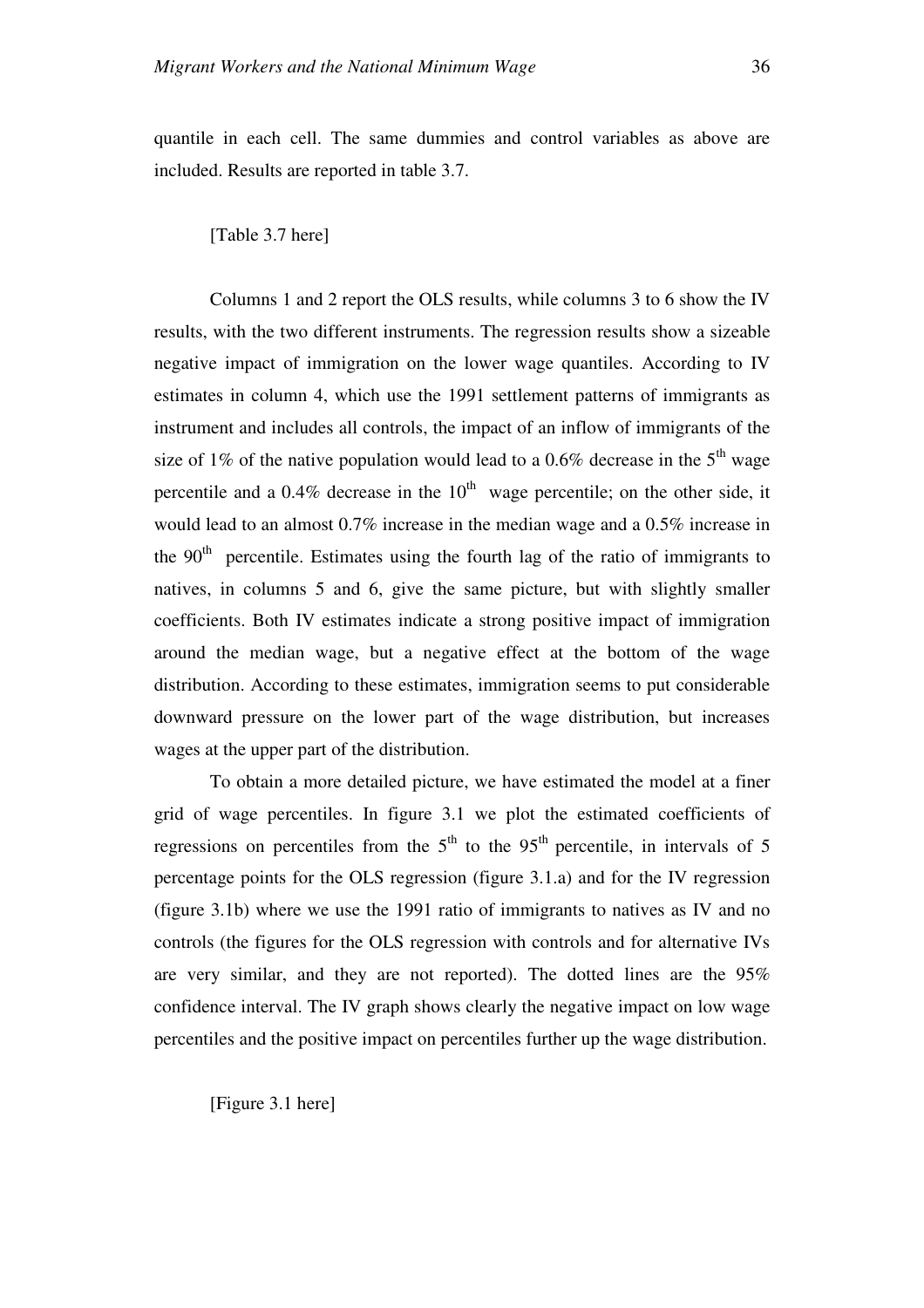Overall, these results suggest that immigration tends to stretch the wage distribution, particularly below the median. To make this clearer, we report the implied estimates for the impact of immigration on inter-decile differences. Using the same conceptual framework as before, our dependent variables are now the differences between the  $90<sup>th</sup>$  and the  $10<sup>th</sup>$  wage percentile, the difference between the median and the  $10<sup>th</sup>$  percentile, and the difference between the  $90<sup>th</sup>$  percentile and the median. The coefficients estimates reported in table 3.8 correspond precisely to differences in estimates in the previous table. These estimates suggest that an increase in the immigrant population by about 1 percent of the native population increases the 50-10 differential by about 1 percentage point. This is quite a substantial number, given that the 90-10 differential has increased by 12.1 percentage points between 1995 and 2000, and the 50-10 differential over the same period has increased by 2.9 percentage points<sup>15</sup>. Furthermore, there seem to be hardly any effect of migration on inequality at the upper end of the wage distribution.

#### [Table 3.8 here]

#### *3.5 Checking Robustness: Using variation across skill cells*

One concern with approaches based on variation in immigrant inflows across regional labour markets is that immigration may lead to out-migration of native workers, thereby distributing its possible impact across the economy. The literature on the US is divided about the seriousness of this problem (see Borjas 2003, Card and DiNardo 2000). Out-migration of natives should be more problematic the smaller the choice of the local labour market (see Borjas, Katz, Freeman 1997). By using annual changes and fairly large areas as local labour markets we should largely internalise any native responses to immigration. Nevertheless, to check the robustness of our results, we use an estimator suggested by Borjas (2003) that circumvents this problem by defining labour markets as skill-age groups in different time periods on national level (see discussion and equation 8 above).

 $\overline{a}$ 

 $15$  Our calculations based on table 12.2 in Machin (2003).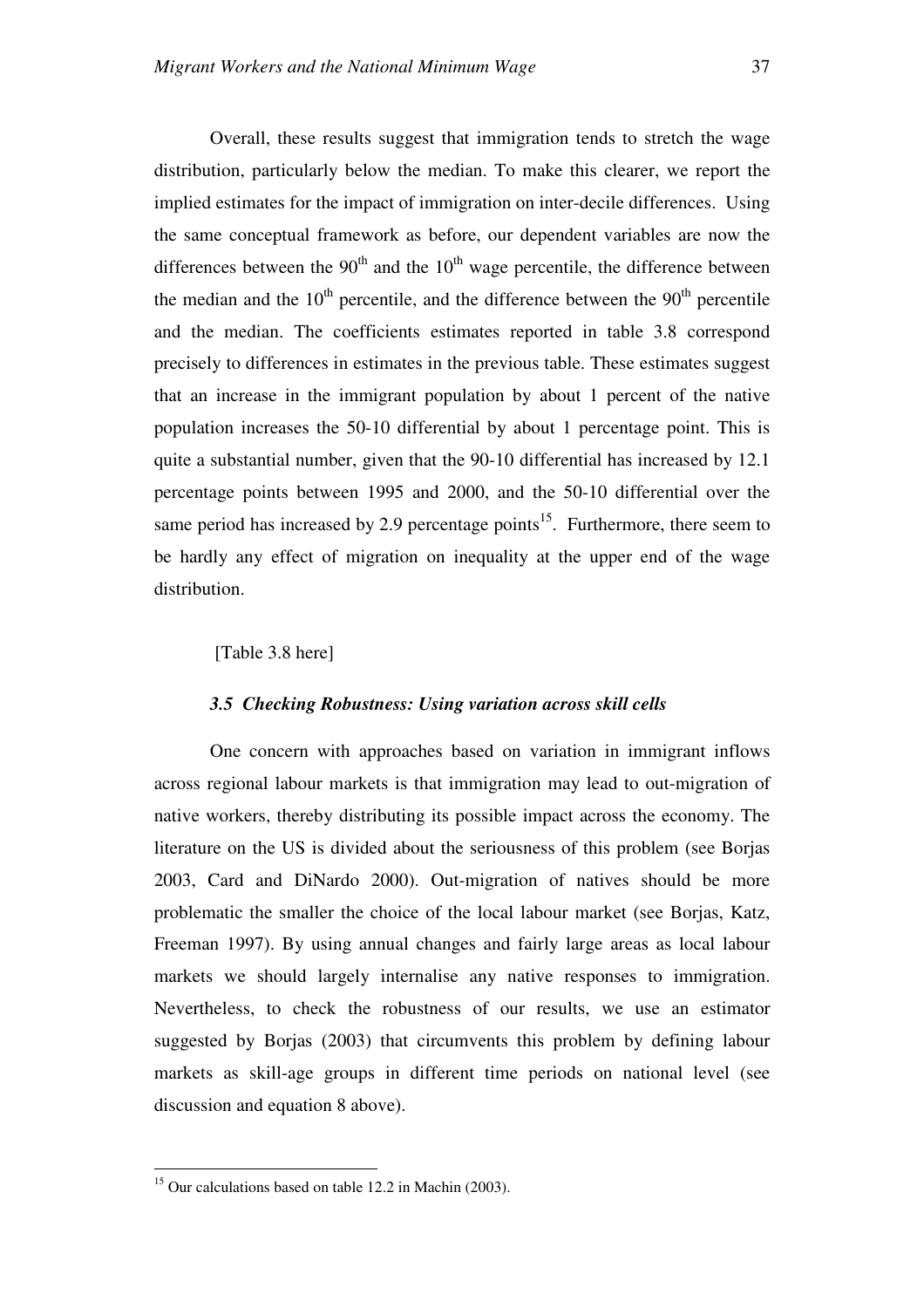To implement this approach, we construct four time periods by pooling data for the years 1994-1996, 1997-1999, 2000-2002 and 2003-2005 to avoid too small cell sizes. We then divide our sample for each of the four time period in education-experience cells. We distinguish between three education categories, based on the classification we introduce above, and eight experience categories, defined by five-year intervals from 0 to 40 years. It is important to distinguish different level of experience because, as we mentioned in section 2.4, there is a considerable degree of heterogeneity among workers in the same education group, but with a different number of years of experience. Table 3.9 shows the logarithm of average wages of natives in each education-experience cell in the four time periods we consider. There is substantial variation in wages within education groups across experience cells.

#### [Table 3.9 here]

In Figure 3.2 we display the ratio of immigrants to natives in each education group by experience cell for all time periods considered. The figure illustrates that there is some variation over time, in the sense that the different skill cells experience different migratory inflows.

#### [Figure 3.2 here]

 $\overline{a}$ 

We report estimation results in table 3.10. We have estimated the model in two different specifications.<sup>16</sup> In columns 1 and 2, we have followed specification (8) including a full set of time, education, and experience dummies, as well as two by two interactions. In columns 3 and 4 we have estimated it in first differences (specification 8-a), with time dummies and interactions of education and experience dummies with time dummies. In columns 2 and 4 we have also added as additional regressor a control for the logarithm of natives in each cell. In the first row we report results for log average wages of natives of both sexes. In the second and fourth row we show the results for regressions on log average wages

<sup>&</sup>lt;sup>16</sup> Notice that we use here the ratio of immigrants to natives, and not, like Borjas, the ratio of immigrants to the population. This seems more natural in our setting and ensures comparability of coefficients with earlier results.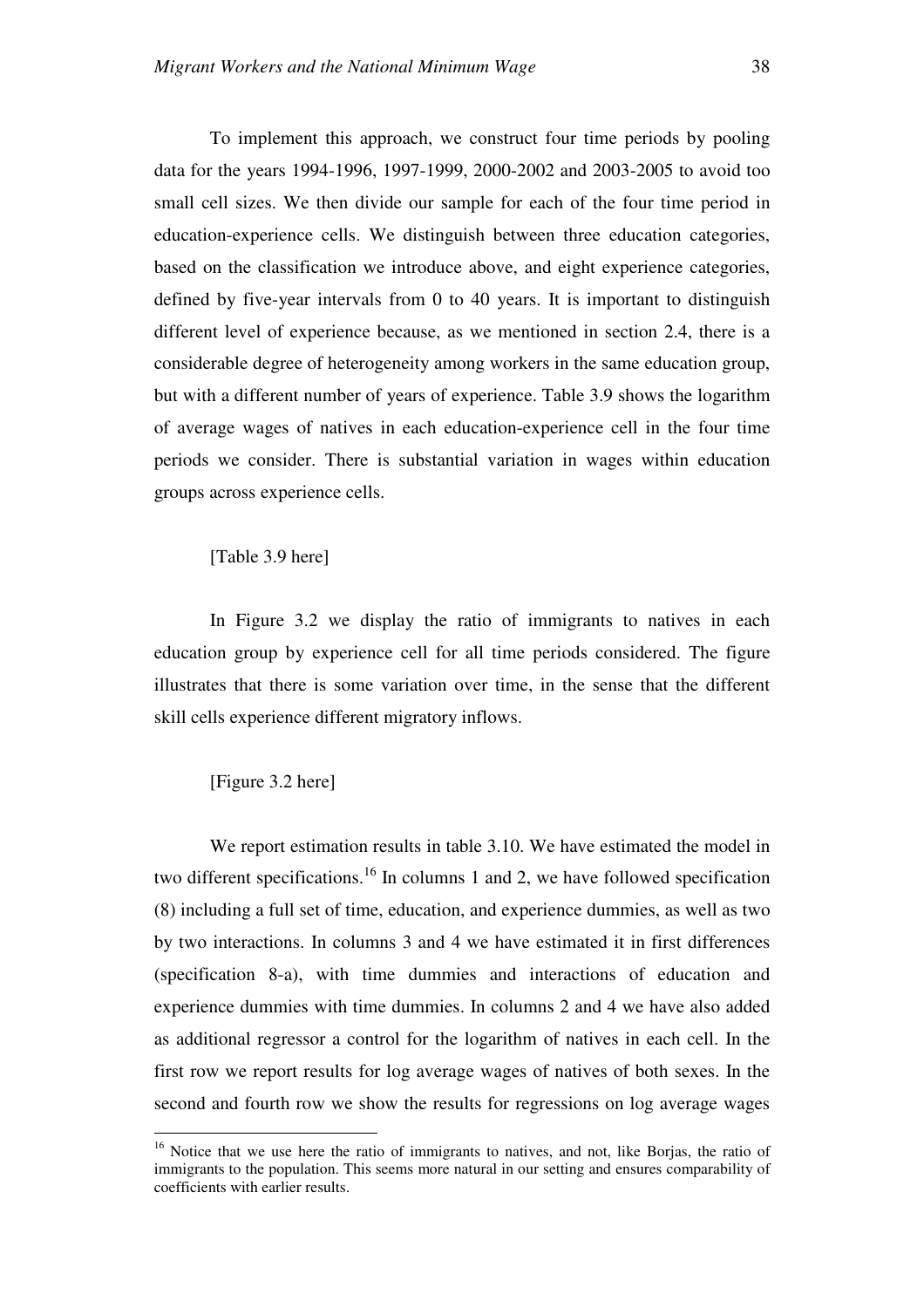of men and women separately, while in the fourth row results for log average wages of residents immigrants. Since we are now using time periods constructed by pooling together three years, we define resident immigrants in every period as those who were in the UK before the start of the period.

The results for natives of both sexes are positive but not significant in any specification.

#### [Table 3.10 here]

The second and third rows replicate the previous analysis separately for men and women**.** None of the coefficients is significant for native men, while both first difference specifications give positive and significant coefficients for native women. Finally, the fourth row shows the results of regressions on the log average wage of resident immigrants. Results are not significant and not constant in sign across specifications.

This approach depends crucially on imperfect substitutability of workers across age- and education groups, and on the ability of the analyst to assign immigrants to those skill cells where they compete with native workers. If imperfect substitutability across cells is a poor assumption, then this will lead to poor identification. Furthermore, our descriptive evidence has shown that immigrants select initially into skill groups that are below their qualifications. As it is the arrival of these new immigrants that drives the coefficients of interest, pre-assignment of the type required with this approach may be quite imprecise and this may be one reason for the poor precision of estimates.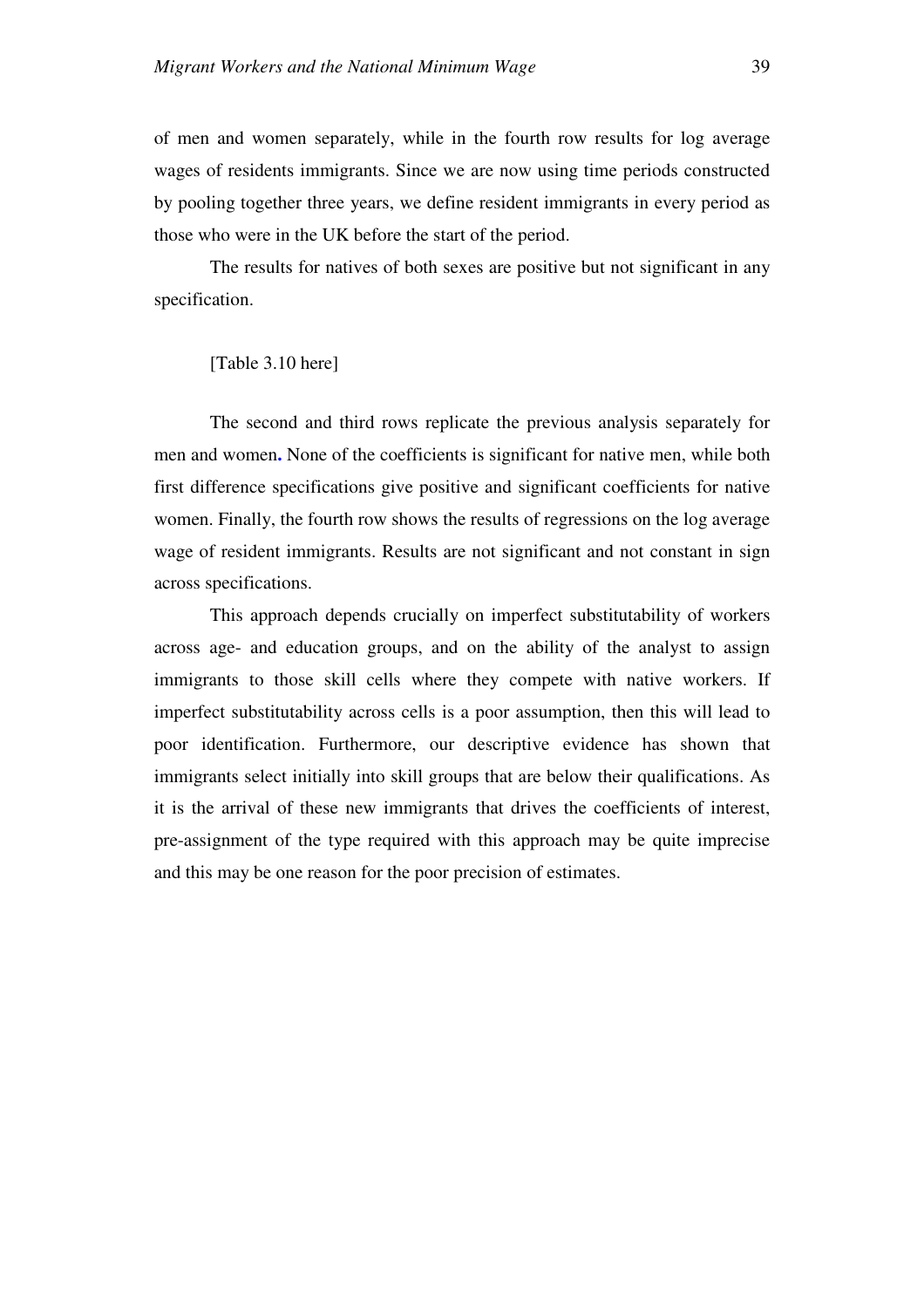## **4. Summary and Conclusions**

Our analysis is based mainly on data from the LFS and the 1991 and 2001 census. We show that there was a substantial immigration to Britain between 1996 and 2005, with the share of foreign born workers on the British working wage population increasing by about 3 percentage points. Most of these workers have been highly educated, with the average level of education of immigrant populations in the UK steadily increasing. Overall immigrants and in particular the new immigrants, seem much better educated than their native born counterparts. New immigrants are also considerably younger than the overall British workforce.

We show that, while resident immigrants look very similar in their occupational distribution to native workers, new immigrants, despite being better educated, tend to downgrade upon arrive, thus competing with natives in occupations and jobs that are below their level of education. New immigrants upgrade however over the first years of residence in the UK. This suggests that despite their higher average levels of education, many new immigrants are not able to put their skills into immediate productive use and compete with native workers towards the bottom of the wage distribution initially.

Our empirical analysis on the wage effects of immigration relates the changes in immigrant share in different regions in Britain to the change in wages, using yearly data. Our results suggest that immigration to the UK over the last decade had on average a positive effect on wages. This is in accordance with a model where capital is supplied at prices that are set on international markets, which seems a reasonable assumption for a small economy like the UK. Such a theory also establishes however that there will be losers as well as winners, and shows the conditions at different positions of the skill distributions according to which natives will be benefited or harmed by an inflow of migration. Overall, migration should harm some workers, but benefit others; those who benefit will gain more than those who lose which leads to a positive overall surplus. Our model calls for analysis of the impact of wages along the wage distribution of resident workers.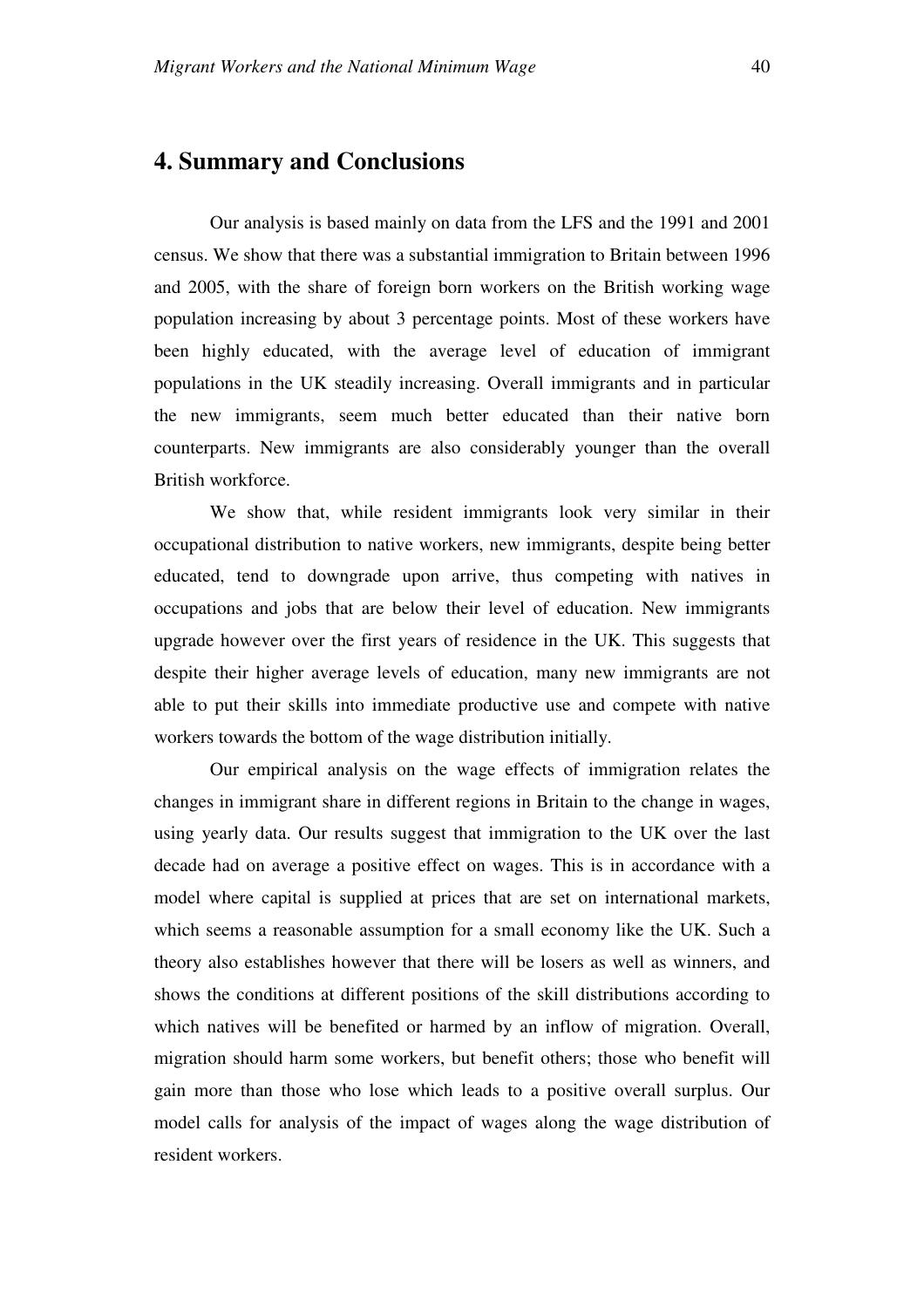Implementing such an analysis suggests that wages at the low end of the distribution decreased through immigration over the period under consideration. Immigration over this period tended to increase numbers of non-immigrant workers at the low end of the distribution.

Our results also show, and again in accordance with what we should expect based on our theoretical model, that the losses experienced by workers at the low end of the wage distribution are more than compensated by wage increases of workers further up the wage distribution. Consequently, our estimates suggests that immigration led to an increase in the spread of the wage distribution, by decreasing wages at lower percentiles, but increasing wages further up the wage distribution. More specifically, we estimate that immigration to the UK over the last decade has contributed to an increase in the spread of the distribution below the median, but has done little to affect the distribution above the median.

Our analysis adds a number of important insights to the academic debate on the impact of migration. Most importantly, we make the simple point that, if capital is elastically supplied at world market prices, the migration surplus should be allocated across the pre-existing workforce. An immediate consequence of this is that average wages of native workers should increase as a consequence of immigration if they are affected at all. This is consistent with the positive wage effects that are sometimes found in the literature on immigration. To establish where immigration harms, and where it benefits native workers, we suggest estimation along the wage distribution.

It is important to recognise that the empirical results we present should not be casually generalised to immigration in different circumstances. As our theoretical discussion explains, the effects of migration that we recover in empirical analysis are crucially dependent on the particular skill mix of the new immigrant population. If this changes, then the effects will change, possibly dramatically. Thus, it seems to us that any generalisation of the effects of migration across countries, and even across time for the same country, is inappropriate.

We should also mention that the analysis we provide is only as good as the data we have available. The LFS is a survey, with relatively imprecise wage information. Finally, immigration to Britain is mainly into greater London – as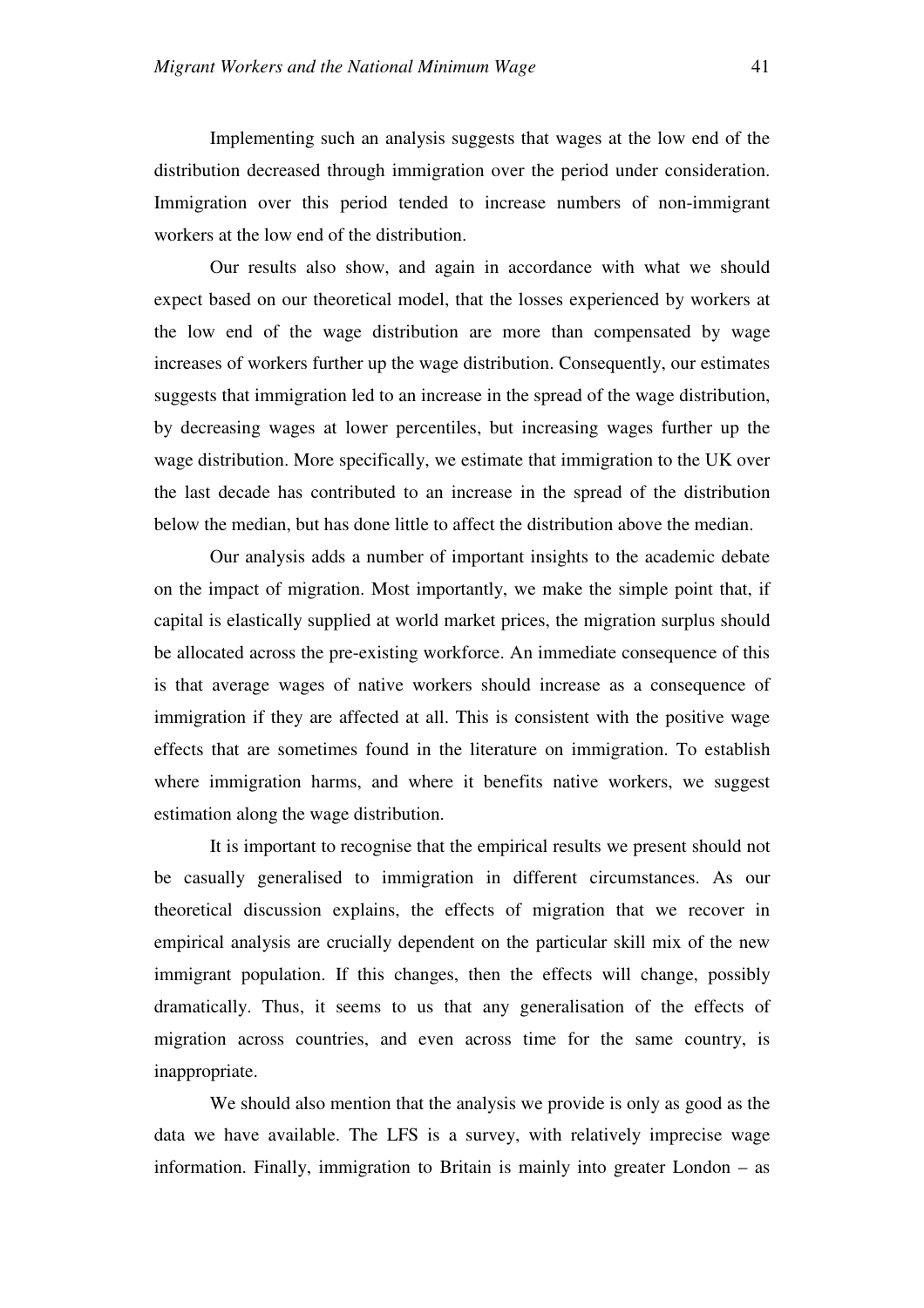our descriptive evidence suggests, it is London which still attracts 40 percent of all new immigrants. Therefore, London is important for the results we obtain.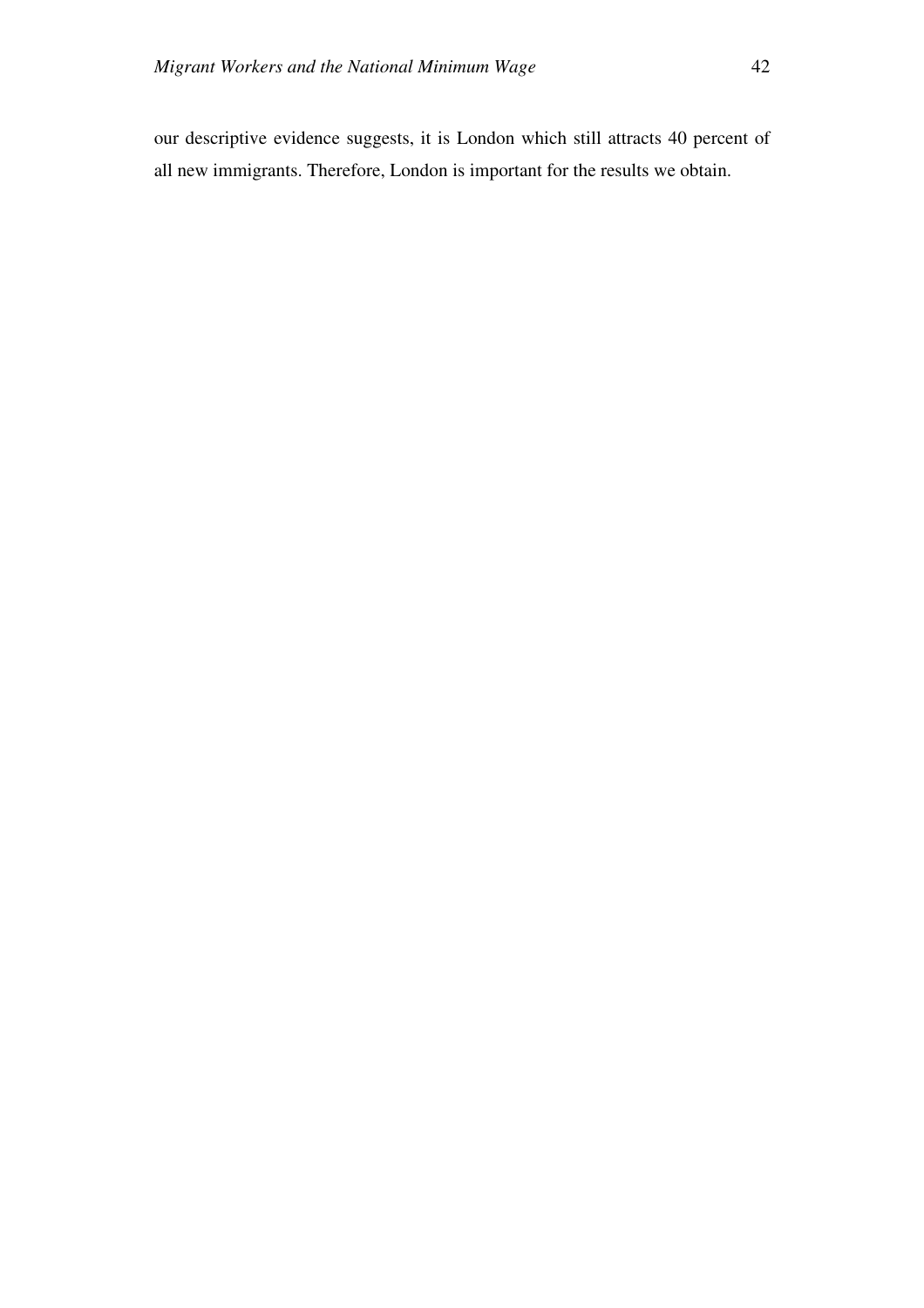## **References**

Altonji, Joseph G. and David Card (1991), "The effects of immigration on the labor market outcomes of less-skilled natives", in: John M. Abowd and Richard B. Freeman, (eds.), *Immigration, trade and the labor market*, University of Chicago Press, 201–234

Aydemir, Abdurrahman and George J. Borjas (2006) "A Comparative Analysis of the Labor Market Impact of International Migration: Canada, Mexico, and the United States" , NBER Working Paper No. W12327

Bartel, Ann P. (1989), "Where Do the New United-States Immigrants Live", *Journal of Labor Economics*, 7 (4), 371-391

Borjas, George J. (1999), "The Economic Analysis of Immigration", in O.Ashenfelter and D.Card (eds), *Handbook of Labor Economics*, vol. 3A, 1697- 1760, Amsterdam, Elsevier Science.

Borjas, George J. (2003), "The Labor Demand Curve Is Downward Sloping: Reexamining The Impact Of Immigration On The Labor Market," *The Quarterly Journal of Economics*, 118(4), 1335-1374

Borjas, G. J., Freeman, R.B. and L.F. Katz (1997), "How Much Do Immigration and Trade Affect Labor Market Outcomes?", *Brookings Papers on Economic Activity*, no. 1, 1-67.

Card, David (1990): The Impact of the Mariel Boatlift on the Miami Labor Market", *Industrial and Labor Relations Review*, 43, 245-257.

Card, David (2001), "Immigrant Inflows, Native Outflows, and the Local Labor Market Impacts of Immigration", *Journal of Labor Economics*, 19, 22-64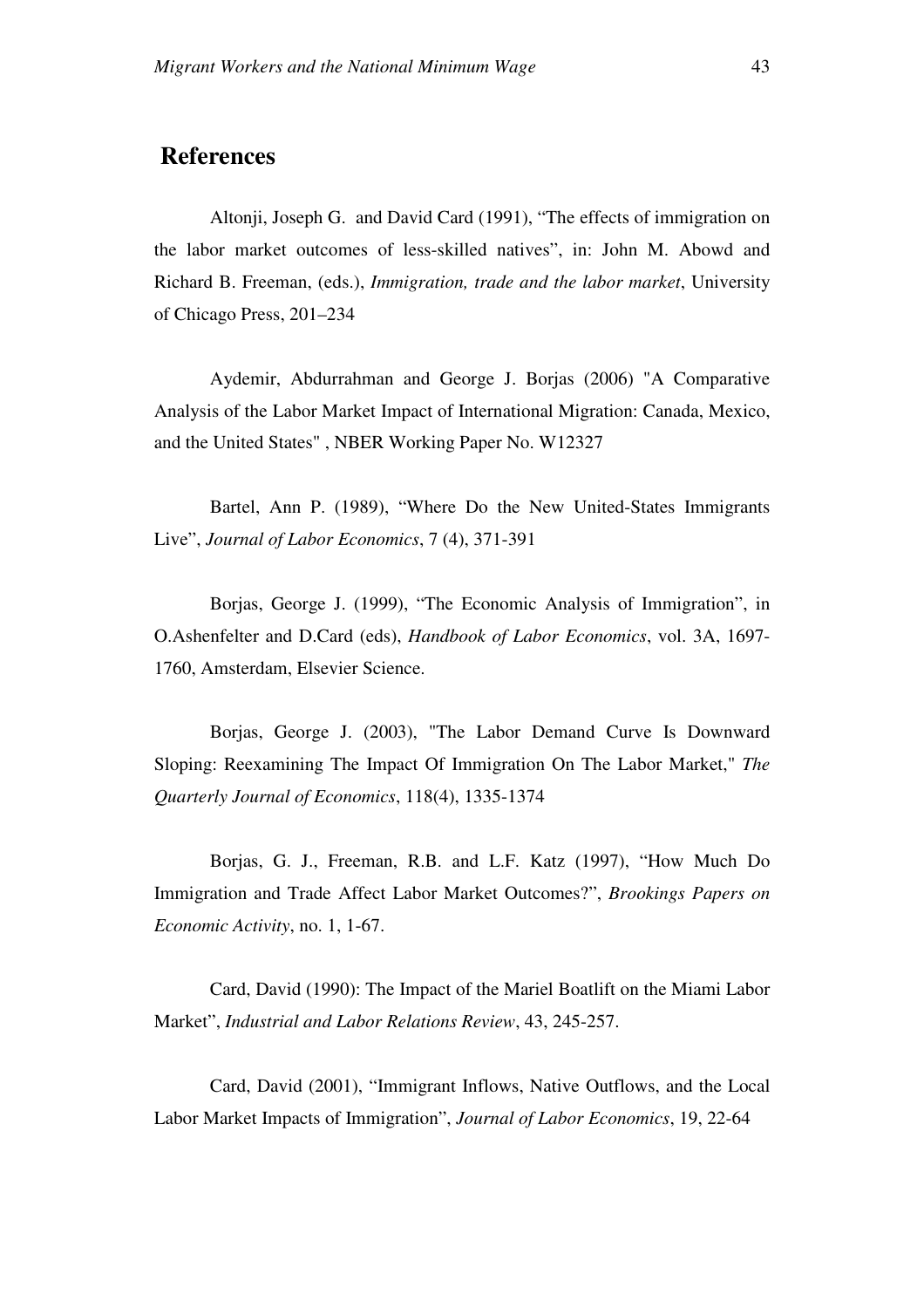Card, David and Thomas Lemieux (2001), "Can Falling Supply Explain the Rising Return to College for Younger Men? A Cohort-Based Analysis", *Quarterly Journal of Economics*, 116(2), 705-746

Card, David and John DiNardo (2000), "Do Immigrant Inflows Lead to Native Outflows?", *American Economic Review*, vol. 90(2), 360-367

Dickens, Richard and Alan Manning (2002) "The Impact of the National Minimum Wage on the Wage Distribution, Poverty and the Gender Gap", Report to the Low Pay Commission.

Dustmann, Christian and Francesca Fabbri (2005), "Immigrants in the British labour market", *Fiscal Studies*, 26 (4), 423-470

Dustmann, C., Fabbri, F. and I. Preston (2005), "The Impact of Immigration on the British Labour Market", *Economic Journal*, vol. 115(507), F324-F341.

Dustmann, C., Glitz, A. and T. Vogel (2006), "Employment, Wage Structure, and the Economic Cycle: Differences between Immigrants and Natives in Germany and the UK", *CReAM Discussion Paper 09/06*

Dustmann, Christian and Yoram Weiss (2006), "Return Migration", mimeo, UCL

Eckstein, Zvi and Yoram Weiss (2004), "On the Wage Growth of Immigrants: Israel 1990-2000", *Journal of the European Economic Association*, 2(4), 665–695

Friedberg, Rachel M (2001), "The Impact of Mass Migration on the Israeli Labor Market", *The Quarterly Journal of Economics*, 116(4), 1373-1408.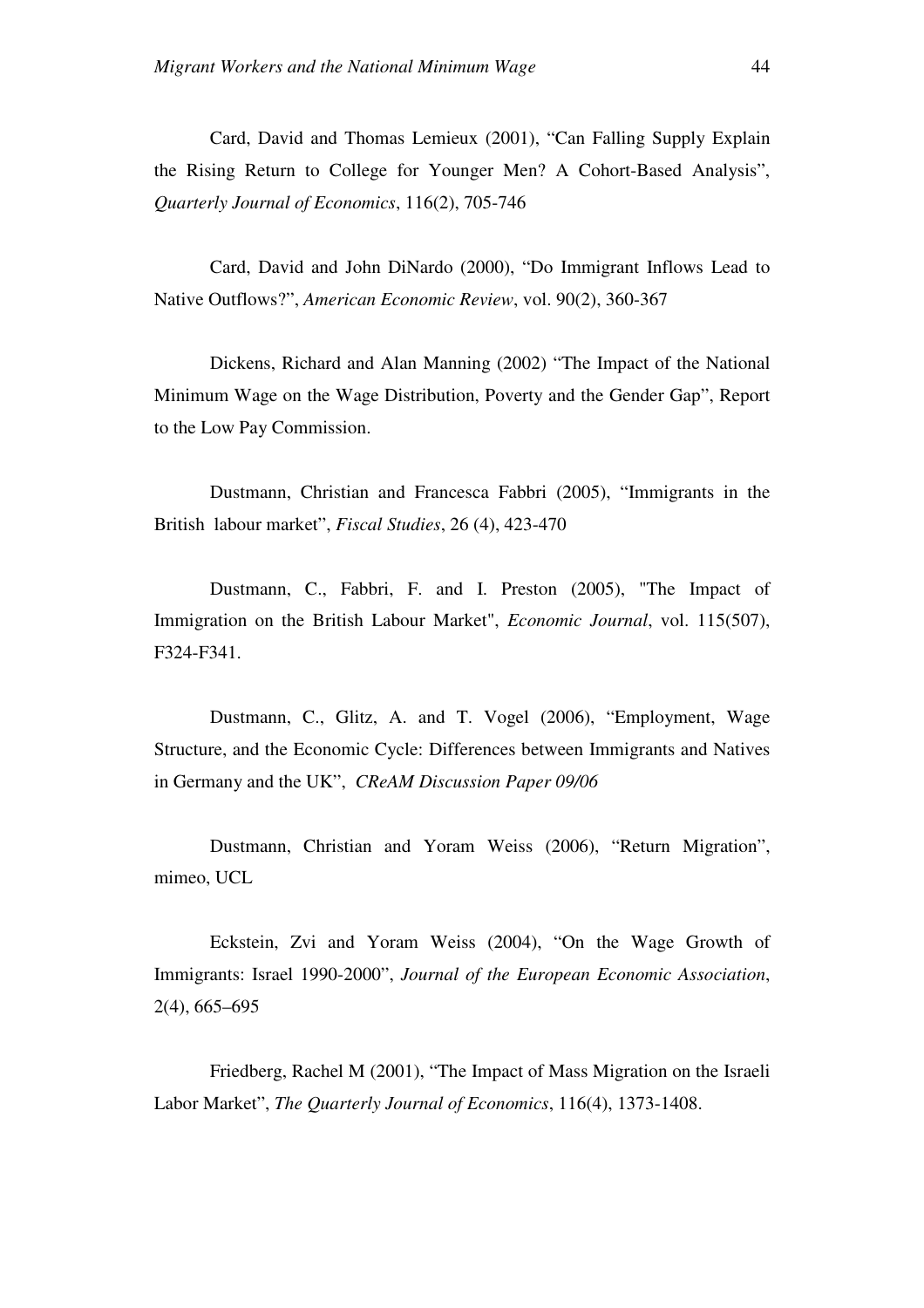Glitz, Albrecht (2006), "The Labour Market Impact of Immigration: Quasi-Experimental Evidence", *CReAM Discussion Paper 12/06*

Lalonde, Robert J. and Topel, Robert H. (1991): "Labor Market Adjustments to Increased Immigration", in: John M. Abowd and Richard B. Freeman, (eds.), *Immigration, trade and the labor market*, University of Chicago Press, 167–199

Leamer, Edward E. and James Levinsohn (1999), "International Trade Theory: The Evidence", in Handbook of International Economics, Volume 3, edited by G. M. Grossman and K. Rogoff, North Holland Press, 1339-1394.

Machin, Stephen (2003), 'Wage Inequality since 1975', in Richard Dickens, Paul Gregg and Jonathan Wadsworth (eds), *The Labour Market Under New Labour: The State of Working Britain*, Palgrave Macmillan, 191-200.

Machin, Stephen and Joan Wilson (2004): "Minimum Wages in a Low-Wage Labour Market: Care Homes in the UK", *The Economic Journal*, 114, C102–C109.

Manacorda, M., Manning, A. and J. Wadsworth (2006): "The Impact of Immigration on the Structure of Male Wages: Theory and Evidence from Britain", *CReAM Discussion Paper 08/06* 

Ottaviano, Gianmarco and Giovanni Peri (2005): "Rethinking the Gains from Immigration: Theory and Evidence from the U.S", NBER Working Papers 11672, National Bureau of Economic Research

Piil Damm, Anna (2005), "Ethnic Enclaves and Immigrant Labour Market Outcomes: Quasi-Experimental Evidence", *CReAM Discussion Paper* no. 07/06

Stewart, Mark B. (2004); "The Impact of the Introduction of the UK Minimum Wage on the Employment Probabilities of Low Wage Workers", *Journal of the European Economic Association*, 2(1), 67–97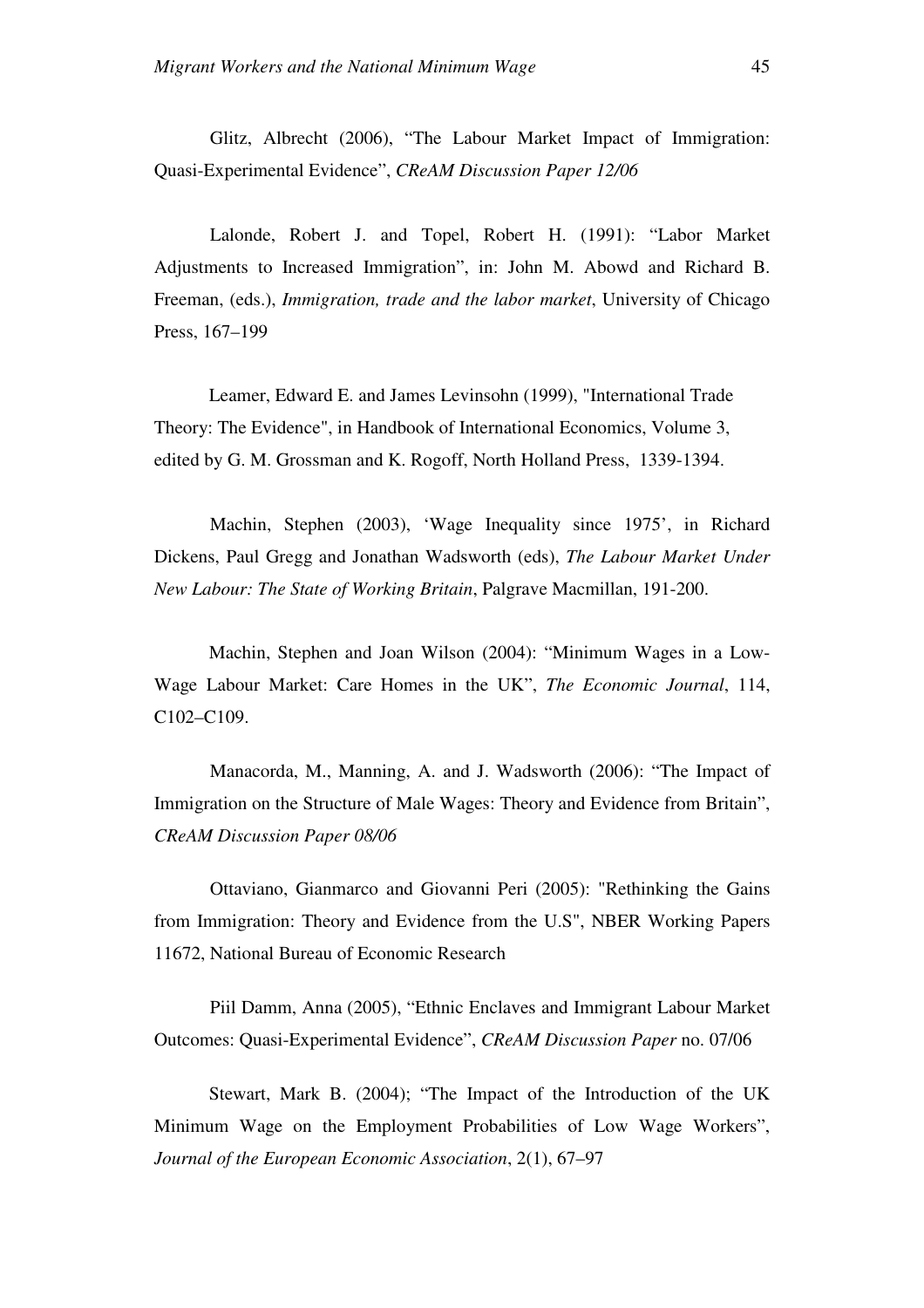## **Figures**



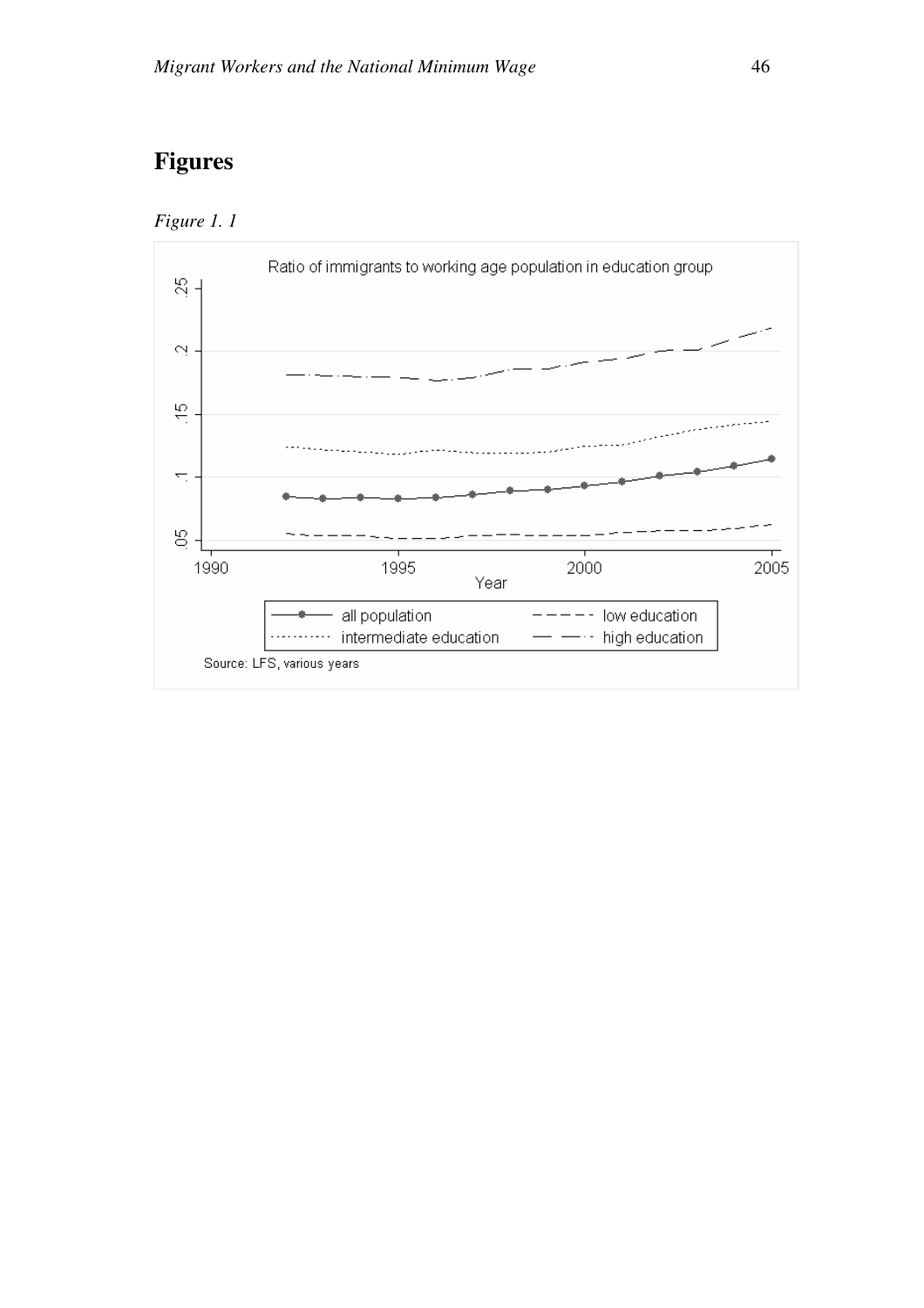



*Figure 2. 2* 



Correlation immigrants-natives ratio in 1991 and immigrants' inflow in 1997-2005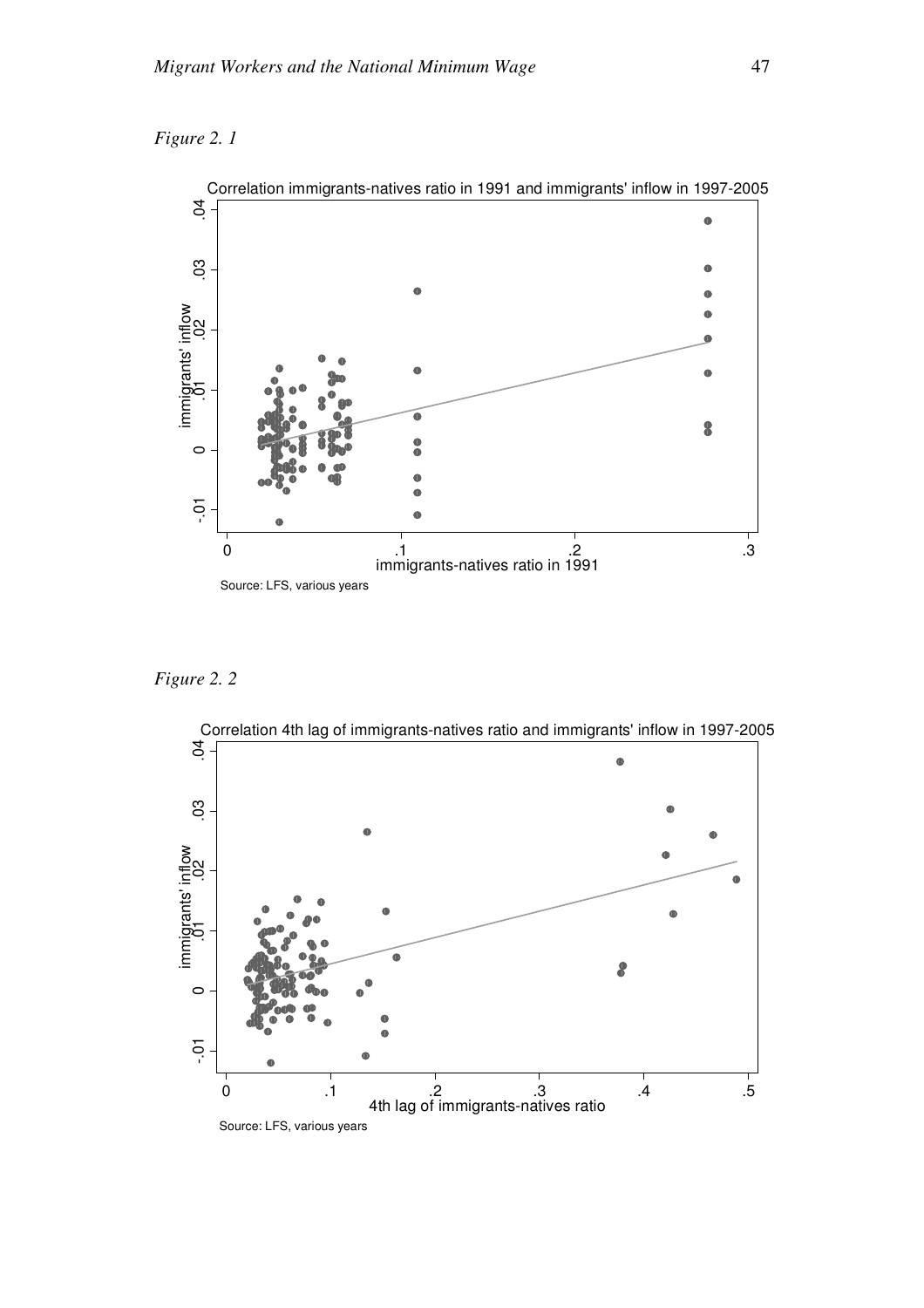*Figure 3. 1.a* 





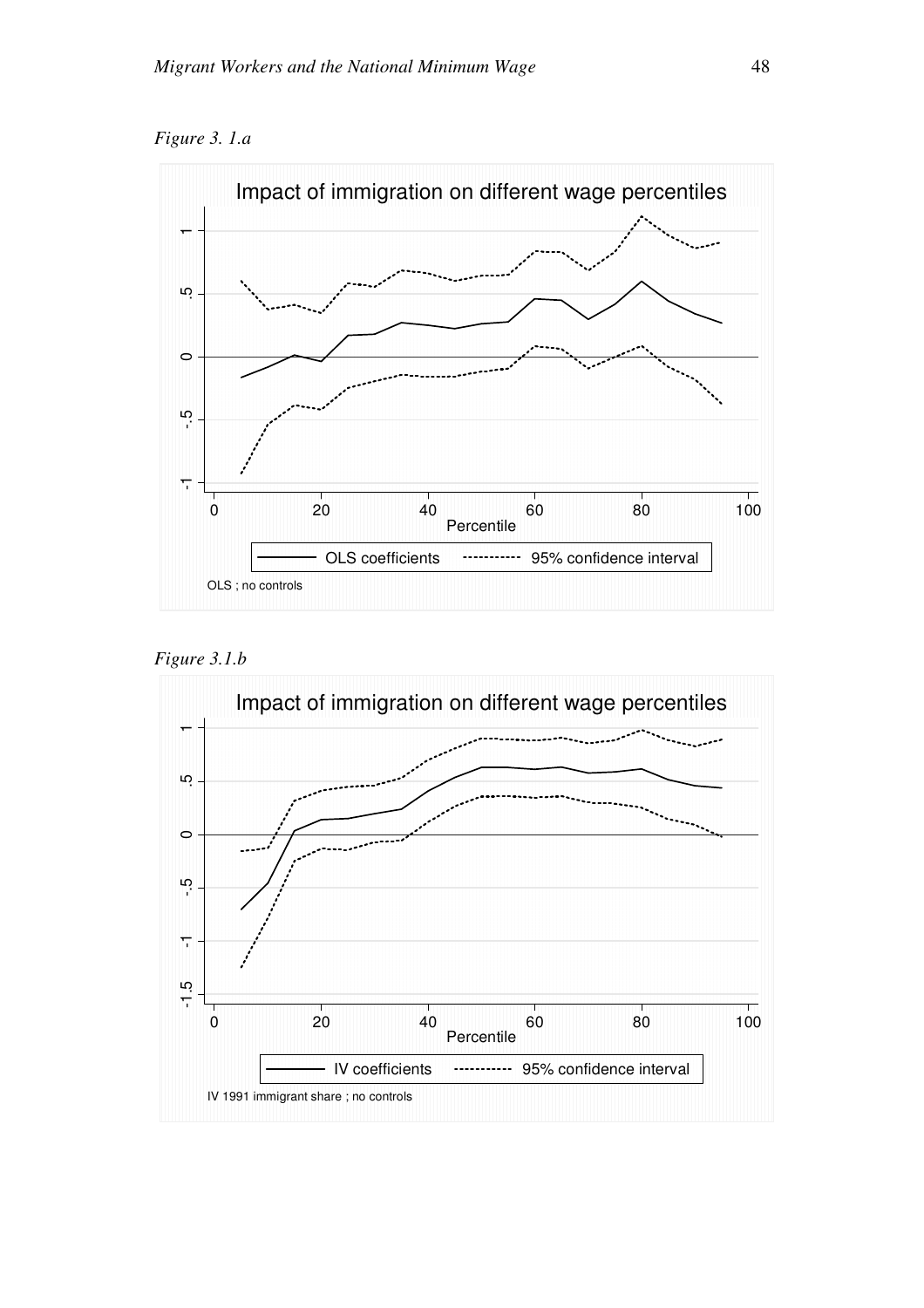

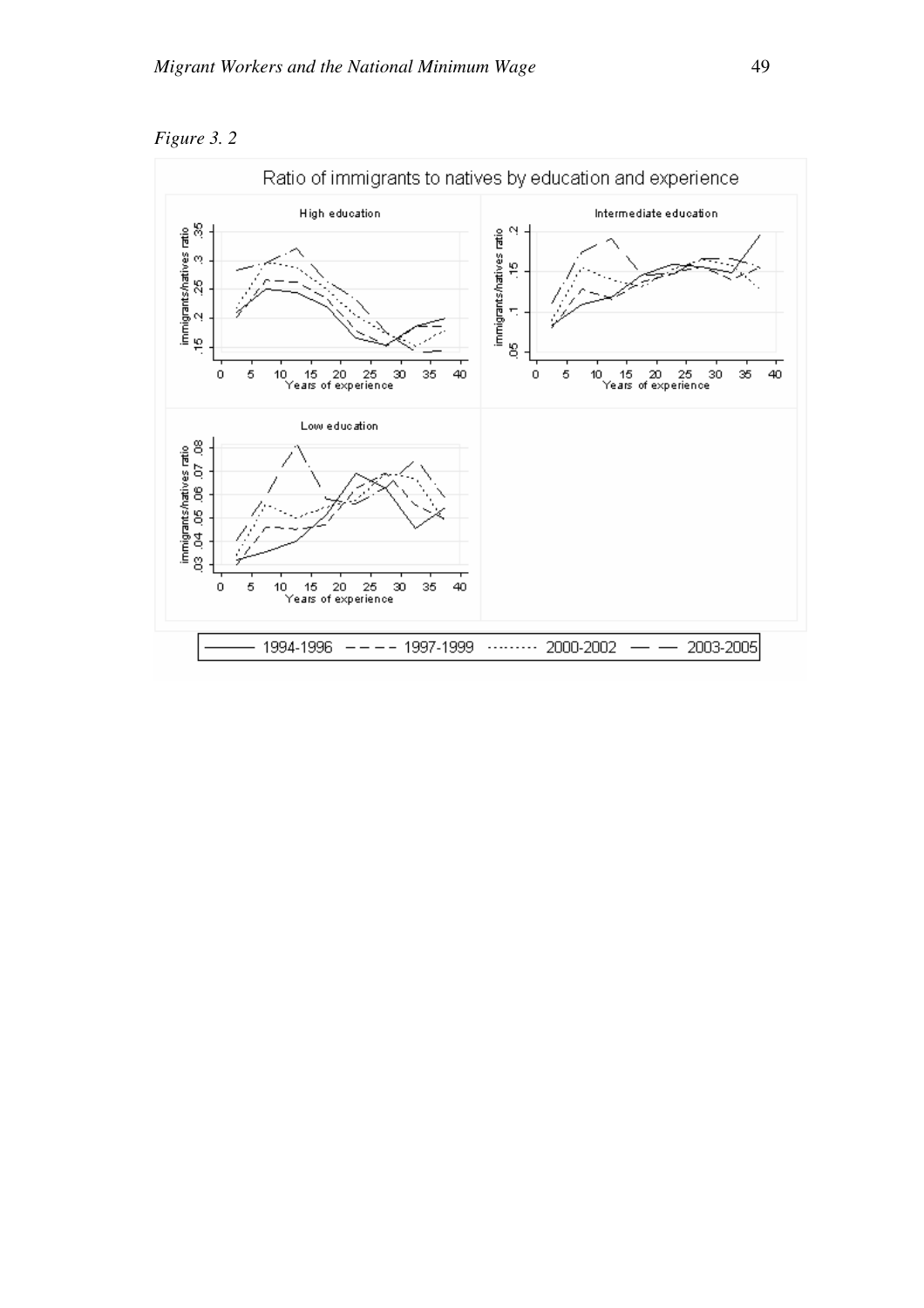# **Tables**

| Table 1.1 – Foreign born population in Great Britain |                                      |                                             |                                   |  |  |  |  |  |  |
|------------------------------------------------------|--------------------------------------|---------------------------------------------|-----------------------------------|--|--|--|--|--|--|
|                                                      | <b>Total foreign</b><br><b>born</b>  | Percentage increase over<br>previous decade | Percentage of<br>total population |  |  |  |  |  |  |
| 1971                                                 | 3,086,402                            |                                             | 5.87                              |  |  |  |  |  |  |
| 1981                                                 | 3,359,825                            | 8.86                                        | 6.27                              |  |  |  |  |  |  |
| 1991                                                 | 3,746,122                            | 11.50                                       | 6.82                              |  |  |  |  |  |  |
| 2001                                                 | 4,835,598                            | 29.08                                       | 8.47                              |  |  |  |  |  |  |
|                                                      | Source:1971, 1981, 1991, 2001 Census |                                             |                                   |  |  |  |  |  |  |

|                                                                                            | Table 1.2 – Foreign born working age population in Great Britain, 1993-1995 |  |  |  |  |  |  |
|--------------------------------------------------------------------------------------------|-----------------------------------------------------------------------------|--|--|--|--|--|--|
|                                                                                            | Percentage of total working age population                                  |  |  |  |  |  |  |
| 1993                                                                                       | 8.35                                                                        |  |  |  |  |  |  |
| 1995                                                                                       | 8.3                                                                         |  |  |  |  |  |  |
| 1997                                                                                       | 8.7                                                                         |  |  |  |  |  |  |
| 1999                                                                                       | 9.09                                                                        |  |  |  |  |  |  |
| 2001                                                                                       | 9.75                                                                        |  |  |  |  |  |  |
| 2003                                                                                       | 10.45                                                                       |  |  |  |  |  |  |
| 2005                                                                                       | 11.5                                                                        |  |  |  |  |  |  |
| Entries are the share of immigrants in the working age population $(16-65)$ of both sexes. |                                                                             |  |  |  |  |  |  |
|                                                                                            | Source: LFS, various years                                                  |  |  |  |  |  |  |

| Table 1.3 – Average age in 1992, 1998, 2005                                                     |       |                |       |       |                     |       |       |       |       |  |
|-------------------------------------------------------------------------------------------------|-------|----------------|-------|-------|---------------------|-------|-------|-------|-------|--|
|                                                                                                 |       | <b>Natives</b> |       |       | <b>Foreign Born</b> |       |       |       |       |  |
|                                                                                                 |       |                |       |       | Old                 |       |       |       |       |  |
|                                                                                                 | 1992  | 1998           | 2005  | 1992  | 1998                | 2005  | 1992  | 1998  | 2005  |  |
| All                                                                                             | 38.6  | 39.47          | 40.26 | 40.22 | 40.57               | 39.89 | 28.95 | 28.53 | 29.35 |  |
| Men                                                                                             | 38.45 | 39.44          | 40.21 | 40.4  | 40.61               | 39.77 | 29.59 | 29.46 | 29.58 |  |
| Women                                                                                           | 38.76 | 39.51          | 40.31 | 40.07 | 40.53               | 39.99 | 28.37 | 27.77 | 29.12 |  |
| Entries are the average age of the working age $(16-65)$ population of the group in every year. |       |                |       |       |                     |       |       |       |       |  |
| Source: LFS various years                                                                       |       |                |       |       |                     |       |       |       |       |  |

| Table 1.4 – Gender Composition in 1992, 1998, 2005                                                  |       |                |       |       |                     |       |       |       |       |  |
|-----------------------------------------------------------------------------------------------------|-------|----------------|-------|-------|---------------------|-------|-------|-------|-------|--|
|                                                                                                     |       | <b>Natives</b> |       |       | <b>Foreign Born</b> |       |       |       |       |  |
|                                                                                                     |       |                |       |       | <b>Old</b>          |       |       |       |       |  |
|                                                                                                     | 1992  | 1998           | 2005  | 1992  | 1998                | 2005  | 1992  | 1998  | 2005  |  |
| Men                                                                                                 | 49.83 | 49.63          | 49.36 | 47.81 | 46.69               | 47.57 | 46.93 | 44.89 | 50.16 |  |
| Women                                                                                               | 50.17 | 50.37          | 50.64 | 52.19 | 53.31               | 52.43 | 53.07 | 55.11 | 49.84 |  |
| Entries are the share of men and women among working age (16-65) natives and immigrants every year. |       |                |       |       |                     |       |       |       |       |  |
| Source: LFS various years                                                                           |       |                |       |       |                     |       |       |       |       |  |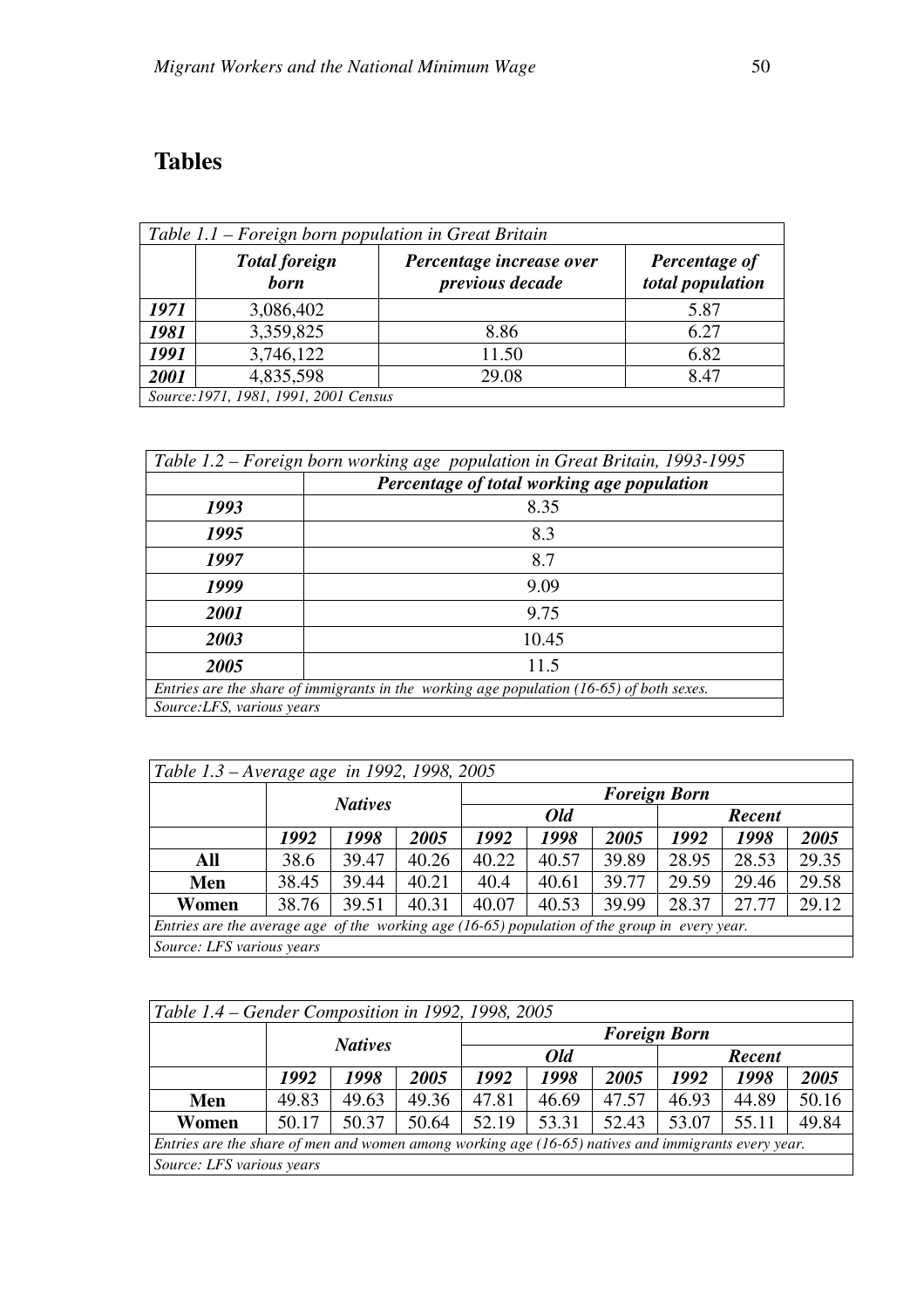| Table 1.5 – Education in 1992, 1998, 2005, both sexes                                                        |                                              |       |       |                     |       |       |       |       |       |  |  |
|--------------------------------------------------------------------------------------------------------------|----------------------------------------------|-------|-------|---------------------|-------|-------|-------|-------|-------|--|--|
| <b>Education</b>                                                                                             |                                              |       |       | <b>Foreign Born</b> |       |       |       |       |       |  |  |
| <b>Natives</b>                                                                                               |                                              |       |       |                     | Old   |       |       |       |       |  |  |
|                                                                                                              | 1992<br>1998<br>1998<br>2005<br>1992<br>2005 |       |       |                     | 1992  | 1998  | 2005  |       |       |  |  |
| <b>High</b>                                                                                                  | 9.7                                          | 12.68 | 16.49 | 22.27               | 27.87 | 34.55 | 44.13 | 52.46 | 45.04 |  |  |
| <b>Intermediate</b>                                                                                          | 21.32                                        | 23.72 | 26.76 | 32.47               | 32.71 | 34.26 | 39.57 | 33.74 | 41.09 |  |  |
| Low                                                                                                          | 63.6<br>56.75<br>68.98                       |       |       | 45.26               | 39.41 | 31.19 | 16.3  | 13.8  | 13.87 |  |  |
| Entries are the share of working age (16-65) natives and immigrants of both sexes in each education group in |                                              |       |       |                     |       |       |       |       |       |  |  |
| each year.                                                                                                   |                                              |       |       |                     |       |       |       |       |       |  |  |
| High education: left full time education at age 21 or later                                                  |                                              |       |       |                     |       |       |       |       |       |  |  |
| Intermediate education: left full time education between age 17 and 20 (included)                            |                                              |       |       |                     |       |       |       |       |       |  |  |
| Low education: left full time education not after age 16, or never had full time education                   |                                              |       |       |                     |       |       |       |       |       |  |  |
| Source: LFS various years                                                                                    |                                              |       |       |                     |       |       |       |       |       |  |  |

| Table 1.6 – Education in 2005, men and women                                                                |               |                |         |               |              |        |  |  |  |
|-------------------------------------------------------------------------------------------------------------|---------------|----------------|---------|---------------|--------------|--------|--|--|--|
|                                                                                                             |               | <b>Men</b>     |         |               | <b>Women</b> |        |  |  |  |
|                                                                                                             | <b>Native</b> |                | Foreign | <b>Native</b> | Foreign      |        |  |  |  |
|                                                                                                             |               | Old            | Recent  |               | Old          | Recent |  |  |  |
| <b>High</b>                                                                                                 | 17.12         | 37.39          | 46.62   | 15.83         | 31.91        | 43.47  |  |  |  |
| <b>Intermediate</b>                                                                                         | 23.94         | 31.69<br>40.77 |         | 29.71         | 36.65        | 41.41  |  |  |  |
| Low                                                                                                         | 58.94         | 30.92          | 12.61   | 54.46         | 31.44        | 15.12  |  |  |  |
| Entries are the share of working age $(16-65)$ natives and immigrants in each education group in each year. |               |                |         |               |              |        |  |  |  |
| High education: left full time education at age 21 or later                                                 |               |                |         |               |              |        |  |  |  |
| Intermediate education: left full time education between age 17 and 20 (included)                           |               |                |         |               |              |        |  |  |  |
| Low education: left full time education not after age 16, or never had full time education                  |               |                |         |               |              |        |  |  |  |
| Source: LFS 2005                                                                                            |               |                |         |               |              |        |  |  |  |

| Table 1.7 – Occupational distribution in 2004 and 2005, both sexes |                |                     |               |         |  |  |  |  |  |
|--------------------------------------------------------------------|----------------|---------------------|---------------|---------|--|--|--|--|--|
|                                                                    | <b>Natives</b> | <b>Foreign Born</b> |               | Average |  |  |  |  |  |
|                                                                    |                | Old                 | <b>Recent</b> | wage    |  |  |  |  |  |
| <b>Professionals</b>                                               | 5.70           | 9.94                | 7.90          | 17.32   |  |  |  |  |  |
| <b>Employers and Managers</b>                                      | 15.33          | 15.22               | 8.99          | 16.5    |  |  |  |  |  |
| <b>Non-Manual Workers</b>                                          | 42.11          | 39.71               | 34.83         | 10.66   |  |  |  |  |  |
| <b>Foreman and Supervisors</b>                                     | 8.09           | 6.82                | 4.61          | 8.4     |  |  |  |  |  |
| <b>Skilled and Semi Skilled Manual</b>                             | 15.91          | 14.87               | 23.70         | 7.6     |  |  |  |  |  |
| <b>Unskilled Manual Workers</b>                                    | 4.03           | 3.65                | 8.30          | 6.43    |  |  |  |  |  |
| <b>Personal Service Workers</b>                                    | 1.62           | 1.82                | 7.36          | 5.34    |  |  |  |  |  |
| <b>Own Account Workers</b>                                         | 7.21           | 7.98                | 4.31          |         |  |  |  |  |  |

*Entries are the share of working age (16-65) natives and immigrants of both sexes in each occupation group in years 2004-2005 pooled.* 

*Average wage is the average wage in the occupation in 2004-2005, expressed in 2005 terms.* 

*No information on wages of own account workers is available. Average professionals' wage is calculated for professional employees only.* 

*Source: LFS 2004,2005*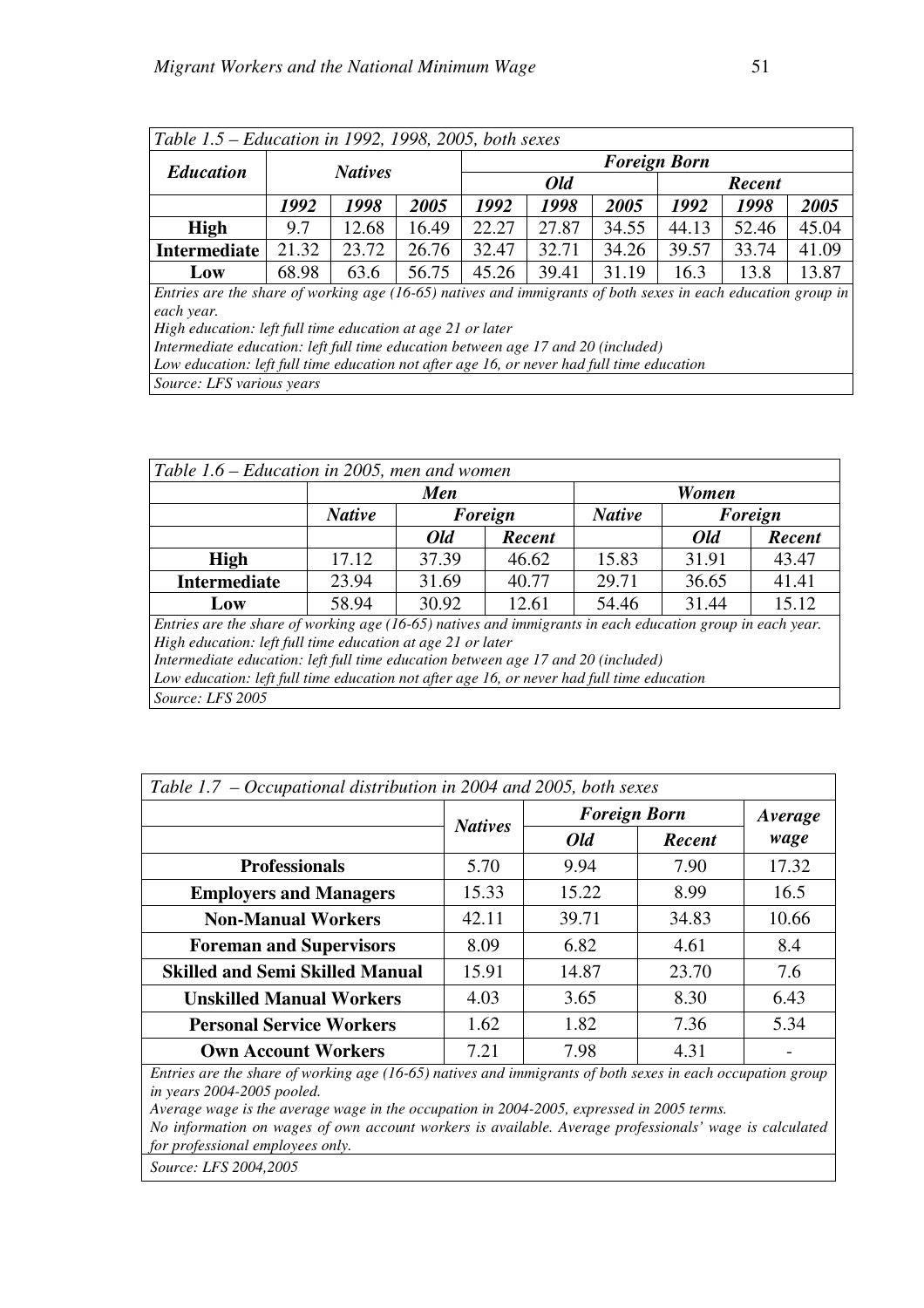| Table 1.8 – Occupational distribution in 2004 and 2005, men and women                                 |                |            |                     |                |                     |        |  |  |  |  |
|-------------------------------------------------------------------------------------------------------|----------------|------------|---------------------|----------------|---------------------|--------|--|--|--|--|
|                                                                                                       |                | <b>Men</b> |                     |                | Women               |        |  |  |  |  |
|                                                                                                       | <b>Natives</b> |            | <b>Foreign Born</b> | <b>Natives</b> | <b>Foreign Born</b> |        |  |  |  |  |
|                                                                                                       |                | Old        | Recent              |                | Old                 | Recent |  |  |  |  |
| <b>Professionals</b>                                                                                  | 7.42           | 12.43      | 9.31                | 3.69           | 7.28                | 6.19   |  |  |  |  |
| <b>Employers and Managers</b>                                                                         | 19.25          | 18.86      | 10.34               | 11.10          | 10.80               | 5.60   |  |  |  |  |
| <b>Non-Manual Workers</b>                                                                             | 26.72          | 26.88      | 25.50               | 59.13          | 55.16               | 45.37  |  |  |  |  |
| <b>Foreman and Supervisors</b>                                                                        | 9.80           | 7.76       | 5.96                | 6.28           | 5.51                | 3.06   |  |  |  |  |
| <b>Skilled and Semi Skilled</b>                                                                       | 21.66          | 18.66      | 30.82               | 9.44           | 10.54               | 17.74  |  |  |  |  |
| <b>Manual</b>                                                                                         |                |            |                     |                |                     |        |  |  |  |  |
| <b>Unskilled Manual Workers</b>                                                                       | 4.59           | 3.94       | 8.47                | 3.43           | 3.36                | 8.78   |  |  |  |  |
| <b>Personal Service Workers</b>                                                                       | 0.54           | 1.01       | 4.83                | 2.75           | 2.55                | 10.02  |  |  |  |  |
| <b>Own Account Workers</b>                                                                            | 10.03          | 10.44      | 4.78                | 4.17           | 4.79                | 3.24   |  |  |  |  |
| Entries are the share of working age (16-65) natives and immigrants in each occupation group in 2004- |                |            |                     |                |                     |        |  |  |  |  |
| 2005 pooled.                                                                                          |                |            |                     |                |                     |        |  |  |  |  |
| Source: LFS 2004,2005                                                                                 |                |            |                     |                |                     |        |  |  |  |  |

|                                                                                                                        | Table 1.9 – Occupation by level of education in 2004 and 2005, both sexes |                       |                     |                |                        |                     |                |               |                     |  |  |
|------------------------------------------------------------------------------------------------------------------------|---------------------------------------------------------------------------|-----------------------|---------------------|----------------|------------------------|---------------------|----------------|---------------|---------------------|--|--|
|                                                                                                                        |                                                                           | <b>High education</b> |                     |                | Intermediate education |                     |                | Low education |                     |  |  |
|                                                                                                                        | <b>Natives</b>                                                            |                       | <b>Foreign Born</b> | <b>Natives</b> |                        | <b>Foreign Born</b> |                |               | <b>Foreign Born</b> |  |  |
|                                                                                                                        |                                                                           | <b>Old</b>            | Recent              |                | <b>Old</b>             | Recent              | <b>Natives</b> | Old           | Recent              |  |  |
| <b>Professionals</b>                                                                                                   | 18.33                                                                     | 20.65                 | 14.17               | 4.6            | 3.94                   | 1.74                | 2.01           | 1.92          | 1.69                |  |  |
| <b>Employers</b>                                                                                                       |                                                                           |                       |                     |                |                        |                     |                |               |                     |  |  |
| and                                                                                                                    | 19.5                                                                      | 17.83                 | 15.56               | 17.79          | 14.87                  | 3.09                | 12.74          | 12.02         | 2.37                |  |  |
| <b>Managers</b>                                                                                                        |                                                                           |                       |                     |                |                        |                     |                |               |                     |  |  |
| <b>Non-Manual</b>                                                                                                      | 53.19                                                                     | 43.95                 | 42.26               | 51.94          | 44.76                  | 31.36               | 33.28          | 26.43         | 15.74               |  |  |
| <b>Workers</b>                                                                                                         |                                                                           |                       |                     |                |                        |                     |                |               |                     |  |  |
| <b>Foreman and</b>                                                                                                     | 2.03                                                                      | 3.43                  | 3.68                | 6.51           | 7.52                   | 5.13                | 10.97          | 10.94         | 7.94                |  |  |
| <b>Supervisors</b>                                                                                                     |                                                                           |                       |                     |                |                        |                     |                |               |                     |  |  |
| <b>Skilled and</b>                                                                                                     |                                                                           |                       |                     |                |                        |                     |                |               |                     |  |  |
| <b>Semi Skilled</b>                                                                                                    | 2.33                                                                      | 6.48                  | 12.96               | 9.79           | 14.83                  | 31.99               | 23.61          | 27.49         | 41.39               |  |  |
| <b>Manual</b>                                                                                                          |                                                                           |                       |                     |                |                        |                     |                |               |                     |  |  |
| <b>Unskilled</b>                                                                                                       |                                                                           |                       |                     |                |                        |                     |                |               |                     |  |  |
| <b>Manual</b>                                                                                                          | 0.32                                                                      | 1.11                  | 3.9                 | 2.02           | 3.62                   | 10.92               | 6.32           | 7.56          | 20.15               |  |  |
| <b>Workers</b>                                                                                                         |                                                                           |                       |                     |                |                        |                     |                |               |                     |  |  |
| <b>Personal</b>                                                                                                        |                                                                           |                       |                     |                |                        |                     |                |               |                     |  |  |
| <b>Service</b>                                                                                                         | 0.47                                                                      | 0.93                  | 4.3                 | 1.63           | 2.21                   | 10.15               | 1.93           | 2.47          | 6.39                |  |  |
| <b>Workers</b>                                                                                                         |                                                                           |                       |                     |                |                        |                     |                |               |                     |  |  |
| <b>Own Account</b>                                                                                                     | 3.83                                                                      | 5.6                   | 3.16                | 5.72           | 8.26                   | 5.61                | 9.14           | 11.17         | 4.32                |  |  |
| <b>Workers</b>                                                                                                         |                                                                           |                       |                     |                |                        |                     |                |               |                     |  |  |
| Entries are the share of working age (16-65) natives and immigrants of both sexes in each occupation group by level of |                                                                           |                       |                     |                |                        |                     |                |               |                     |  |  |
| education in 2004-2005 pooled.                                                                                         |                                                                           |                       |                     |                |                        |                     |                |               |                     |  |  |
| <i>Source: LFS 2004 2005</i>                                                                                           |                                                                           |                       |                     |                |                        |                     |                |               |                     |  |  |

*Source: LFS 2004, 2005*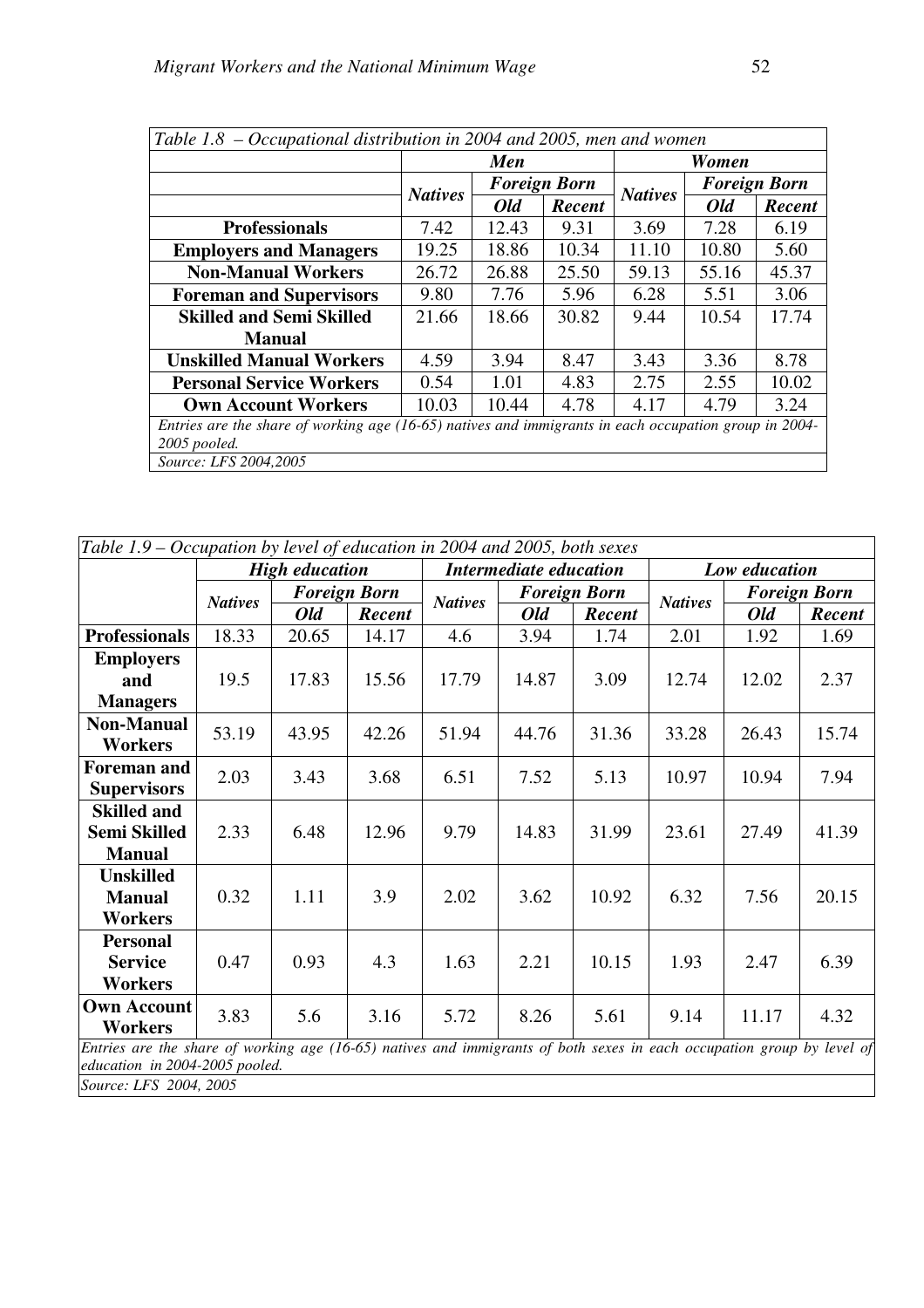Ē

|                                                                                                                                                             | <b>Years in UK</b>  |         |         |          |  |  |  |  |
|-------------------------------------------------------------------------------------------------------------------------------------------------------------|---------------------|---------|---------|----------|--|--|--|--|
|                                                                                                                                                             | $\langle 2 \rangle$ | $2 - 4$ | $4 - 6$ | $6 - 10$ |  |  |  |  |
| <b>Professionals</b>                                                                                                                                        | 7.9                 | 12.04   | 9.87    | 10.15    |  |  |  |  |
| <b>Employers and Managers</b>                                                                                                                               | 8.99                | 9.41    | 12.74   | 12.92    |  |  |  |  |
| <b>Non-Manual Workers</b>                                                                                                                                   | 34.83               | 39.08   | 40.69   | 38.87    |  |  |  |  |
| <b>Foreman and Supervisors</b>                                                                                                                              | 4.61                | 6.29    | 6.08    | 7.29     |  |  |  |  |
| <b>Skilled and Semi Skilled Manual</b>                                                                                                                      | 23.7                | 18.07   | 15.07   | 15.56    |  |  |  |  |
| <b>Unskilled Manual Workers</b>                                                                                                                             | 8.3                 | 5.72    | 4.77    | 4.47     |  |  |  |  |
| <b>Personal Service Workers</b>                                                                                                                             | 7.36                | 3.76    | 2.41    | 2.07     |  |  |  |  |
| <b>Own Account Workers</b>                                                                                                                                  | 4.31                | 5.65    | 8.37    | 8.66     |  |  |  |  |
| Entries are the share of working age (16-65) immigrants in each occupation group in 2004-2005 pooled. Each<br>column shows different cohorts of immigrants. |                     |         |         |          |  |  |  |  |
| Source: LFS 2004,2005                                                                                                                                       |                     |         |         |          |  |  |  |  |

| Table 1.11 - Natives and Immigrants industry distribution, both sexes                                                                                                                                  |                |                   |        |                |           |                   |                |                   |        |
|--------------------------------------------------------------------------------------------------------------------------------------------------------------------------------------------------------|----------------|-------------------|--------|----------------|-----------|-------------------|----------------|-------------------|--------|
|                                                                                                                                                                                                        |                | 1992-1993         |        |                | 2000-2001 |                   |                | 2004-2005         |        |
|                                                                                                                                                                                                        | <b>Natives</b> | <b>Immigrants</b> |        | <b>Natives</b> |           | <b>Immigrants</b> | <b>Natives</b> | <b>Immigrants</b> |        |
|                                                                                                                                                                                                        |                | Old               | Recent |                | Old       | Recent            |                | Old               | Recent |
| Manufacturing                                                                                                                                                                                          | 21.77          | 20.64             | 14.59  | 17.14          | 14.39     | 11.91             | 13.97          | 11.52             | 14.38  |
| Construction                                                                                                                                                                                           | 7.39           | 5.65              | 2.29   | 7.17           | 4.18      | 2.60              | 7.78           | 4.58              | 5.39   |
| wholesale, retail &<br>motor trade                                                                                                                                                                     | 15.92          | 14.19             | 10.47  | 15.69          | 14.37     | 10.59             | 15.92          | 13.98             | 12.11  |
| hotels & restaurants                                                                                                                                                                                   | 4.69           | 9.13              | 9.42   | 4.50           | 8.75      | 10.19             | 4.45           | 8.74              | 12.69  |
| transport, storage &<br>communication                                                                                                                                                                  | 6.37           | 6.97              | 3.39   | 6.90           | 7.74      | 5.03              | 6.68           | 7.97              | 5.66   |
| financial<br>intermediation                                                                                                                                                                            | 4.30           | 3.88              | 6.35   | 4.28           | 4.59      | 5.82              | 4.21           | 4.61              | 4.52   |
| real estate, renting &<br>business activities                                                                                                                                                          | 7.64           | 9.03              | 11.52  | 10.66          | 13.08     | 18.73             | 10.82          | 13.86             | 13.20  |
| public administration<br>& defence                                                                                                                                                                     | 6.18           | 4.98              | 4.10   | 6.22           | 4.27      | 3.57              | 6.77           | 5.09              | 2.98   |
| Education                                                                                                                                                                                              | 6.85           | 6.61              | 11.19  | 8.01           | 7.61      | 8.82              | 9.07           | 8.53              | 6.58   |
| health & social work                                                                                                                                                                                   | 9.78           | 12.64             | 10.82  | 10.99          | 13.89     | 11.01             | 12.02          | 14.70             | 13.87  |
| other community,<br>social & personal                                                                                                                                                                  | 4.72           | 4.28              | 4.55   | 5.43           | 5.19      | 5.83              | 5.59           | 4.81              | 5.05   |
| private households<br>with employed<br>persons                                                                                                                                                         | 0.54           | 0.46              | 8.57   | 0.43           | 0.70      | 3.91              | 0.43           | 0.69              | 2.31   |
| Other                                                                                                                                                                                                  | 3.86           | 1.56              | 2.74   | 2.58           | 1.23      | 1.98              | 2.29           | 0.93              | 1.26   |
| Entries are the share of working age (16-65) natives and immigrants in each industry in different years in 1992-<br>1993 pooled, 2000-2001 pooled, 2004-2005 pooled.<br>Industry classification: SIC92 |                |                   |        |                |           |                   |                |                   |        |

h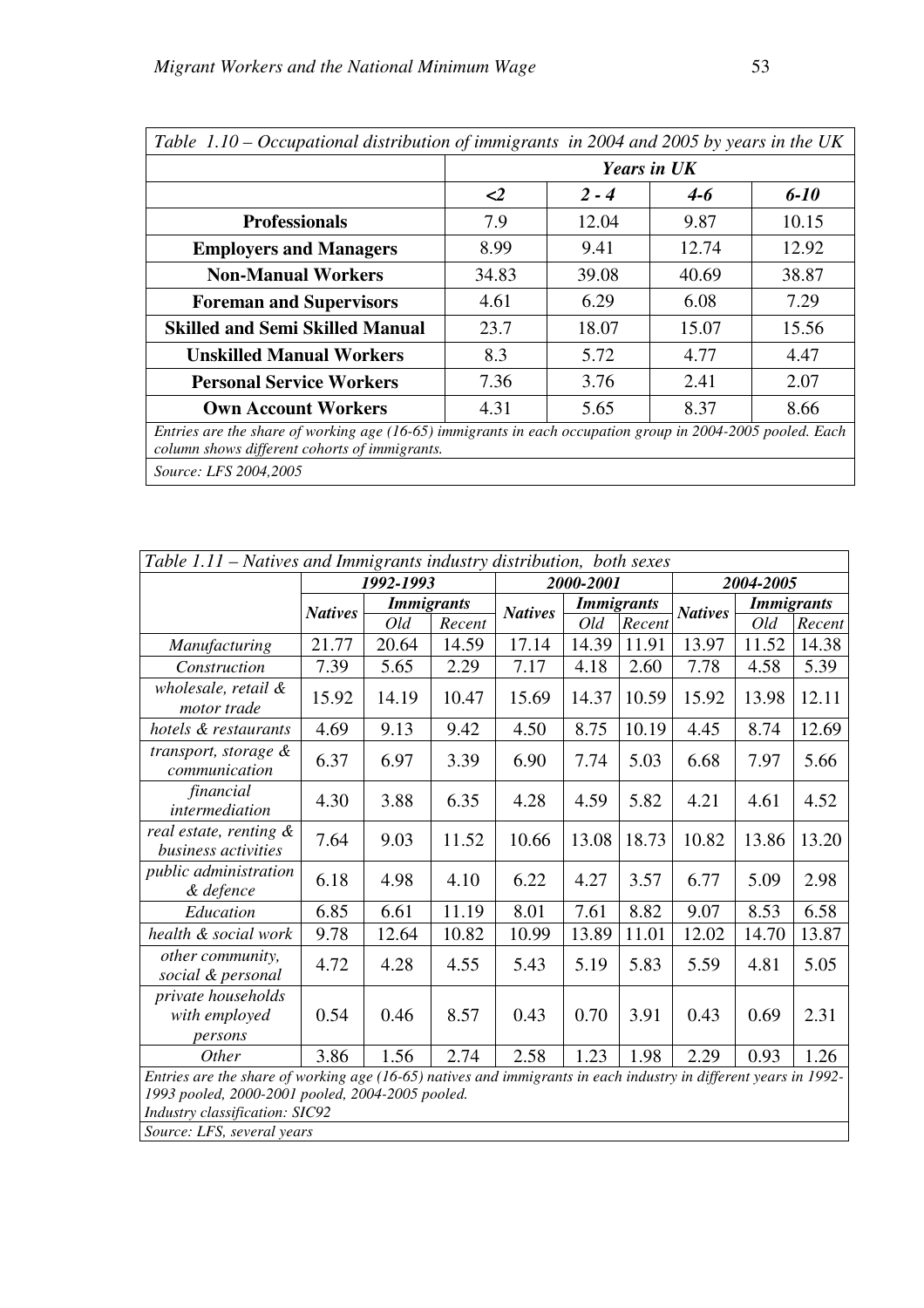| Table 1.12 - Percentage below $10^{th}$ percentile, Years 2001-2005 pooled                                      |                |       |                   |  |  |  |  |  |
|-----------------------------------------------------------------------------------------------------------------|----------------|-------|-------------------|--|--|--|--|--|
|                                                                                                                 | <b>Natives</b> |       | <b>Immigrants</b> |  |  |  |  |  |
|                                                                                                                 |                | Old   | Recent            |  |  |  |  |  |
| <b>All industries</b>                                                                                           | 10.19          | 8.77  | 16.92             |  |  |  |  |  |
| <i>Industry</i>                                                                                                 |                |       |                   |  |  |  |  |  |
| manufacturing                                                                                                   | 5.29           | 7.58  | 17.67             |  |  |  |  |  |
| construction                                                                                                    | 7.28           | 5.06  | 5.17              |  |  |  |  |  |
| wholesale, retail & motor trade                                                                                 | 21.02          | 16.63 | 16.28             |  |  |  |  |  |
| hotels & restaurants                                                                                            | 36.70          | 26.07 | 33.86             |  |  |  |  |  |
| transport, storage & communication                                                                              | 5.07           | 4.60  | 8.67              |  |  |  |  |  |
| financial intermediation                                                                                        | 1.83           | 1.86  | 1.62              |  |  |  |  |  |
| real estate, renting & business activities                                                                      | 6.46           | 5.21  | 6.77              |  |  |  |  |  |
| public administration & defence                                                                                 | 1.90           | 1.85  | 4.15              |  |  |  |  |  |
| education                                                                                                       | 6.64           | 6.18  | 7.19              |  |  |  |  |  |
| health & social work                                                                                            | 9.43           | 5.16  | 10.15             |  |  |  |  |  |
| other community, social & personal                                                                              | 16.79          | 13.20 | 26.68             |  |  |  |  |  |
| private households with employed persons                                                                        | 21.52          | 36.94 | 87.76             |  |  |  |  |  |
| other                                                                                                           | 8.12           | 2.86  | 6.84              |  |  |  |  |  |
| Entries are the share of natives or immigrants with an hourly wage below the (year-specific) 10th percentile on |                |       |                   |  |  |  |  |  |
| the total of natives or immigrants in that industry in years 2001-2005 pooled.                                  |                |       |                   |  |  |  |  |  |
| Industry classification: SIC92                                                                                  |                |       |                   |  |  |  |  |  |

*Source: LFS, various years* 

## *Table 1.13 - Immigrants' origin, both sexes*

| 1.0000 1.10                          | minizianis viizin, võin sexes |            |                   |                                 |                                             |           |       |                |       |                                                    |                                             |       |
|--------------------------------------|-------------------------------|------------|-------------------|---------------------------------|---------------------------------------------|-----------|-------|----------------|-------|----------------------------------------------------|---------------------------------------------|-------|
|                                      | 2001-2002                     |            |                   |                                 |                                             | 2004-2005 |       |                |       |                                                    |                                             |       |
|                                      | All immigrants                |            | below $10^{th}$   | <b>Immigrants</b><br>percentile | <i>Immigrants</i><br>with high<br>education |           |       | All immigrants |       | <i>Immigrants</i><br>below $10^{th}$<br>percentile | <b>Immigrants</b><br>with high<br>education |       |
|                                      | Old                           | <b>New</b> | Old               | New                             | Old                                         | New       | Old   | New            | Old   | New                                                | Old                                         | New   |
| West Europe                          | 25.99                         | 22.08      | 25.65             | 23.15                           | 22.70                                       | 22.25     | 22.96 | 15.40          | 24.51 | 9.39                                               | 21.04                                       | 17.24 |
| <b>East Europe</b>                   | 5.34                          | 11.52      | 4.60              | 28.57                           | 5.59                                        | 8.76      | 6.58  | 23.85          | 6.61  | 41.44                                              | 7.45                                        | 18.99 |
| <b>Indian</b><br><b>Subcontinent</b> | 20.58                         |            | $10.05$   26.19   | 18.46                           | 15.53                                       | 10.95     | 20.31 | 13.72          |       | 20.21 13.08                                        | 16.73                                       | 16.57 |
| Other                                | 48.09                         |            | 56.35 43.55 29.82 |                                 | 56.18                                       | 58.04     | 50.15 | 47.04          |       | 48.68 36.09                                        | 54.78                                       | 47.20 |

*Entries are the distribution across areas of origin of old and new immigrants, of old and new immigrants earning an hourly wage below the tenth percentile, and of old and new immigrants with high education in years 2001-2002 pooled and 2004- 2005 pooled.* 

*Source: LFS, various years* 

| Table 1.14 – Employment in 2004 and 2005, both sexes                                        |                |                     |               |  |  |  |
|---------------------------------------------------------------------------------------------|----------------|---------------------|---------------|--|--|--|
|                                                                                             | <b>Natives</b> | <b>Foreign Born</b> |               |  |  |  |
|                                                                                             |                | Old                 | <b>Recent</b> |  |  |  |
| <b>Employed</b>                                                                             | 73.03          | 65.02               | 60.34         |  |  |  |
| <b>Unemployed</b>                                                                           | 3.52           | 4.74                | 7.04          |  |  |  |
| <b>Inactive</b>                                                                             | 23.45          | 30.24               | 32.61         |  |  |  |
| Entries are the share of employed, unemployed, and inactive working age (16-65) natives and |                |                     |               |  |  |  |
| immigrants of both sexes in 2004-2005 pooled.                                               |                |                     |               |  |  |  |
| Source: LFS 2004, 2005                                                                      |                |                     |               |  |  |  |

٦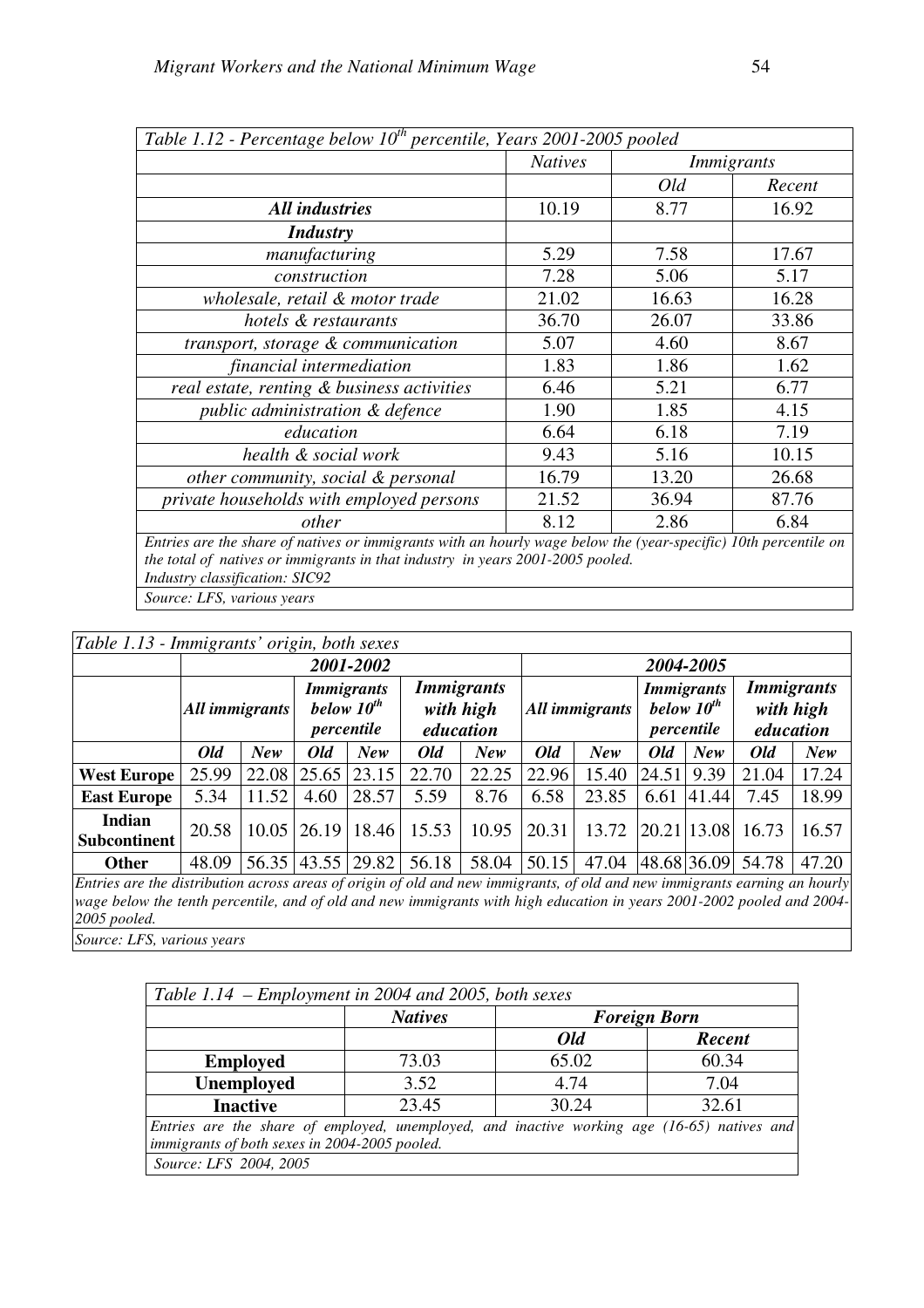ľ

| Table 1.15 – Employment in 2004 and 2005, men and women                                     |                                                              |       |        |                       |       |        |  |  |
|---------------------------------------------------------------------------------------------|--------------------------------------------------------------|-------|--------|-----------------------|-------|--------|--|--|
|                                                                                             | Men                                                          |       |        |                       | Women |        |  |  |
|                                                                                             | <b>Foreign Born</b><br><b>Foreign Born</b><br><b>Natives</b> |       |        |                       |       |        |  |  |
|                                                                                             |                                                              | Old   | Recent | <b>Natives</b><br>Old |       | Recent |  |  |
| <b>Employed</b>                                                                             | 78.93                                                        | 74.68 | 67.98  | 67.28                 | 56.26 | 52.62  |  |  |
| <b>Unemployed</b>                                                                           | 4.14                                                         | 5.74  | 6.86   | 2.92                  | 3.83  | 7.24   |  |  |
| <b>Inactive</b>                                                                             | 16.93                                                        | 19.57 | 25.16  | 29.8                  | 39.91 | 40.15  |  |  |
| Entries are the share of employed, unemployed, and inactive working age (16-65) natives and |                                                              |       |        |                       |       |        |  |  |
| immigrants in 2004-2005 pooled.                                                             |                                                              |       |        |                       |       |        |  |  |
| Source: LFS 2004, 2005                                                                      |                                                              |       |        |                       |       |        |  |  |

|                                       |                | 1992              |                | 2005              |
|---------------------------------------|----------------|-------------------|----------------|-------------------|
|                                       | <b>Natives</b> | <b>Immigrants</b> | <b>Natives</b> | <b>Immigrants</b> |
| Tyne & Wear                           | 2.16           | 0.57              | 1.99           | 0.79              |
| <b>Rest of Northern Region</b>        | 3.78           | 0.94              | 3.61           | 0.98              |
| <b>South Yorkshire</b>                | 2.47           | 0.95              | 2.34           | 1.12              |
| <b>West Yorkshire</b>                 | 3.7            | 3.4               | 3.65           | 3.5               |
| <b>Rest of Yorks.&amp; Humberside</b> | 3.12           | 1.06              | 2.98           | 1.14              |
| <b>East Midlands</b>                  | 7.5            | 5.14              | 7.6            | 5.21              |
| <b>East Anglia</b>                    | 3.77           | 2.92              | 3.87           | 2.9               |
| <b>Greater London</b>                 | 9.83           | 41.56             | 9.51           | 43.24             |
| <b>Rest of South East</b>             | 19.26          | 17.73             | 19.98          | 17.38             |
| <b>South West</b>                     | 8.5            | 4.39              | 8.93           | 4.73              |
| <b>West Midlands (met county)</b>     | 4.37           | 6.83              | 4.23           | 5.24              |
| <b>Rest of West Midlands</b>          | 4.95           | 2.25              | 5.14           | 1.53              |
| <b>Greater Manchester</b>             | 4.55           | 3.89              | 4.45           | 3.41              |
| <b>Merseyside</b>                     | 2.68           | 0.9               | 2.48           | 0.89              |
| <b>Rest of North West</b>             | 4.35           | 2.25              | 4.39           | 2.07              |
| <b>Wales</b>                          | 5.3            | 1.69              | 5.37           | $\overline{2}$    |
| <b>Scotland</b>                       | 9.7            | 3.54              | 9.48           | 3.87              |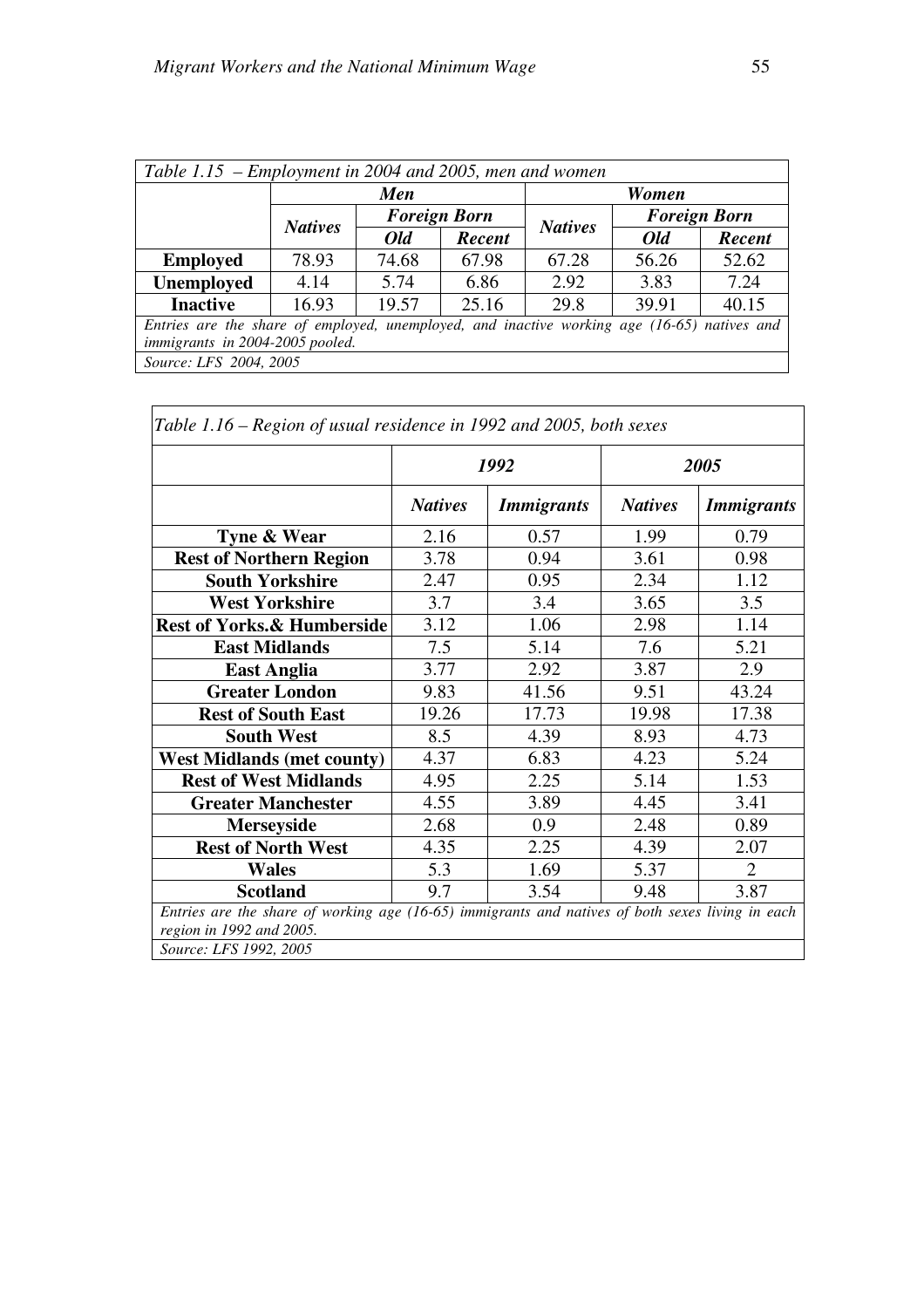| Table 3.1 – Descriptive statistics                                                                  |          |           |
|-----------------------------------------------------------------------------------------------------|----------|-----------|
| Variable                                                                                            | Mean     | Std. Dev. |
|                                                                                                     |          |           |
| Log-wages, all natives                                                                              |          |           |
| Average hourly pay                                                                                  | 2.212    | 0.138     |
| Robust average hourly pay                                                                           | 2.183    | 0.136     |
| Wage index                                                                                          | 2.194    | 0.131     |
| Robust wage index                                                                                   | 2.123    | 0.134     |
| Average hourly pay, men                                                                             | 2.337    | 0.138     |
| Average hourly pay, women                                                                           | 2.076    | 0.144     |
| Robust average hourly pay, men                                                                      | 2.299    | 0.133     |
| Robust average hourly pay, women                                                                    | 2.059    | 0.144     |
|                                                                                                     |          |           |
| Log-wages, natives by education group                                                               |          |           |
| Average hourly pay, high                                                                            | 2.656    | 0.107     |
| Average hourly pay, intermediate                                                                    | 2.266    | 0.121     |
| Average hourly pay, low                                                                             | 2.065    | 0.109     |
| Robust average hourly pay, high                                                                     | 2.602    | 0.103     |
| Robust average hourly pay, intermediate                                                             | 2.247    | 0.098     |
| Robust average hourly pay, low                                                                      | 1.970    | 0.123     |
|                                                                                                     |          |           |
| Log-wages, resident immigrants                                                                      |          |           |
| Average hourly pay                                                                                  | 2.279    | 0.152     |
| Robust average hourly pay                                                                           | 2.242    | 0.147     |
|                                                                                                     |          |           |
| Natives' log- wage percentiles                                                                      |          |           |
| $5^{\text{th}}$                                                                                     | 1.266    | 0.148     |
| 10 <sup>th</sup>                                                                                    | 1.433    | 0.129     |
| 25 <sup>th</sup>                                                                                    | 1.678    | 0.131     |
| 50 <sup>th</sup>                                                                                    | 2.022    | 0.132     |
| $75^{\text{th}}$                                                                                    | 2.413    | 0.134     |
| 90 <sup>th</sup>                                                                                    | 2.763    | 0.139     |
| $9\overline{5^{th}}$                                                                                | 2.970    | 0.152     |
|                                                                                                     |          |           |
| Immigrants-natives ratio                                                                            | 0.086    | 0.107     |
| Annual change in immigrants-natives ratio                                                           | 0.003    | 0.007     |
| Average natives' age                                                                                | 40.331   | 0.944     |
| Average immigrants' age                                                                             | 39.329   | 1.992     |
| $ln$ high educ./low educ.                                                                           | $-1.659$ | 0.378     |
| In intermed. educ./low educ.                                                                        | $-1.048$ | 0.278     |
| Entries are the mean value and the standard deviation of the variables used in the analysis, across |          |           |
| all regions and year 1997-2005.                                                                     |          |           |
| Source: LFS 1997, 2005                                                                              |          |           |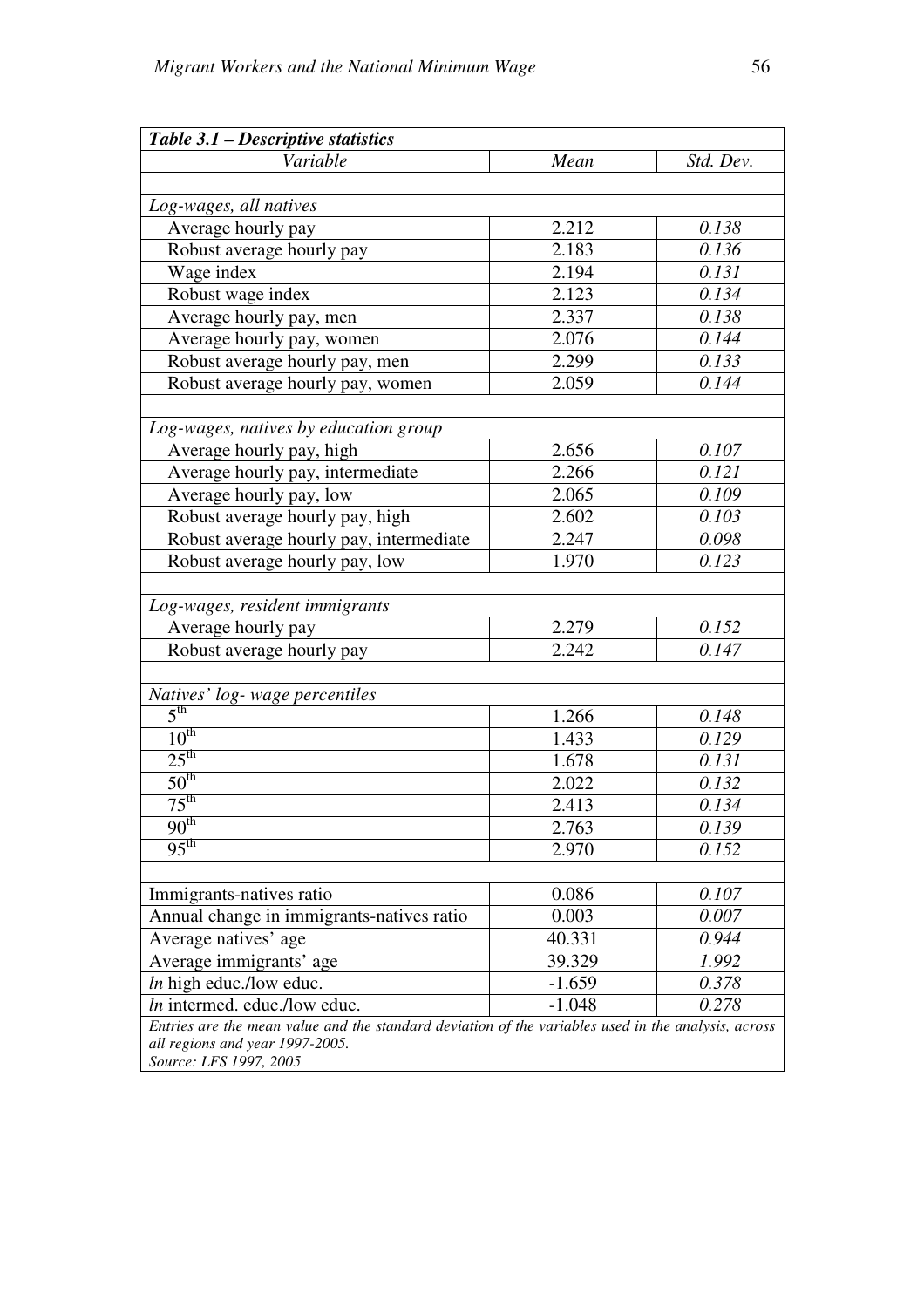| Table 3.2 - Spatial correlation                     |                |                          |                |                                                                                                           |                |                          |  |  |  |
|-----------------------------------------------------|----------------|--------------------------|----------------|-----------------------------------------------------------------------------------------------------------|----------------|--------------------------|--|--|--|
| Effect of immigration on log average natives' wages |                |                          |                |                                                                                                           |                |                          |  |  |  |
|                                                     |                | <b>OLS</b>               |                | IV                                                                                                        | IV             |                          |  |  |  |
| Dependent                                           |                |                          |                | [1991 Immigration Share]                                                                                  | [4 period lag] |                          |  |  |  |
| variable                                            |                | <b>First Differences</b> |                | <b>First Differences</b>                                                                                  |                | <b>First Differences</b> |  |  |  |
|                                                     | (1)            | (2)                      | (3)            | (4)                                                                                                       | (5)            | (6)                      |  |  |  |
|                                                     | 0.410          | 0.389                    | 0.455          | 0.487                                                                                                     | 0.428          | 0.465                    |  |  |  |
| Average                                             | (0.186)        | (0.181)                  | (0.132)        | (0.128)                                                                                                   | (0.138)        | (0.132)                  |  |  |  |
| Robust                                              | 0.291          | 0.266                    | 0.396          | 0.432                                                                                                     | 0.356          | 0.396                    |  |  |  |
| average                                             | (0.156)        | (0.153)                  | (0.111)        | (0.109)                                                                                                   | (0.116)        | (0.112)                  |  |  |  |
|                                                     | 0.322          | 0.311                    | 0.315          | 0.348                                                                                                     | 0.306          | 0.338                    |  |  |  |
| Wage index                                          | (0.167)        | (0.169)                  | (0.136)        | (0.120)                                                                                                   | (0.124)        | (0.124)                  |  |  |  |
|                                                     | 0.200          | 0.169                    | 0.294          | 0.344                                                                                                     | 0.285          | 0.338                    |  |  |  |
| Robust index                                        | (0.160)        | (0.161)                  | (0.114)        | (0.115)                                                                                                   | (0.119)        | (0.119)                  |  |  |  |
| <b>Other Controls</b>                               | N <sub>0</sub> | Yes                      | N <sub>o</sub> | Yes                                                                                                       | N <sub>0</sub> | <b>Yes</b>               |  |  |  |
| Observations                                        | 136            | 136                      | 136            | 136                                                                                                       | 136            | 136                      |  |  |  |
|                                                     |                |                          |                | Entries are the estimated regression coefficients of the ratio of immigrants to natives in regressions of |                |                          |  |  |  |

*different measures of' log average regional wages in every year on the ratio of immigrants to natives in the same region and year for years 1997-2005 Controls include average natives' and immigrants' age, and logarithm of the ratio of natives in each education group to natives with no qualifications.* 

*Robust average wages are computed by trimming the wage distribution at the top and bottom percentile. Wage index is the weighted log sum of the average wage of each education group, using time invariant weights. Its robust version uses trimmed distribution to compute education-specific averages. Standard errors in parenthesis.*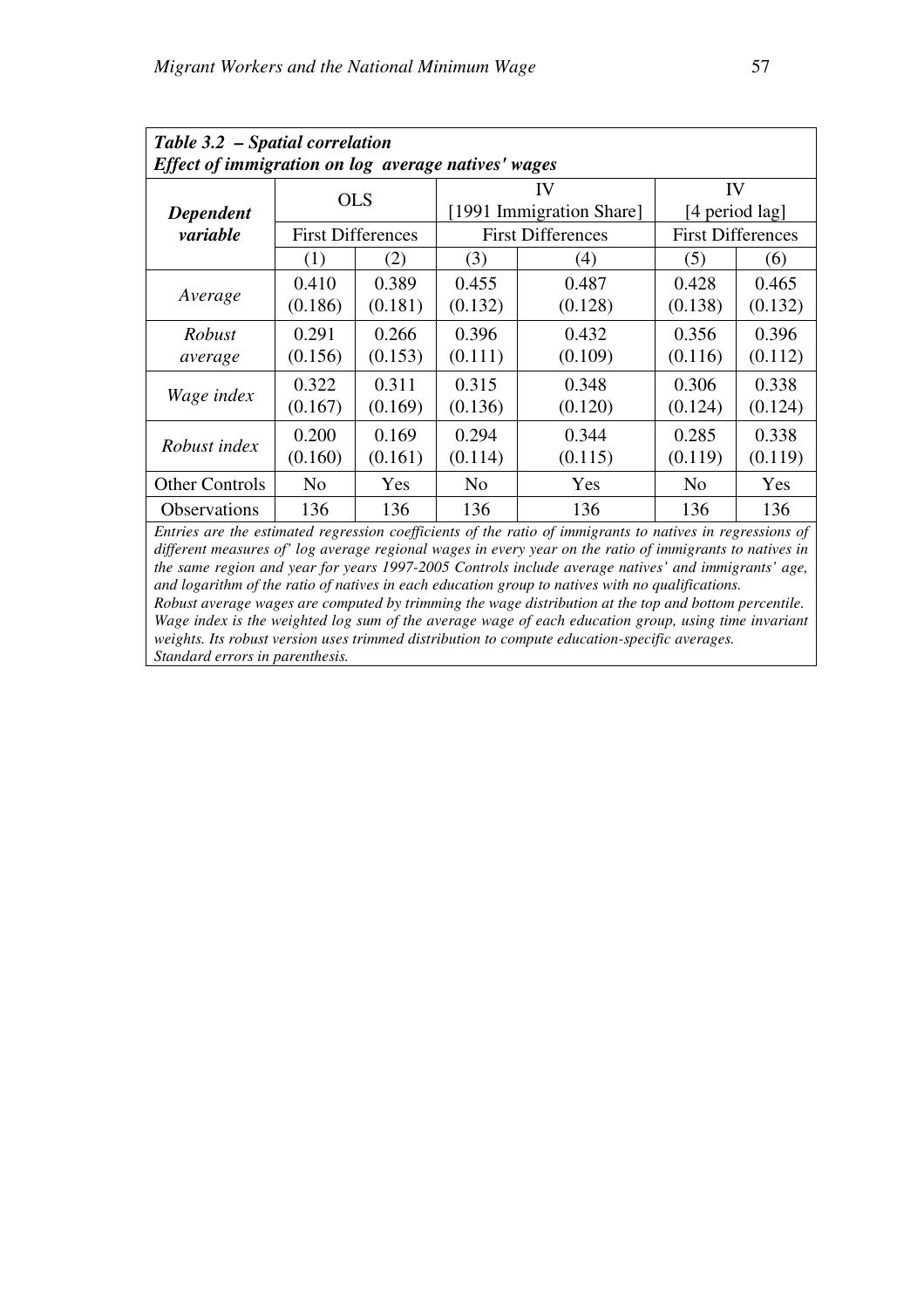| Effect of immigration on log average natives' wages -<br><b>Results with different instruments</b><br>Robust<br>Average<br>Average<br>wage<br>(1)<br>(2)<br>0.428<br>0.356<br>IV $4^{th}$ lag<br>(0.138)<br>(0.116)<br>0.429<br>0.362<br>IV $8^{th}$ lag<br>(0.131)<br>(0.110)<br>0.393<br>0.354<br>IV $9^{th}$ lag<br>(0.129)<br>(0.108)<br>0.434<br>0.368<br>IV $10^{th}$ lag<br>(0.137)<br>(0.114)<br>0.325<br>0.369<br>IV $14^{th}$ lag<br>(0.136)<br>(0.114)<br>0.396<br>0.455<br>IV 1991 immigration share<br>(0.133)<br>(0.111)<br>0.446<br>0.401<br>IV 1981 immigration share<br>(0.137)<br>(0.115)<br>0.488<br>0.379<br>IV change 91-81<br>(0.108)<br>(0.130)<br>0.413<br>0.288<br>IV Predicted inflow by ethnic group (Census 91)<br>(0.165)<br>(0.138) | Table 3.3 - Spatial correlation |  |
|-------------------------------------------------------------------------------------------------------------------------------------------------------------------------------------------------------------------------------------------------------------------------------------------------------------------------------------------------------------------------------------------------------------------------------------------------------------------------------------------------------------------------------------------------------------------------------------------------------------------------------------------------------------------------------------------------------------------------------------------------------------------|---------------------------------|--|
|                                                                                                                                                                                                                                                                                                                                                                                                                                                                                                                                                                                                                                                                                                                                                                   |                                 |  |
|                                                                                                                                                                                                                                                                                                                                                                                                                                                                                                                                                                                                                                                                                                                                                                   |                                 |  |
|                                                                                                                                                                                                                                                                                                                                                                                                                                                                                                                                                                                                                                                                                                                                                                   |                                 |  |
|                                                                                                                                                                                                                                                                                                                                                                                                                                                                                                                                                                                                                                                                                                                                                                   |                                 |  |
|                                                                                                                                                                                                                                                                                                                                                                                                                                                                                                                                                                                                                                                                                                                                                                   |                                 |  |
|                                                                                                                                                                                                                                                                                                                                                                                                                                                                                                                                                                                                                                                                                                                                                                   |                                 |  |
|                                                                                                                                                                                                                                                                                                                                                                                                                                                                                                                                                                                                                                                                                                                                                                   |                                 |  |
|                                                                                                                                                                                                                                                                                                                                                                                                                                                                                                                                                                                                                                                                                                                                                                   |                                 |  |
|                                                                                                                                                                                                                                                                                                                                                                                                                                                                                                                                                                                                                                                                                                                                                                   |                                 |  |
|                                                                                                                                                                                                                                                                                                                                                                                                                                                                                                                                                                                                                                                                                                                                                                   |                                 |  |
|                                                                                                                                                                                                                                                                                                                                                                                                                                                                                                                                                                                                                                                                                                                                                                   |                                 |  |
|                                                                                                                                                                                                                                                                                                                                                                                                                                                                                                                                                                                                                                                                                                                                                                   |                                 |  |
|                                                                                                                                                                                                                                                                                                                                                                                                                                                                                                                                                                                                                                                                                                                                                                   |                                 |  |
|                                                                                                                                                                                                                                                                                                                                                                                                                                                                                                                                                                                                                                                                                                                                                                   |                                 |  |
|                                                                                                                                                                                                                                                                                                                                                                                                                                                                                                                                                                                                                                                                                                                                                                   |                                 |  |
|                                                                                                                                                                                                                                                                                                                                                                                                                                                                                                                                                                                                                                                                                                                                                                   |                                 |  |
|                                                                                                                                                                                                                                                                                                                                                                                                                                                                                                                                                                                                                                                                                                                                                                   |                                 |  |
|                                                                                                                                                                                                                                                                                                                                                                                                                                                                                                                                                                                                                                                                                                                                                                   |                                 |  |
|                                                                                                                                                                                                                                                                                                                                                                                                                                                                                                                                                                                                                                                                                                                                                                   |                                 |  |
|                                                                                                                                                                                                                                                                                                                                                                                                                                                                                                                                                                                                                                                                                                                                                                   |                                 |  |
|                                                                                                                                                                                                                                                                                                                                                                                                                                                                                                                                                                                                                                                                                                                                                                   |                                 |  |
|                                                                                                                                                                                                                                                                                                                                                                                                                                                                                                                                                                                                                                                                                                                                                                   |                                 |  |
|                                                                                                                                                                                                                                                                                                                                                                                                                                                                                                                                                                                                                                                                                                                                                                   |                                 |  |
| 0.411<br>0.317                                                                                                                                                                                                                                                                                                                                                                                                                                                                                                                                                                                                                                                                                                                                                    |                                 |  |
| IV Predicted inflow by ethnic group (LFS 91)<br>(0.168)<br>(0.140)                                                                                                                                                                                                                                                                                                                                                                                                                                                                                                                                                                                                                                                                                                |                                 |  |
| 0.268<br>0.326                                                                                                                                                                                                                                                                                                                                                                                                                                                                                                                                                                                                                                                                                                                                                    |                                 |  |
| IV Predicted inflow by ethnic group (LFS 85)<br>(0.186)<br>(0.155)                                                                                                                                                                                                                                                                                                                                                                                                                                                                                                                                                                                                                                                                                                |                                 |  |
| 0.332<br>0.290                                                                                                                                                                                                                                                                                                                                                                                                                                                                                                                                                                                                                                                                                                                                                    |                                 |  |
| IV Predicted inflow by ethnic group (LFS 81)<br>(0.173)<br>(0.144)                                                                                                                                                                                                                                                                                                                                                                                                                                                                                                                                                                                                                                                                                                |                                 |  |

*Entries are the estimated IV regression coefficients of the ratio of immigrants to natives in regressions of log average regional wages and robust log average regional wages in every year on the ratio of immigrants to natives in the same region and year for years 1997-2005 . The instrumental variable used is described in the first column.* 

*Robust average wages are computed by trimming the wage distribution at the top and bottom percentile.* 

*Standard errors in parenthesis.*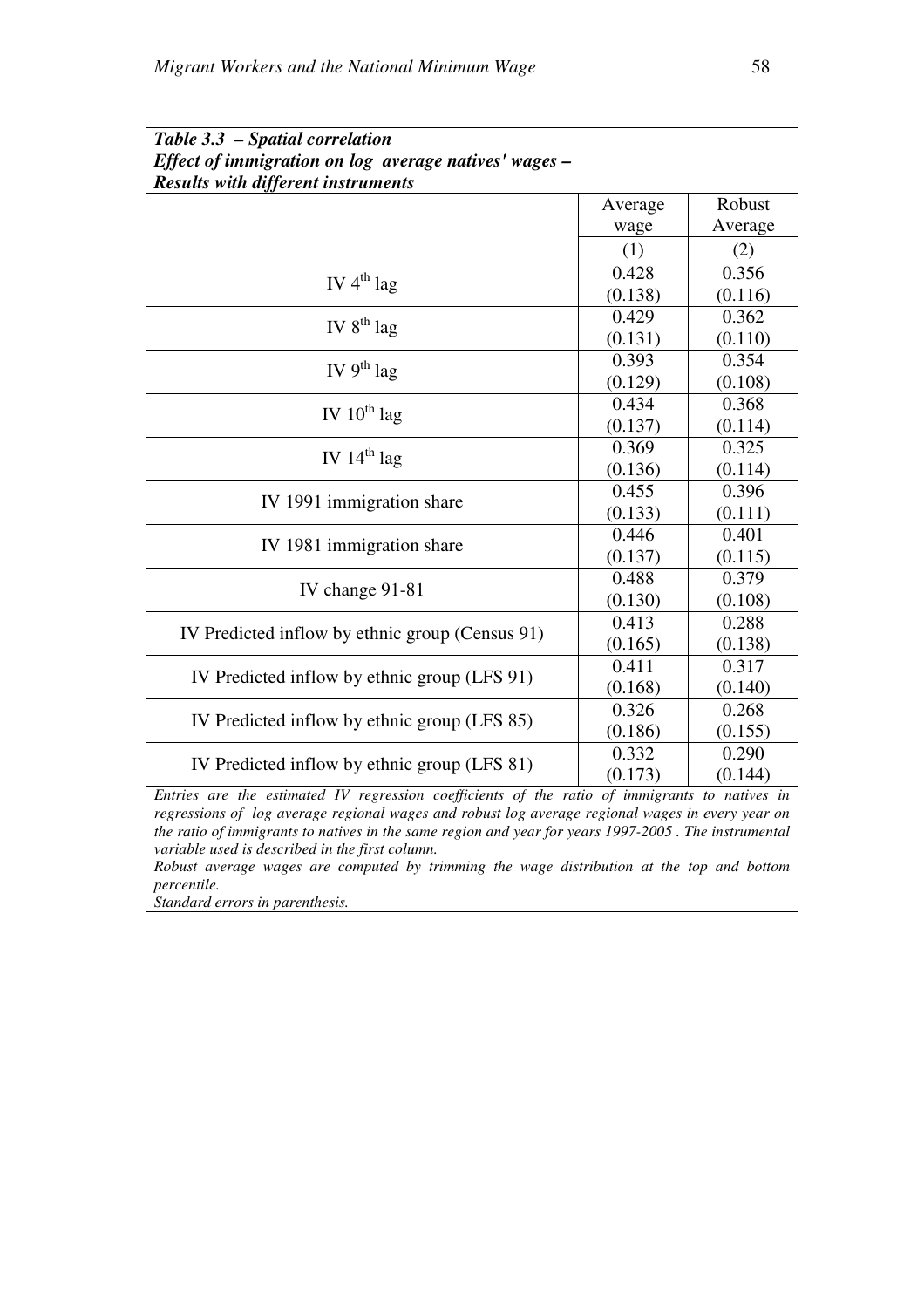| Table 3.4 – Spatial correlation                                                                                                                                                                                                       |                                                                        |                  |                          |                  |                             |                      |                          |  |  |
|---------------------------------------------------------------------------------------------------------------------------------------------------------------------------------------------------------------------------------------|------------------------------------------------------------------------|------------------|--------------------------|------------------|-----------------------------|----------------------|--------------------------|--|--|
|                                                                                                                                                                                                                                       | Effect of Immigration on log Average Natives' Wages by education group |                  |                          |                  |                             |                      |                          |  |  |
| <b>Education</b>                                                                                                                                                                                                                      | <b>Dependent</b><br>variable                                           |                  | <b>OLS</b>               |                  | [1991 Immigration<br>Share] | IV<br>[4 period lag] |                          |  |  |
|                                                                                                                                                                                                                                       |                                                                        |                  | <b>First Differences</b> |                  | <b>First Differences</b>    |                      | <b>First Differences</b> |  |  |
|                                                                                                                                                                                                                                       |                                                                        | (1)              | (2)                      | (3)              | (4)                         | (5)                  | (6)                      |  |  |
| High                                                                                                                                                                                                                                  | Average                                                                | 1.049<br>(0.462) | 1.072<br>(0.470)         | 0.680<br>(0.329) | 0.697<br>(0.335)            | 0.672<br>(0.343)     | 0.675<br>(0.346)         |  |  |
|                                                                                                                                                                                                                                       | Robust<br>average                                                      | 0.960<br>(0.333) | 0.984<br>(0.334)         | 0.365<br>(0.239) | 0.433<br>(0.239)            | 0.351<br>(0.249)     | 0.399<br>(0.247)         |  |  |
|                                                                                                                                                                                                                                       | Average                                                                | 0.314<br>(0.197) | 0.295<br>(0.200)         | 0.294<br>(0.140) | 0.337<br>(0.142)            | 0.304<br>(0.146)     | 0.347<br>(0.146)         |  |  |
| <i>Intermediate</i>                                                                                                                                                                                                                   | Robust<br>average                                                      | 0.280<br>(0.303) | 0.320<br>(0.303)         | 0.299<br>(0.216) | 0.279<br>(0.215)            | 0.325<br>(0.225)     | 0.302<br>(0.222)         |  |  |
|                                                                                                                                                                                                                                       | Average                                                                | 0.000<br>(0.219) | $-0.045$<br>(0.220)      | 0.377<br>(0.157) | 0.414<br>(0.158)            | 0.373<br>(0.163)     | 0.419<br>(0.163)         |  |  |
| Low                                                                                                                                                                                                                                   | Robust<br>average                                                      | 0.104<br>(0.217) | 0.066<br>(0.219)         | 0.136<br>(0.154) | 0.184<br>(0.156)            | 0.126<br>(0.161)     | 0.179<br>(0.161)         |  |  |
| <b>Other Controls</b>                                                                                                                                                                                                                 |                                                                        | N <sub>o</sub>   | Yes                      | N <sub>o</sub>   | Yes                         | N <sub>o</sub>       | Yes                      |  |  |
| Observations                                                                                                                                                                                                                          |                                                                        | 136              | 136                      | 136              | 136                         | 136                  | 136                      |  |  |
| Entries are the estimated coefficients on the ratio of immigrants to natives in separate regressions of different<br>measures of the log average regional wages in every year of natives in the relevant education group on the ratio |                                                                        |                  |                          |                  |                             |                      |                          |  |  |

*of immigrants to natives in the same region and year for years 1997-2005 Controls include average natives' and immigrants' age, and logarithm of the ratio of natives in each education group to natives with no qualifications. Robust average wages are computed by trimming the wage distribution at the top and bottom percentile. Standard errors in parenthesis.*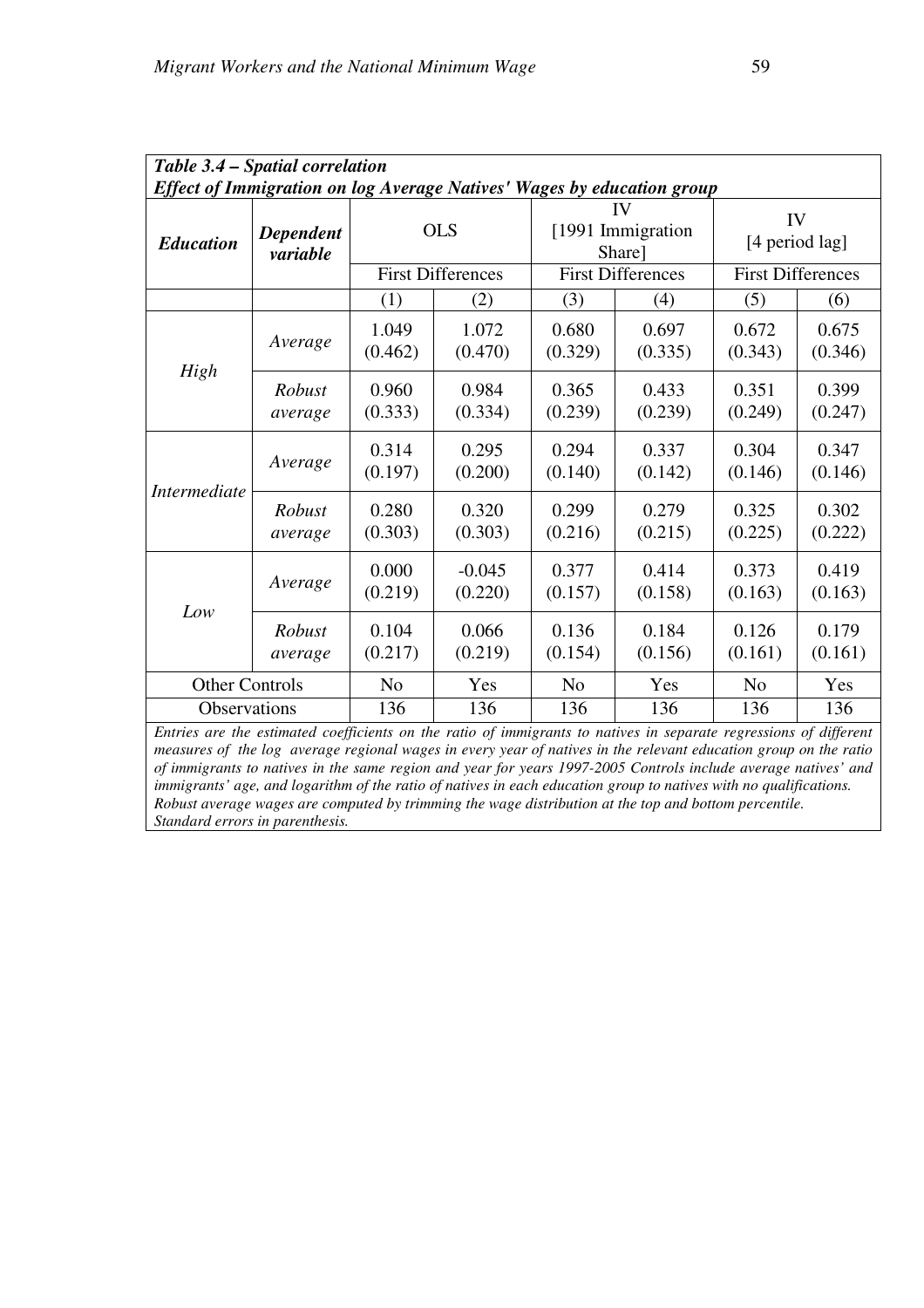| Table 3.5 - Spatial correlation                                    |                            |                                                      |                  |                  |                          |                      |                  |  |  |
|--------------------------------------------------------------------|----------------------------|------------------------------------------------------|------------------|------------------|--------------------------|----------------------|------------------|--|--|
| Effect of immigration on log average wages of native men and women |                            |                                                      |                  |                  |                          |                      |                  |  |  |
|                                                                    |                            | <b>OLS</b>                                           |                  | IV<br>Share]     | [1991 Immigration]       | IV<br>[4 period lag] |                  |  |  |
|                                                                    |                            | <b>First Differences</b><br><b>First Differences</b> |                  |                  | <b>First Differences</b> |                      |                  |  |  |
|                                                                    |                            | (1)                                                  | (2)              | (3)              | (4)                      | (5)                  | (6)              |  |  |
| Men                                                                | Average                    | 0.534<br>(0.243)                                     | 0.536<br>(0.242) | 0.617<br>(0.173) | 0.631<br>(0.172)         | 0.616<br>(0.180)     | 0.632<br>(0.178) |  |  |
|                                                                    | <b>Robust</b><br>Average   | 0.478<br>(0.207)                                     | 0.444<br>(0.206) | 0.451<br>(0.147) | 0.500<br>(0.146)         | 0.394<br>(0.153)     | 0.449<br>(0.151) |  |  |
| Women                                                              | Average                    | 0.313<br>(0.243)                                     | 0.254<br>(0.235) | 0.233<br>(0.173) | 0.301<br>(0.167)         | 0.175<br>(0.180)     | 0.255<br>(0.172) |  |  |
|                                                                    | Robust<br>Average          | 0.119<br>(0.194)                                     | 0.095<br>(0.192) | 0.301<br>(0.138) | 0.336<br>(0.137)         | 0.274<br>(0.144)     | 0.313<br>(0.141) |  |  |
|                                                                    | <b>Other Controls</b>      | No                                                   | Yes              | N <sub>0</sub>   | Yes                      | N <sub>0</sub>       | Yes              |  |  |
|                                                                    | <i><b>Observations</b></i> | 136                                                  | 136              | 136              | 136                      | 136                  | 136              |  |  |

*Entries are the estimated regression coefficients of the ratio of immigrants to natives in regressions of different measures of' log average regional wages of men and women in every year on the ratio of immigrants to natives in the same region and year for years 1997-2005. Controls include average natives' and immigrants' age, and logarithm of the ratio of natives in each education group to natives with no qualifications.* 

|  |  | Standard errors in parenthesis. |
|--|--|---------------------------------|

| Table 3.6 - Spatial correlation<br>Effect of immigration on average wages of resident immigrants |                          |                     |                                    |                  |                          |                  |  |  |
|--------------------------------------------------------------------------------------------------|--------------------------|---------------------|------------------------------------|------------------|--------------------------|------------------|--|--|
|                                                                                                  | <b>OLS</b>               |                     | IV<br>[1991 Immigration]<br>Share] |                  | IV                       | [4 period lag]   |  |  |
|                                                                                                  | <b>First Differences</b> |                     | <b>First Differences</b>           |                  | <b>First Differences</b> |                  |  |  |
|                                                                                                  | (1)                      | (2)                 | (3)                                | $\left(4\right)$ | (5)                      | (6)              |  |  |
| Average                                                                                          | $-0.609$<br>(1.260)      | $-0.660$<br>(1.256) | 0.341<br>(0.896)                   | 0.551<br>(0.894) | 0.293<br>(0.934)         | 0.461<br>(0.922) |  |  |
| Robust Average                                                                                   | 0.280<br>(1.178)         | 0.217<br>(1.156)    | 0.580<br>(0.836)                   | 0.844<br>(0.820) | 0.500<br>(0.871)         | 0.719<br>(0.847) |  |  |
| <b>Other Controls</b>                                                                            | N <sub>0</sub>           | Yes                 | N <sub>o</sub>                     | Yes              | N <sub>0</sub>           | Yes              |  |  |
| <b>Observations</b>                                                                              | 136                      | 136                 | 136                                | 136              | 136                      | 136              |  |  |

*Entries are the estimated regression coefficients of the ratio of immigrants to natives in regressions of of' log average regional wages of resident immigrants of both sexes in every year on the ratio of immigrants to natives in the same region and year for years 1997-2005. Controls include average natives' and immigrants' age, and logarithm of the ratio of natives in each education group to natives with no qualifications. Resident immigrants are defined as all immigrants in the UK two years before the interview.* 

*Standard errors in parenthesis.*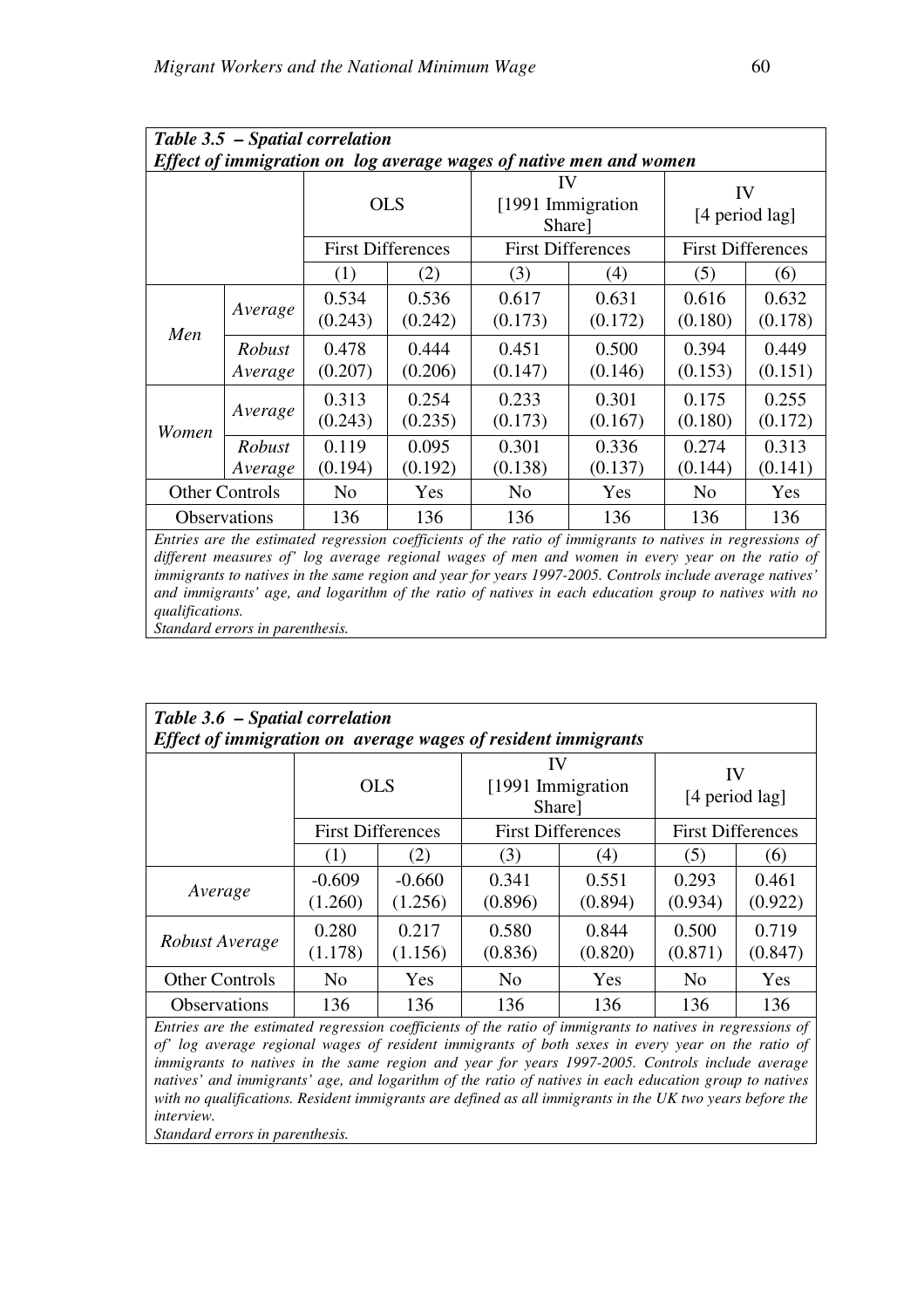| Table 3.7 - Spatial Correlation                                                                     |                     |                          |                                                                                                  |                          |                     |                          |  |  |  |
|-----------------------------------------------------------------------------------------------------|---------------------|--------------------------|--------------------------------------------------------------------------------------------------|--------------------------|---------------------|--------------------------|--|--|--|
| Effect of immigration on wage distribution – impact on different wage percentiles                   |                     |                          |                                                                                                  |                          |                     |                          |  |  |  |
|                                                                                                     |                     | <b>OLS</b>               | IV                                                                                               |                          | IV                  |                          |  |  |  |
|                                                                                                     |                     |                          |                                                                                                  | [1991 Immigration Share] |                     | [4 period lag]           |  |  |  |
|                                                                                                     |                     | <b>First Differences</b> | <b>First Differences</b>                                                                         |                          |                     | <b>First Differences</b> |  |  |  |
| Wage quantile                                                                                       | (1)                 | (2)                      | (3)                                                                                              | (4)                      | (5)                 | (6)                      |  |  |  |
| 5                                                                                                   | $-0.163$<br>(0.386) | $-0.216$<br>(0.387)      | $-0.702$<br>(0.276)                                                                              | $-0.633$<br>(0.275)      | $-0.729$<br>(0.288) | $-0.649$<br>(0.284)      |  |  |  |
| 10                                                                                                  | $-0.079$<br>(0.231) | $-0.094$<br>(0.237)      | $-0.454$<br>(0.165)                                                                              | $-0.440$<br>(0.169)      | $-0.536$<br>(0.173) | $-0.516$<br>(0.175)      |  |  |  |
| 25                                                                                                  | 0.171<br>(0.210)    | 0.136<br>(0.207)         | 0.152<br>(0.149)                                                                                 | 0.243<br>(0.147)         | 0.118<br>(0.156)    | 0.211<br>(0.152)         |  |  |  |
| 50                                                                                                  | 0.264<br>(0.192)    | 0.234<br>(0.190)         | 0.629<br>(0.138)                                                                                 | 0.668<br>(0.137)         | 0.615<br>(0.144)    | 0.660<br>(0.141)         |  |  |  |
| 75                                                                                                  | 0.417<br>(0.211)    | 0.385<br>(0.207)         | 0.588<br>(0.150)                                                                                 | 0.638<br>(0.148)         | 0.558<br>(0.156)    | 0.613<br>(0.152)         |  |  |  |
| 90                                                                                                  | 0.342<br>(0.262)    | 0.314<br>(0.257)         | 0.459<br>(0.186)                                                                                 | 0.487<br>(0.183)         | 0.379<br>(0.194)    | 0.414<br>(0.188)         |  |  |  |
| 95                                                                                                  | 0.269<br>(0.324)    | 0.245<br>(0.326)         | 0.436<br>(0.230)                                                                                 | 0.426<br>(0.231)         | 0.376<br>(0.240)    | 0.375<br>(0.239)         |  |  |  |
| Year dummies                                                                                        | Yes                 | Yes                      | Yes                                                                                              | Yes                      | Yes                 | Yes                      |  |  |  |
| <b>Other Controls</b>                                                                               | N <sub>o</sub>      | Yes                      | N <sub>o</sub>                                                                                   | Yes                      | N <sub>o</sub>      | Yes                      |  |  |  |
| <b>Observations</b>                                                                                 | 136                 | 136                      | 136                                                                                              | 136                      | 136                 | 136                      |  |  |  |
| Entries are the estimated regression coefficients of the ratio of immigrants to natives in separate |                     |                          | operators of sach patiner, was perception in curry person and year on the patio of indicators to |                          |                     |                          |  |  |  |

*regressions of each natives' wage percentiles in every region and year on the ratio of immigrants to natives in the cell. Years 1997-2005 Controls include average natives' and immigrants' age, and logarithm of the ratio of natives in each education group to natives with no qualifications. Standard errors in parenthesis.*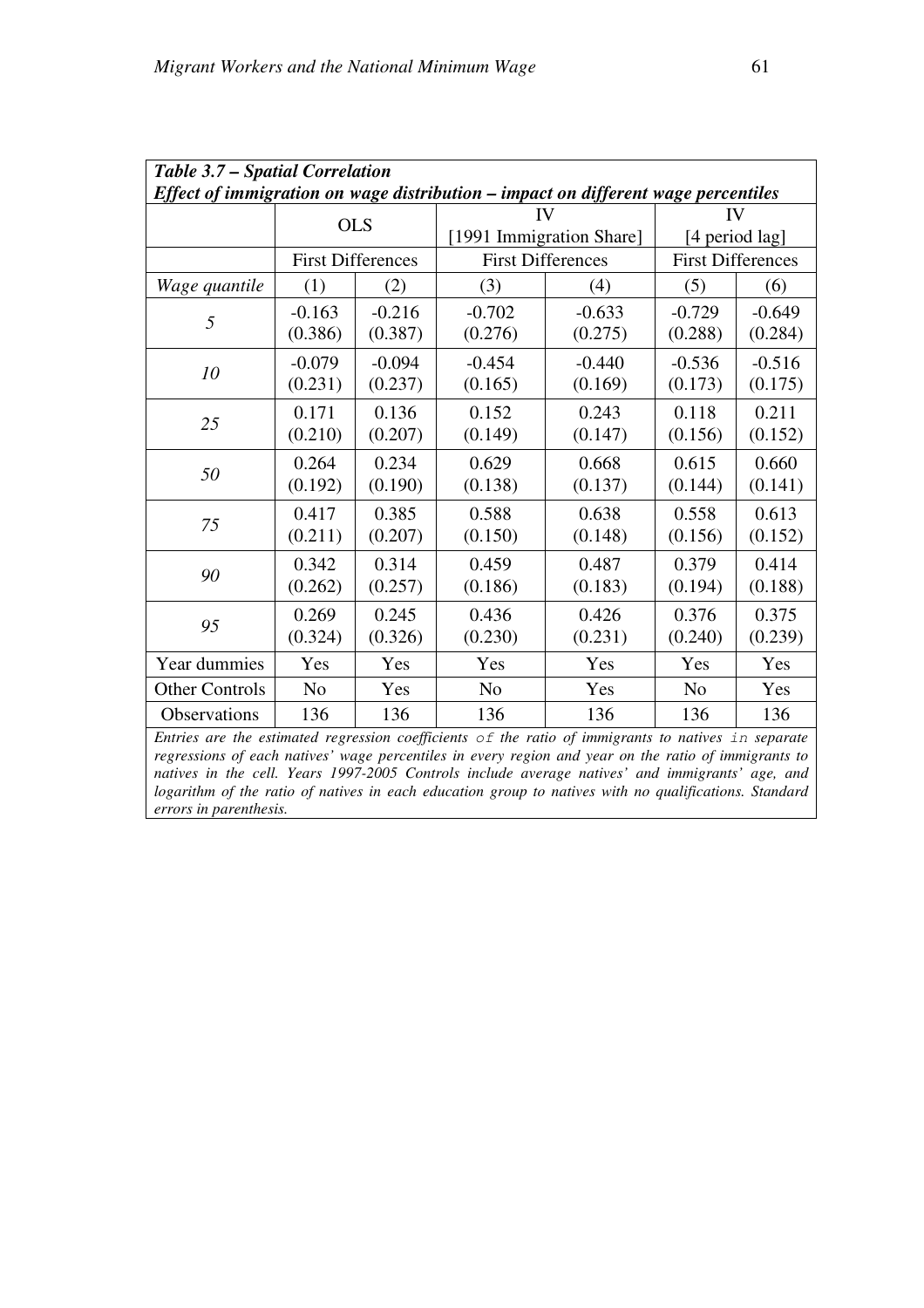| Table 3.8 – Spatial Correlation<br>Effect of immigration on wage distribution - difference between wage percentiles |                          |                  |                                |                     |                          |                     |  |  |
|---------------------------------------------------------------------------------------------------------------------|--------------------------|------------------|--------------------------------|---------------------|--------------------------|---------------------|--|--|
|                                                                                                                     | <b>OLS</b>               |                  | 1V<br>[1991 Immigration Share] |                     | IV<br>[4 period lag]     |                     |  |  |
| Quantile<br>differences                                                                                             | <b>First Differences</b> |                  | <b>First Differences</b>       |                     | <b>First Differences</b> |                     |  |  |
|                                                                                                                     | (1)                      | (2)              | (3)                            | (4)                 | (5)                      | (6)                 |  |  |
| $90 - 10$                                                                                                           | 0.421<br>(0.351)         | 0.409<br>(0.353) | 0.913<br>(0.251)               | 0.927<br>(0.252)    | 0.915<br>(0.261)         | 0.930<br>(0.261)    |  |  |
| $90 - 50$                                                                                                           | 0.077<br>(0.316)         | 0.081<br>(0.317) | $-0.170$<br>(0.225)            | $-0.181$<br>(0.225) | $-0.236$<br>(0.234)      | $-0.246$<br>(0.233) |  |  |
| 50-10                                                                                                               | 0.343<br>(0.242)         | 0.328<br>(0.246) | 1.083<br>(0.177)               | 1.108<br>(0.180)    | 1.150<br>(0.185)         | 1.177<br>(0.187)    |  |  |
| Year dummies                                                                                                        | Yes                      | Yes              | Yes                            | Yes                 | Yes                      | Yes                 |  |  |
| <b>Other Controls</b>                                                                                               | N <sub>0</sub>           | Yes              | N <sub>0</sub>                 | Yes                 | N <sub>0</sub>           | Yes                 |  |  |
| <b>Observations</b>                                                                                                 | 136                      | 136              | 136                            | 136                 | 136                      | 136                 |  |  |

*Entries are the estimated regression coefficients of the ratio of immigrants to natives in separate regressions of the difference in the natives' wage percentiles in every region and year on the ratio of immigrants to natives in the cell. Years 1997-2005 Controls include average natives' and immigrants' age, and logarithm of the ratio of natives in each education group to natives with no qualifications. Standard errors in parenthesis.*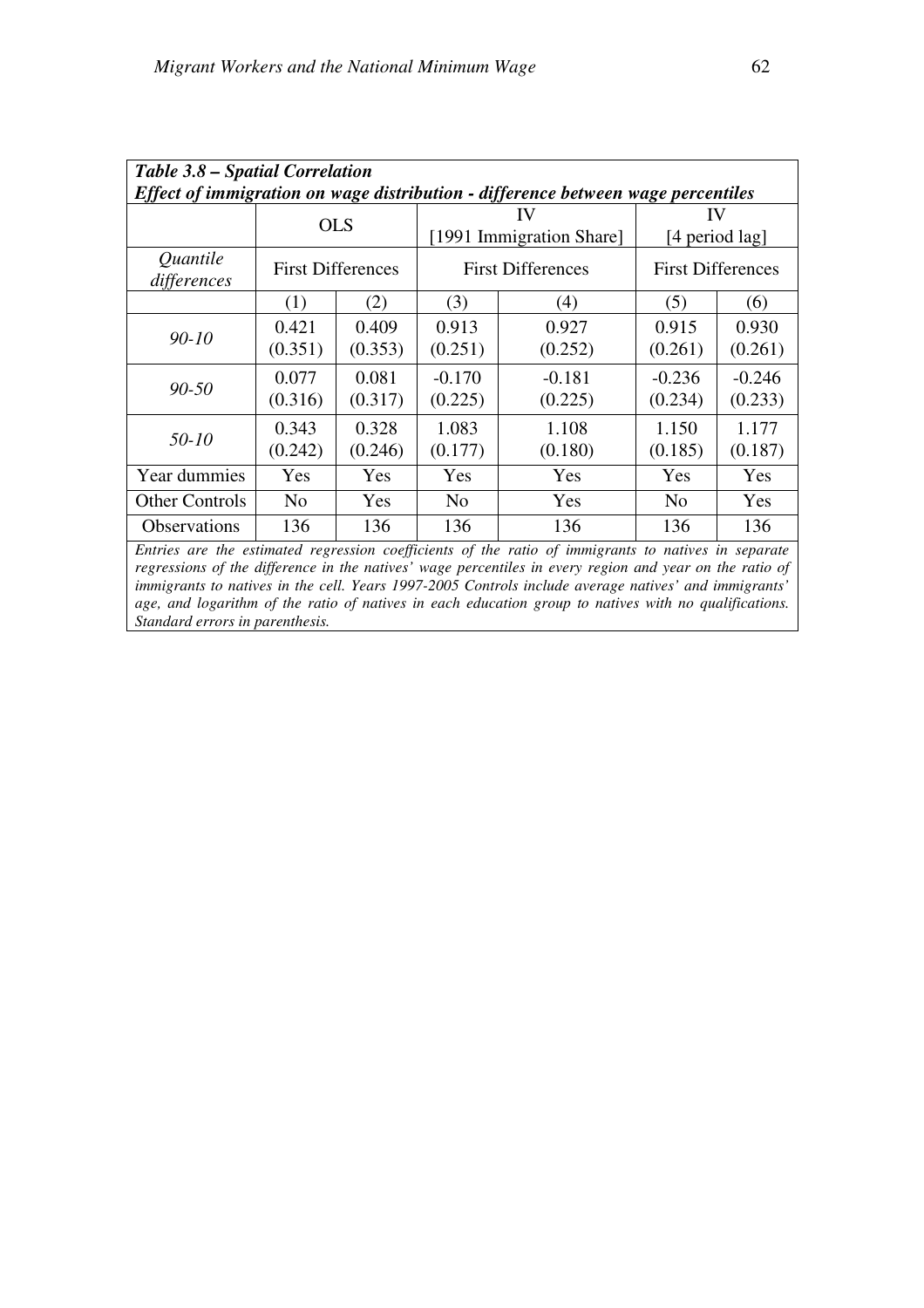| Table 3.9 – Log average hourly wages by education and experience                                                                                                     |            |           |                   |           |           |  |  |
|----------------------------------------------------------------------------------------------------------------------------------------------------------------------|------------|-----------|-------------------|-----------|-----------|--|--|
| <b>Education</b>                                                                                                                                                     | Years of   |           | Log average wages |           |           |  |  |
|                                                                                                                                                                      | experience | 1994-1996 | 1997-1999         | 2000-2002 | 2003-2005 |  |  |
|                                                                                                                                                                      | $1 - 5$    | 2.184     | 2.210             | 2.326     | 2.350     |  |  |
|                                                                                                                                                                      | $6 - 10$   | 2.555     | 2.572             | 2.684     | 2.685     |  |  |
|                                                                                                                                                                      | $11 - 15$  | 2.707     | 2.751             | 2.850     | 2.887     |  |  |
| <b>High</b>                                                                                                                                                          | $16 - 20$  | 2.736     | 2.782             | 2.900     | 2.990     |  |  |
|                                                                                                                                                                      | $21 - 25$  | 2.745     | 2.776             | 2.883     | 2.945     |  |  |
|                                                                                                                                                                      | $26 - 30$  | 2.833     | 2.774             | 2.849     | 2.925     |  |  |
|                                                                                                                                                                      | $31 - 35$  | 2.834     | 2.757             | 2.876     | 2.895     |  |  |
|                                                                                                                                                                      | 36-40      | 2.722     | 2.738             | 2.836     | 2.861     |  |  |
| <b>Intermediate</b>                                                                                                                                                  | $1-5$      | 1.636     | 1.699             | 1.819     | 1.864     |  |  |
|                                                                                                                                                                      | $6 - 10$   | 2.063     | 2.060             | 2.121     | 2.169     |  |  |
|                                                                                                                                                                      | $11 - 15$  | 2.254     | 2.260             | 2.350     | 2.374     |  |  |
|                                                                                                                                                                      | $16 - 20$  | 2.301     | 2.324             | 2.419     | 2.489     |  |  |
|                                                                                                                                                                      | $21 - 25$  | 2.336     | 2.398             | 2.462     | 2.510     |  |  |
|                                                                                                                                                                      | 26-30      | 2.413     | 2.400             | 2.479     | 2.539     |  |  |
|                                                                                                                                                                      | $31 - 35$  | 2.431     | 2.440             | 2.497     | 2.539     |  |  |
|                                                                                                                                                                      | 36-40      | 2.407     | 2.425             | 2.485     | 2.532     |  |  |
| Low                                                                                                                                                                  | $1-5$      | 1.365     | 1.435             | 1.599     | 1.657     |  |  |
|                                                                                                                                                                      | $6 - 10$   | 1.800     | 1.818             | 1.904     | 1.973     |  |  |
|                                                                                                                                                                      | $11 - 15$  | 1.954     | 1.983             | 2.071     | 2.130     |  |  |
|                                                                                                                                                                      | 16-20      | 2.008     | 2.044             | 2.149     | 2.219     |  |  |
|                                                                                                                                                                      | $21 - 25$  | 2.043     | 2.061             | 2.155     | 2.245     |  |  |
|                                                                                                                                                                      | $26 - 30$  | 2.027     | 2.060             | 2.172     | 2.245     |  |  |
|                                                                                                                                                                      | $31 - 35$  | 2.058     | 2.068             | 2.156     | 2.247     |  |  |
|                                                                                                                                                                      | 36-40      | 1.997     | 2.044             | 2.134     | 2.211     |  |  |
| Log average hourly wages by education and experience, in the two time periods we use for<br>regression analysis: 1992-1995, 2003-2005. Men and women pooled together |            |           |                   |           |           |  |  |